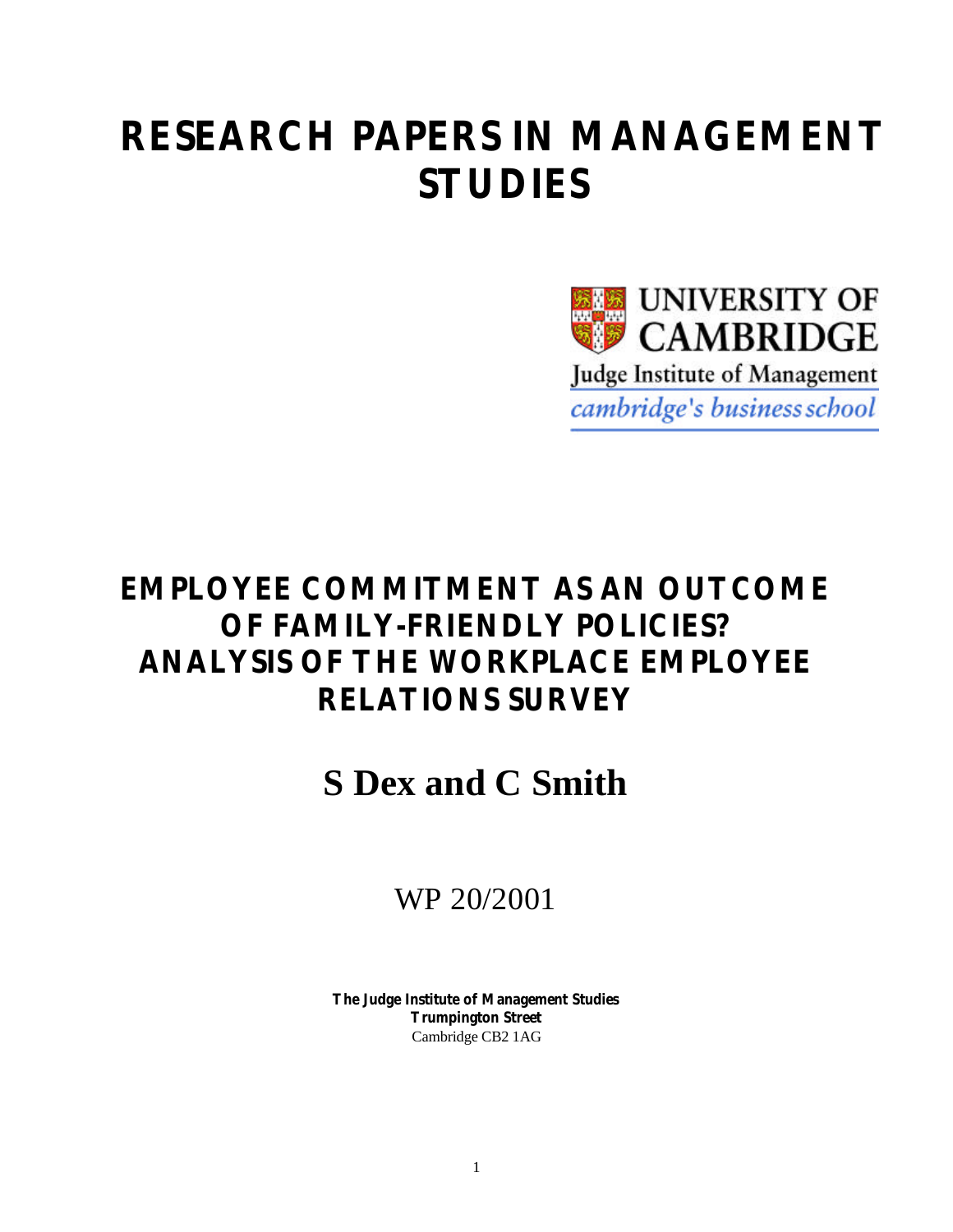## **Employee commitment as an outcome of family-friendly policies? An analysis of the Workplace Employee Relations Survey**.

**Shirley Dex\* and Colin Smith\*\***

## **\* Judge Institute of Management Studies University of Cambridge**

## **\*\* Centre for Business Research /Geography Department, University of Cambridge**

#### **November 2001**

#### **Acknowledgments**

The research contained in this paper was funded by the Joseph Rowntree Foundation Work and Family Life Programme. Joseph Rowntree Foundation will be publishing an overview Report covering the results of this and several other papers on aspects of our analyses. This paper is one of a number, therefore, intended to provide technical details to the overview Report. We wish to thank the Data Archive at the University of Essex for supplying the Workplace Employee Relations Survey data and the funders of the data, for giving us permission to use the data for the analyses contained in this Report; namely the Department of Trade and Industry, the Economic and Social Research Council, the (former) Employment Department and the Advisory, Conciliation and Arbitration Service. We also thank participants of the Family Policy Studies Centre seminar in November 2000 for useful suggestions. In addition Peter Nolan, Mark Beatson, Frank Wilkinson, Ceridwen Roberts and John Evans provided helpful comments on an earlier version of this material. We are, of course, responsible for these analyses and any interpretations attached to them.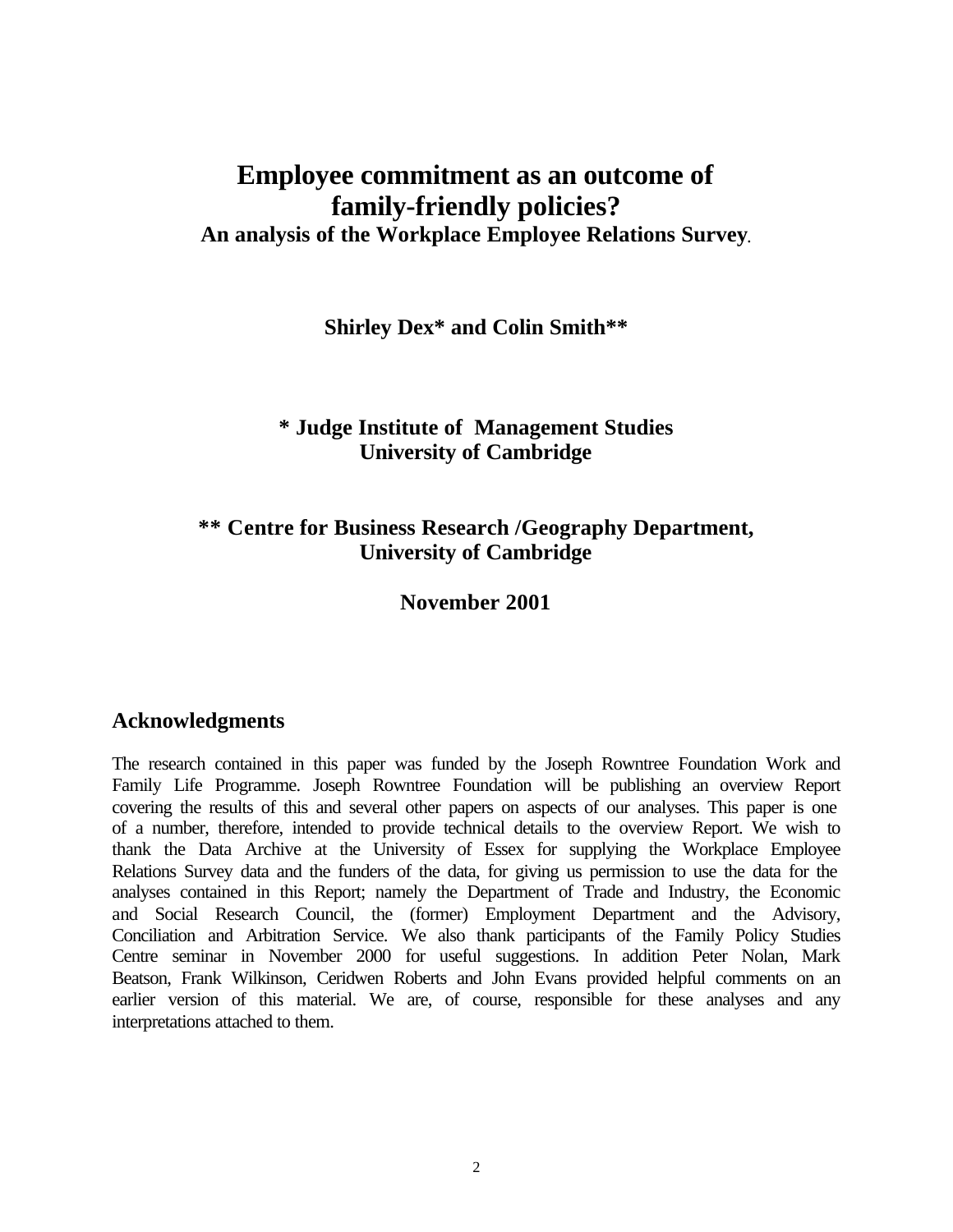### **ABSTRACT**

## **Effects of family-friendly policies on employee commitment An analysis of the Workplace Employee Relations Survey**

## **Shirley Dex and Colin Smith**

This paper uses data from the 1998 Workplace Employee Relations Survey (WERS) to model the determinants of the extent of employees' normative or affective commitment to their employer. Using OLS regression of the log commitment scale, a range of covariates were entered from the rich WERS data with the main aim being to assess whether employees access to familyfriendly policies in the workplace affected their commitment. Data about the family-friendly policies, and their number were available from both the manager's questionnaire and the employees themselves. Comparisons were made of the effects on commitment of policies from these two alternative sources. There was evidence that access to some family-friendly policies improved commitment in the case of employees working in the private sector but not in the public sector. The two alternative sources pointed to some differences in the effects.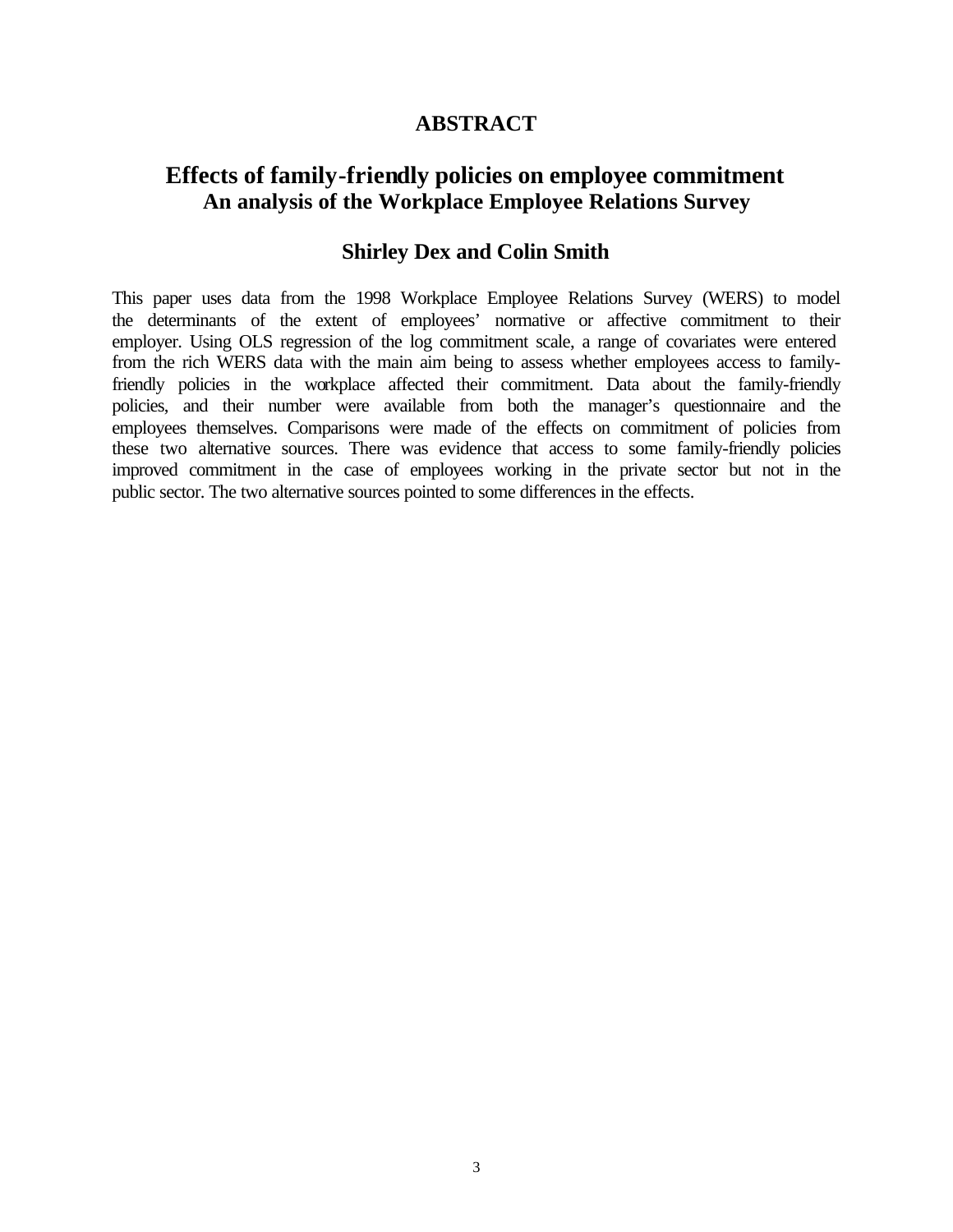## **1. Introduction**

There has been considerable policy interest in examining whether family-friendly policies or flexible working arrangements have business benefits, the so-called business case. If there are demonstrable benefits, then policy makers have a persuasive instrument with which to approach employers. The potential benefits considered in policy debates include measures of employer or business performance, the *hard end* of benefits, such as productivity increases, financial performance, employee turnover, absenteeism reductions or recruitment and retention benefits. At the *soft end* of benefits come employee morale, employee attitudes and employee commitment. The soft-end benefits are thought to produce, in due course, hard-end benefits. In this paper we are interested in whether family-friendly practices affect employee commitment as an intermediate outcome. However, whether employee commitment does feed through into the hoped-for performance benefits is not proven and poses serious methodological challenges to address (Guest et al, 2000). Clearly, employee commitment is a complex concept. Researchers have debated the nature of this concept and empirical studies have examined the links between both commitment and other outcomes, and commitment and the antecedents of management and supervision styles. While commentators have suggested favourable links between work-life balance policies and employees' commitment to the organization (and ultimately to business performance), there has been relatively little evidence about these relationships. This paper sets out to examine the narrow issue of whether family-friendly working arrangements affect employees' commitment with a newly available British data source. The analysis is carried out within the constraints set by a cross-sectional data source.

We were able to use employees' data in the 1998 Workplace Employee Relations Survey (WERS) to explore this topic. The WERS data enabled us to devise a measure of employee commitment and examine some of its determinants. In particular, we were able to examine whether the presence of family-friendly working practices as revealed in managers' interviews as well as employee questionnaires have any independent effect on employees' commitments to their organization, after controlling for the other influences on employee commitment.

In the rest of this paper we first review the literature on employee commitment and its determinants (Section 2). In Section 3 we describe the model and outline our hypotheses about the determinants of commitment. The WERS data are described in Section 4 followed by our results (Section 6) and our conclusions (Section 7).

#### **2. Literature on employee commitment.**

Gallie and White (1993) measured employee commitment to paid work from a 1990 survey and found that it was relatively high in the workforce as a whole and appeared to have increased compared with 15 years earlier. There was little difference between men and women. Only one third of employees exhibited high involvement in their current job, usually called *task commitment*. A recent consultancy Report by AON (2000) claimed, from a survey of 1570 workers, that 39 per cent of UK workers were committed to continuing in their jobs, usually called *continuance commitment*.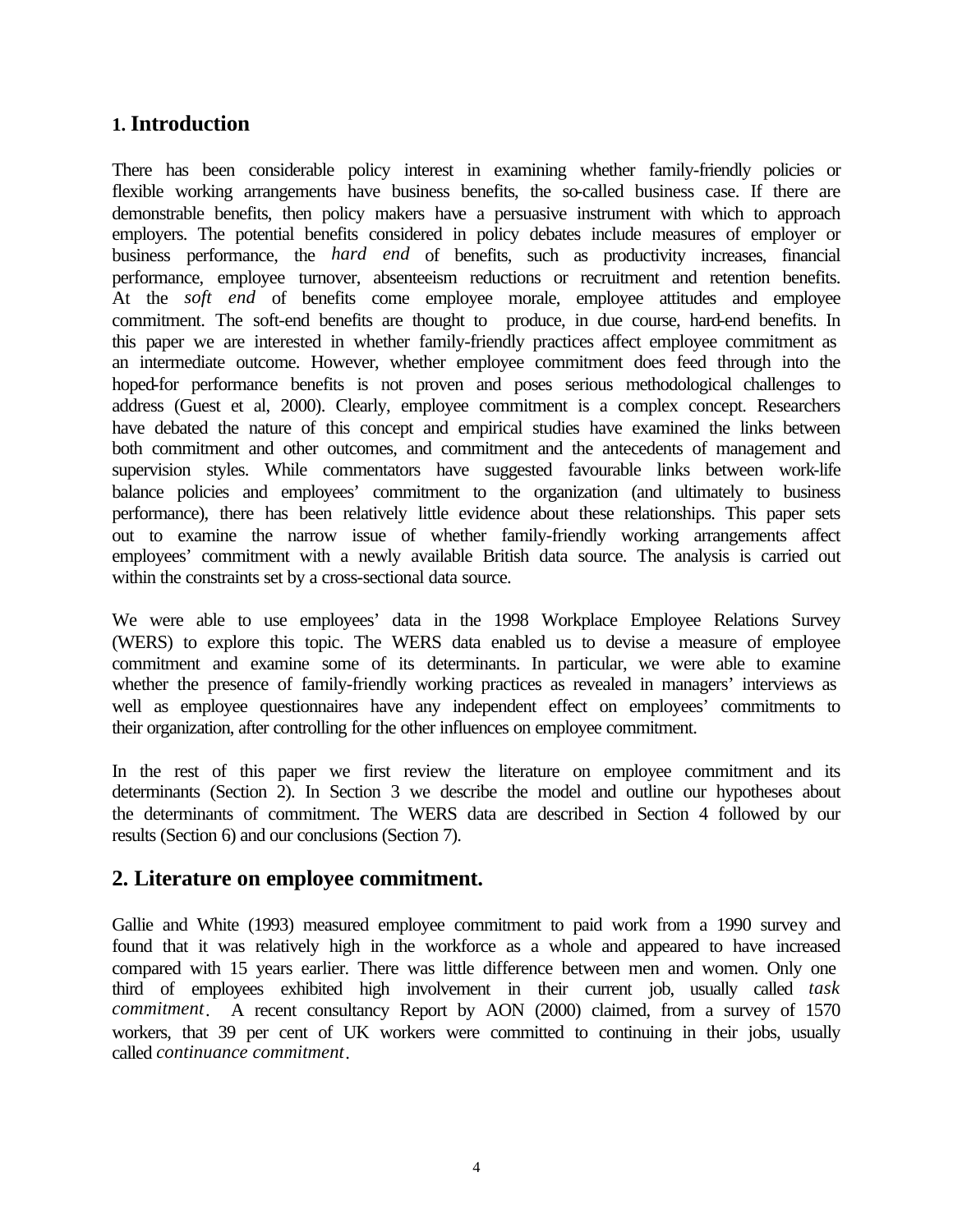Other studies have fiercely debated the gender differences in employee commitment. Hakim's 1993 division of British women into the full time committed workers and the part time uncommitted workers have been debated extensively, although a further third adaptive group have been added (Hakim, 2000). While there are clearly attitudinal and some behavioural differences between women who work full or part time, there are many determinants of women's orientations to work, over and above their hours. Age, life cycle, occupations, education, work history and other attitudes distinguish between women's attitudes towards work (Healy, 1999; Dex, 1988). AON (2000) found that UK women exhibited more commitment than men did to continue in their jobs. Commitment was also higher in the following groups; among married people; the middle age groups; and those living outside London; in higher-grade occupations, especially in teaching and health professions; with longer job tenure; in the private sector; and in organizations with 1000 to 5000 employees.

#### **The determinants of employee commitment**

Gallie and White (1993) found that employee commitment was related to personal characteristics that they called external factors (beliefs, sense of success) and internal organizational factors including the structure and policies of the organization. Internal factors that were found to improve commitment included:

- the opportunities for personal development;
- $\blacksquare$  the higher the extent to which employees felt their skills were utilized;
- $\blacksquare$  the greater the access to training;
- $\blacksquare$  the greater the extent the organization was seen as a caring employer; and
- $\blacksquare$  the existence of teamwork as a form of supervision.

Cohen (1995) and others have also found that so-called non-work domains, the amounts of outside ties, the organization's support for non-work, as well as personal coping strategies, had significant effects on a sample of nurses' organizational commitment. There are elements of these studies, therefore, that suggest indirectly that work-life balance policies may be related to employee commitment.

There has been a growing consideration, through econometrics studies, of the assumptions underlying the high commitment management theories. In these theories, the more people centered focus of high commitment management strategies (HCM), viewing employees as an asset, has been argued to lead to an increase in employee commitment. As noted earlier, employee commitment has been viewed as an intermediate outcome, on the way to improvements in business performance (Huselid, 1995). As Guest et al (2000) note, however, few studies have examined both of these relationships together and shown the intermediary effects on commitment. Criticisms have also been made by other researchers that the 'commitment' element was left as an unexplored 'black box' (Becker et al, 1995; Purcell et al, 1999). Scholaris et al (1999) recently analyzed the WERS 98 data and did not find evidence of a direct effect of HCM practices on commitment. Coincidentally with our own analysis Guest et al (2000) carried out multivariate estimations of the determinants of employee commitment and job satisfaction using the same WERS data as we use for our analysis. We refer to their results along side our own below. $1$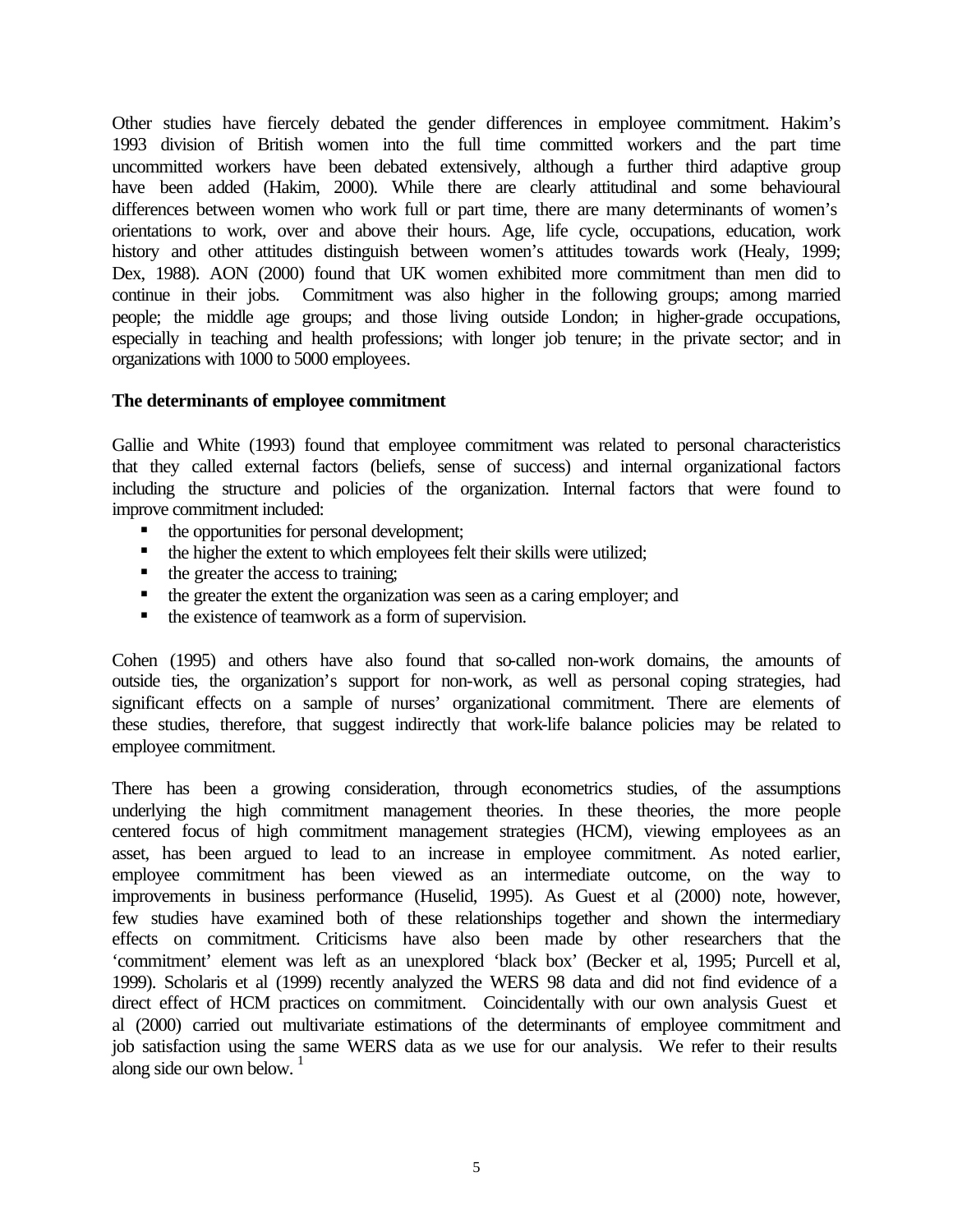#### **Work-life balance policies and employee commitment**

The 1996 PSI survey of employers reported that equal numbers of British employers saw advantages and disadvantages in providing family friendly working arrangements (Forth et al, 1997; Callendar et al, 1996). Employers were most likely to perceive benefits for improved staff morale and loyalty together with improved staff relations. Other collations of case study material have found evidence of business benefits from introducing flexible working arrangements (Dex and Scheibl, 1999; Bevan et al, 1999) that have included workers' morale. In some cases precise measures have been carried out; in other cases, managers' perceptions are the basis for the claimed improvements.

As well as indirect evidence of a link between commitment and work-life balance policies, more direct links have been noted based on workplace experiments. Early reviews of the studies measuring the effects on flexi time and compressed working week arrangements on employee attitudes found the introduction of these arrangements had uniformly positive effects (Golembiewski and Proehl, 1978;1980; Neuman et al, 1989). However, in general there are criticisms of the lack of rigour in the design and in the measures used to evaluate interventions (Gottlieb et al, 1998). The effects on job satisfaction have been found to vary between positive or no effects (Gottlieb et al, 1998). Canadian studies cited in Gottlieb et al (1998) found that telecommuters reported higher commitment to the organization than other workers, and both telecommuters and part-time workers had lower levels of intentions to seek a new job. Unlike some of the other outcomes measures (stress, work-life balance, productivity) investigated by Gottlieb et al, whose results varied according to whether employees had a choice about their working arrangements, they found that attitude or morale effects were not influenced by the choice element.

Interviews with the managers in 83 organizations that had some family-friendly arrangements by IRS (2000) found that 68 per cent of these managers thought commitment and or motivation increased as a result of having family-friendly policies. Similar percentages also thought employee relations and job satisfaction improved for the same reasons. AON (2000) suggested that the lack of work-life balance in companies' agendas, along with stress, dissatisfaction with rewards and poor management of change were the drivers of low commitment in organizations.

## **3. Determinants of commitment**

Our model of employee commitment hypothesized that commitment would be related to a set of personal and job related employee characteristics and possibly variables related to the working environment as follows.

$$
C_i = f(\ X_i, W_i, O_{ij}) \tag{1}
$$

Where

Ci is the level of commitment of employee i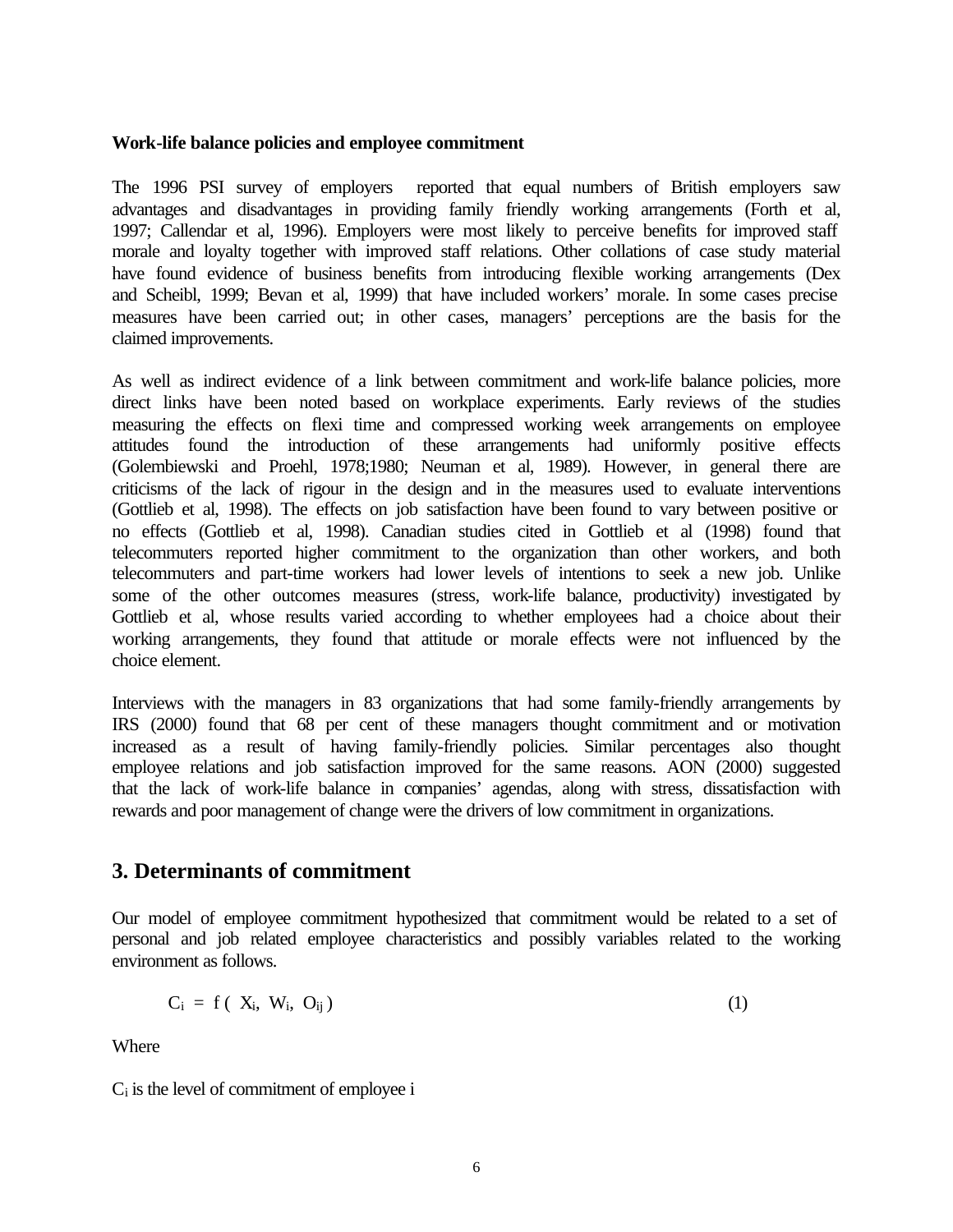Xi is a set of personal characteristics of employee i Wi is a set of job related characteristics of employee i Oij is a set of characteristics of the workplace establishment j where individual i is employed.

Our hypotheses about the specific elements of the these vectors of individual and workplace characteristics are described below. The discussion is limited to potential determinants from the literature and theorising that are possible to measure from the available WERS data source.

On personal characteristics, some earlier research has suggested that women and especially those who work part time and married women with children will have lower levels of commitment to their work than men. However, this relationship is disputed. Commitment has been found to vary over the life cycle and we might expect variations by the presence of children, of varying ages, as well as variations by age. Variations by age are difficult to anticipate. Workers who are older may be more committed than those at the start of their career who are still trying out various jobs. On the other hand, older workers can feel less committed, especially as they face the run down to retirement, or thwarted promotion. Similar reasoning applies to workers with shorter job tenure who may feel less committed to their employer than those with longer tenure. As time goes on, those who are seriously disaffected are likely to leave their jobs leaving the stock of longer tenure workers likely to be those who are more committed or who have nowhere to move to.

Ethnic minority status might be associated with higher commitment as a response to wanting to be successful in a discriminatory environment. Alternatively, disaffection can be a response to facing discrimination. Research also shows that there are important variations between ethnic groups as far as success in the labour market is concerned, but we are unable to explore such potential differences with the data available. Poor health could also mean that workers were less committed to their employer, or possibly more grateful to have a job at all. This response will be mediated, therefore, by the employer's response to ill health. Those with higher educational qualifications might be expected to be less committed to their employer if they think they have more buoyant labour market prospects than other workers although this is likely to be mediated by whether they employer rewards them satisfactorily. However, this group of workers are potentially more valuable to employers and likely to be recipients of better people management policies and rewards.

The High Commitment Management (HCM) practices are about employers using practices that encourage commitment in their employees. This theory holds out the possibility of being tested in one of two ways. If employers were practicing HCM one would expect employees to show greater levels of commitment. But there is also the employee's perspective. Where employees think they are involved and consulted this theory would also expect them to exhibit a higher level of commitment. This type of management theory would lead us to expect that jobs with more responsibility and discretion in the higher status occupations would be expected to be associated with higher levels of commitment. Satisfaction with rewards from work, satisfaction with the job itself, and feeling secure are all likely to be associated with higher levels of commitment, as are higher pay levels.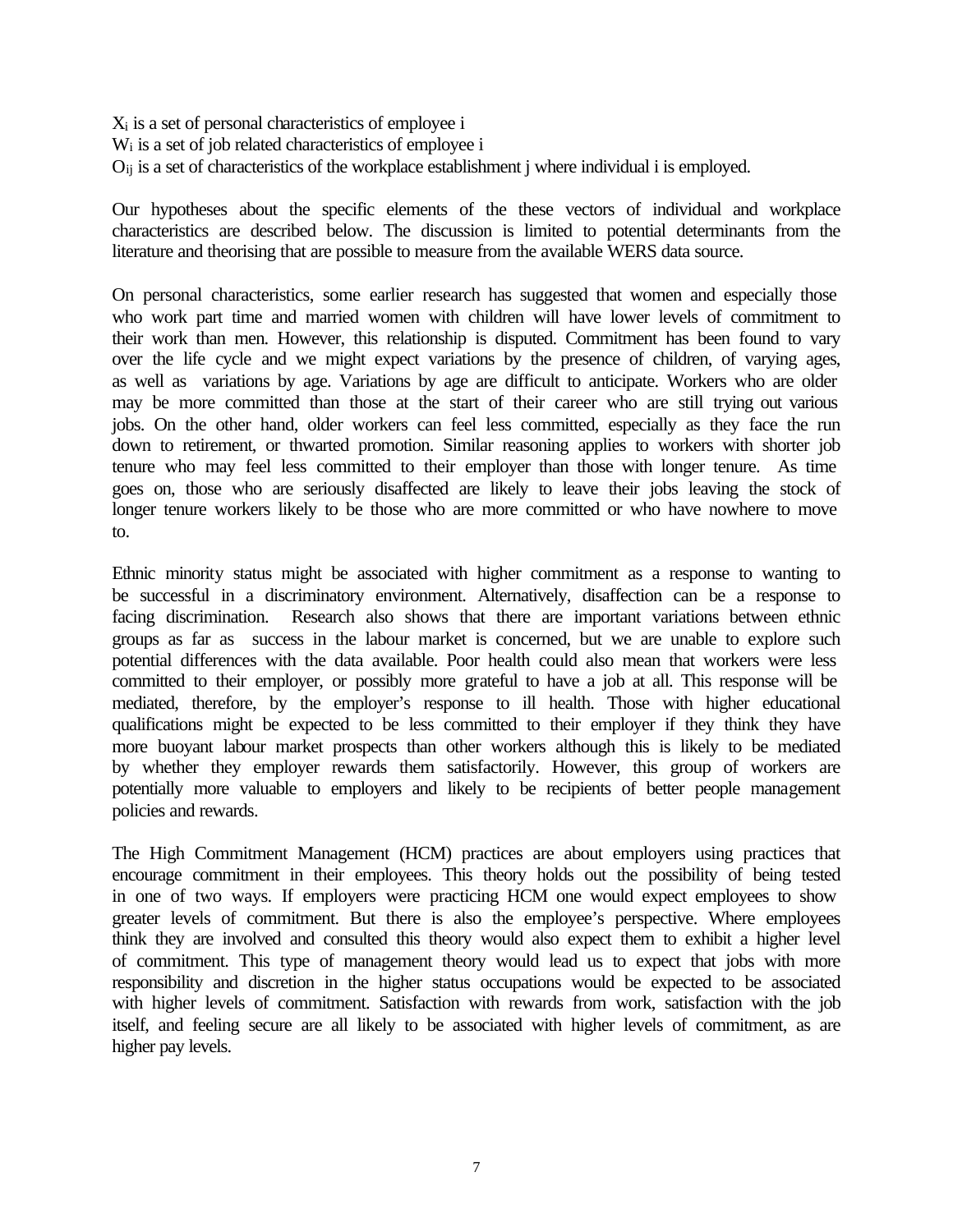The employer characteristics that may affect employee commitment range over human resources practices but also structural features of the organization. Not all of these potential influences are charted in the literature. Guest et al (2000) also investigated whether it was more likely to be bundles of practices rather than particular practices in isolation that would affect employees and performance outcomes more generally. They could not find evidence that bundles of practices were important. In this study we are interested, partly because of policy implications, in a particular set of practices, those relating to flexible working arrangements as potential explanatory variables of employee commitment. What we have to make sure is that we do not identify spurious relationships because we have missed out other intervening and correlated variables. We are interested in whether family-friendly practices are associated with higher levels of employee commitment, having to leave to further study using longitudinal data, the question of whether higher commitment is produced from more flexible working arrangements being offered to employees.

Factors related to individuals' jobs are also likely to influence them. The potential influence of shorter hours of work were considered above. Longer hours of work through regular overtime might be expected to produce either more commitment through the employee appreciating the income-increasing opportunities, or lower commitment if it is associated with unwanted pressure to work longer hours. We would expect workers on fixed term or temporary contracts to feel less committed than those with permanent contracts.

On the structural elements of organizations, it is possible that the size of the establishment or the organization affects employee commitment. Small size has been traditionally thought to be associated with better and warmer relationships since the Bolton Report (1971), although contested. Large organizations can offer employees a better career structure through more highly developed internal labour markets. Guest et al (2000) found a negative relationship between organization and establishment size and employee commitment in the private sector using the WERS data. The nature of the ownership of the organization could also affect employee commitment through whether they feel (foreign) owners understand and have cultural affinity for employees and their concerns. Trade Union recognition and involvement and the way employees are represented might also affect employee commitment. Guest et al (2000) found negative effects of trade union density on employee commitment. Lastly the financial performance of the organization may affect employees' views of the organization, with above average performance gaining an increased level of commitment as employees see the organization as having a better future to offer them. It is possible that other structural features would also affect employees' views of the organization and be proxy measures of working conditions in ways that are uncharted in the literature. For example industry sectors have different working conditions that in part reflect different technologies, operational constraints, market conditions, workforce profiles and the nature of customers. We are able to explore a few of these other alternative explanatory variables with the data available.

## **4. The WERS 98 data and the measure of employee commitment.**

The Workplace Employee Relations Survey (WERS 98) data were collected as a nationally representative survey of British establishments from October 1997 to June 1998. The survey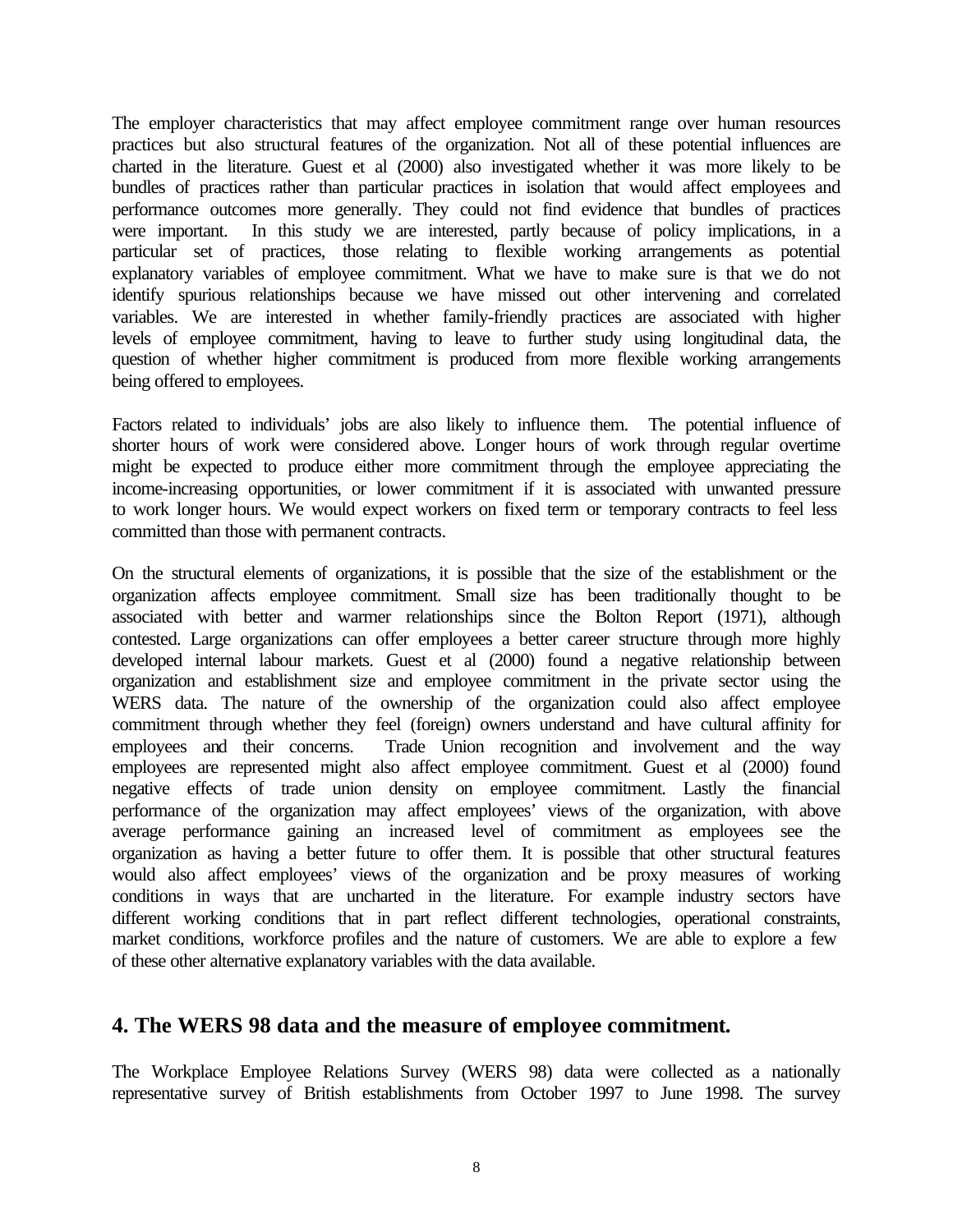involved interviews with managers and workers in over 2191 workplaces and questionnaires from 28,323 employees from these same workplaces.<sup>2</sup> The response rate obtained was 80 per cent. The 1998 survey had a new sampling base, as compared with earlier (WIRS) precursors of this survey. In the 1998 WERS, establishments with a minimum of 10 employees were sampled whereas earlier surveys had taken a minimum of 25 employees. This means that the survey as a whole represents 15.8 million employees or approximately three-quarters of all employees in employment in Britain in 1998. Incorporating employees into the survey was also a new innovation. The technical details of the survey are described in Airy et al (1999) and an overview of the survey findings is provided in Cully et al, (1999).

There were also new additions to the content of the 1998 survey. As well as its past coverage of the nature of collective representation and bargaining, it included new questions on equal opportunities policies, family-friendly policies, performance indicators, payment systems and performance appraisal, recruitment and training, quality improvement schemes and the individualisation of employment contracts. This set of new questions, in combination with others in the WERS survey, provided a valuable opportunity to examine employees' commitment.

#### **Measure of employee commitment**

The many research studies that have focussed on work commitment have served to uncover the complexity of this concept to the extent that authors have characterised it as having no stable meaning (Becker, 1964), elusive (Guest, 1992) and pluralist (Coopey and Hartley, 1991; Morrow, 1983). Morrow identified 25 forms of commitment although they were able to be reduced to 5 main foci; a value, career, job, organisation or union focus. The focus of our interest is in organisational commitment. Even under this heading there are alternative angles on employee commitment; for example, task commitment (to see the job through), continuance commitment (to stay in the organisation), normative or affective commitment (feelings of loyalty or shared values with the organisation), financial commitment (to the material rewards), or temporal commitment (to a certain amount or work).

There was a limited choice in the WERS data for devising a measure of employee commitment. The measure we use focuses on the employee's view rather than the employer's view bearing in mind these two may differ. It is closest to the notion of *affective or normative commitment* described in the literature and to be distinguished from *continuance commitment*.

In each case employees were asked to score the following statements, each scaled 1, strongly disagree, to 5, strongly agree :

'I share many of the values of my organization' 'I feel loyal to my organization' 'I am proud to tell people who I work for'.

From the scores a scale from 3 to 15 was constructed. The usual item response correlation tests were carried out and the alpha statistic calculated to confirm reliability of the new composite scale.

On this composite scale employees (N=26,115) could be classified as follows: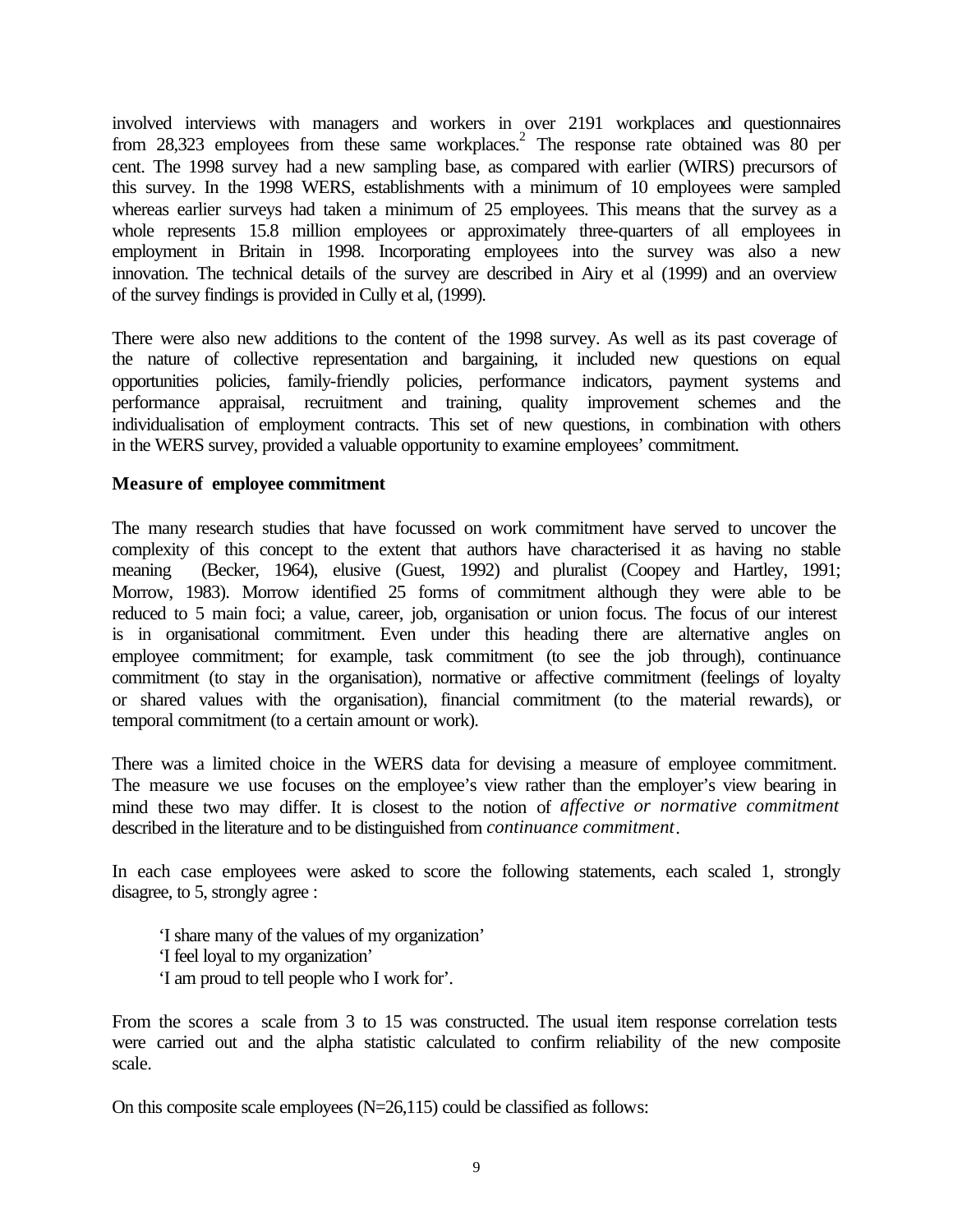- 16 per cent had low commitment (scores 3 to 8);
- 42 per cent had medium commitment (scores 9 to 11); and
- 42 per cent had high commitment (scores 12 to 15).

This scale was used as the dependent variable in a regression model, although various forms of the scale were tried. A logged value of employee commitment was used to fulfill the assumptions of Ordinary Least Squares (OLS) regression analysis and ordered probit estimation was used as an alternative on the raw scale.

#### **Family-friendly working arrangements in WERS**

The manager questionnaire asked about the working arrangements that the establishment offered as entitlements to non-managerial employees. The list of provisions included covered:

- Parental leave (non-statutory, since survey before the Statutory provision);
- **Job sharing;**
- Term time only;
- **Working at or from home during normal working hours;**
- Ability to change from full to part time hours;
- Workplace or other nursery;
- $\blacksquare$  Help with the costs of child care;
- $\blacksquare$  Flexi time.

The wording of the WERS questions is not specifically about organization policies. In this sense we might expect that answers covered both formal policies and practices of the establishments in the survey albeit only for non-managerial employees. However, the fact that the question wording used 'entitlement' implies that informal arrangements, especially if subject to a manager's discretion, would be less likely to be counted.

In addition, another two provisions were asked about but not in a way that was restricted to nonmanagerial employees;

- Paternity leave
- Scheme for time off for emergencies.

Although this is a list of 10 arrangements, there is a risk of double counting in the case of parental leave and paternity leave. These two arrangements were collapsed into one (either/or) arrangement.

At the time of this survey parental leave was not well defined since there were no statutory arrangements in Britain and it is easily confused with maternity or paternity leave, perhaps more so for employees than employers. This should be born in mind in examining these data.

There is also a measure of the ethos of the organization from managers' responses that can be used as a potential explanatory variable. Employers were asked to score on a 5-point scale from 1 strongly agree to 5 strongly disagree the following statement.

*It is up to individuals to balance their work and family responsibilities.*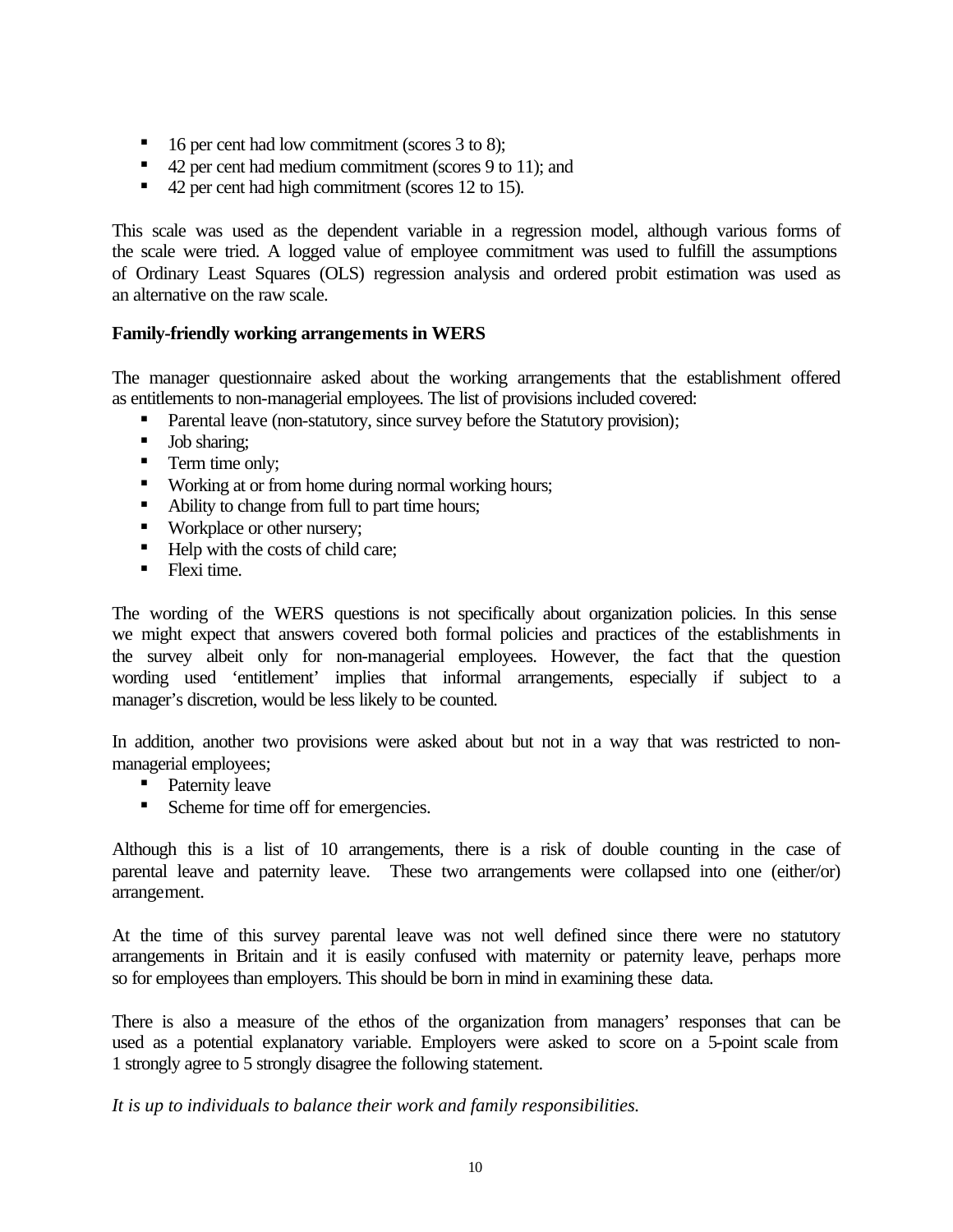Several recoded versions of this and other variables were tried before settling , in this case, on a dummy variable where the value one indicated disagreement with this statement.

#### **Employees' family-friendly questions in WERS**

In addition, employees were asked whether their employer made family-friendly provision available to them; a subset of 6 the same provisions used in questions to employers were presented, namely:

- Parental leave (non-statutory since survey before the Statutory provision);
- Job sharing;
- **Working at or from home during normal working hours;**
- **Workplace or other nursery or help with child care;**
- Scheme for time off for emergencies; and
- $\blacksquare$  Flexi time.

It is useful to compare the effects of employees' knowledge of their employers' policies with that of their employers' claims since there is likely to be a certain amount of inconsistency between the two sources of information. Inconsistencies can arise because of incomplete communication within organizations, misunderstanding and possibly false claims. Since we are interested in employees' sense of their commitment, it is arguable that it is employees' knowledge of their employers' policies that we need to access. However, we have investigated the effects of both of these sources of information.

Employees were also asked whether they felt stressed in their jobs. This can be examined for its potential effects on employee commitment. Employee stress is an indication that work and life are not in balance.

#### **Other explanatory variables**

The WERS data provided a very wide range of explanatory variables from its two components. The employee questionnaire provided other characteristics about the employee, both personal and job-related characteristics. In addition, it was possible to merge into the employee data, details about their workplace from the manger's questionnaire; structural characteristics of the establishment, workforce profile, and human resources practices. A full list of the variables used and their definitions, means and standard deviations is provided in Appendix Table A1. At the outset of our analysis, widespread bivariate correlations were calculated in order to see where potential covariates were highly correlated. Some important variables were recoded to avoid problems of multi-collinearly. Others were dropped as a result of this exercise.

We sought to have a measure of high commitment management as an explanatory variable. There are many ways in which such a measure could be constructed and differing views about what it should contain (see for example Huselid, 1995). The WERS survey instrument was developed to make sure the full range of possible meanings could be explored. Developing such a measure could not be the main focus of our research. Nonetheless, we needed to include such a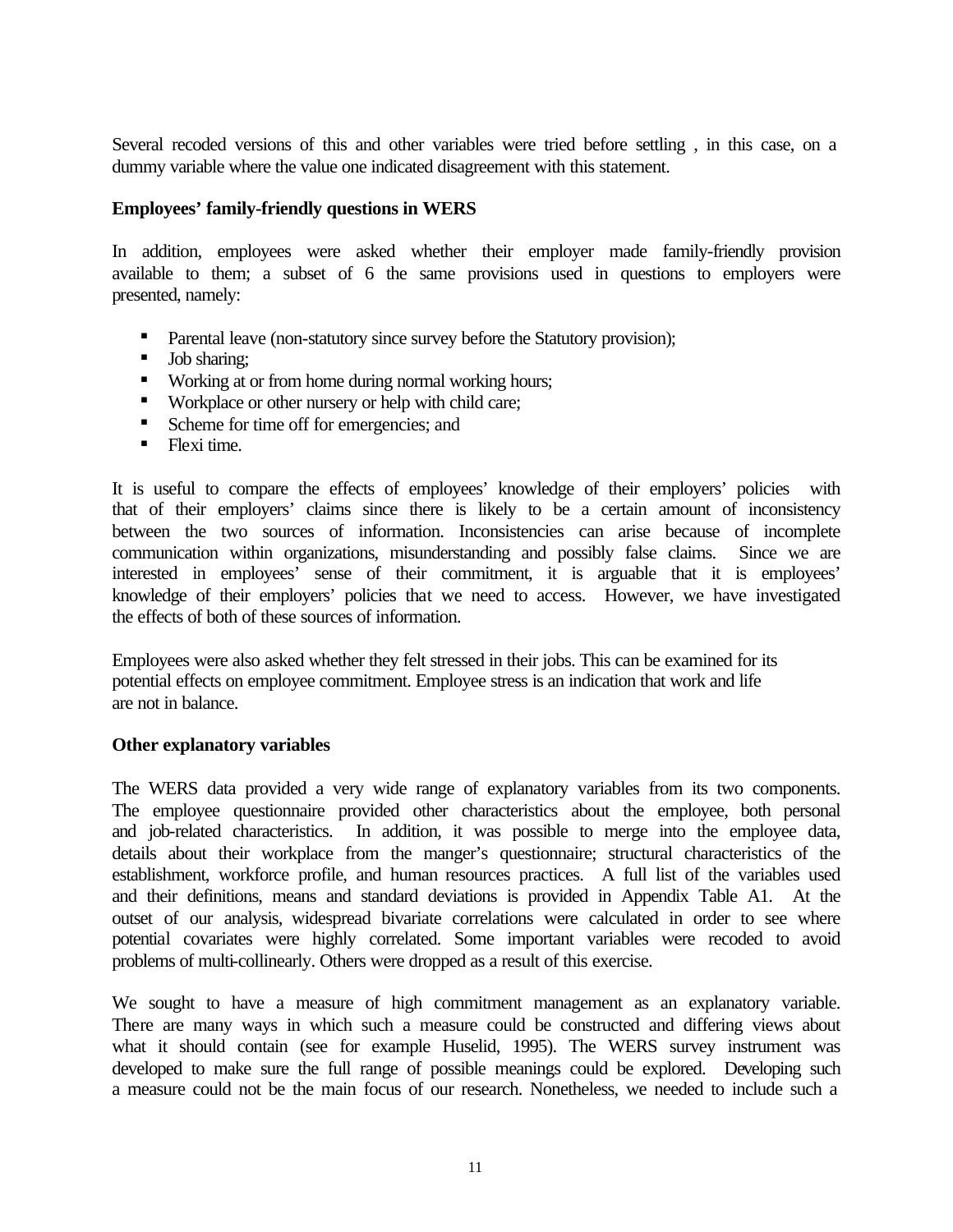variable as one of our controls, given its potential importance. We took, therefore, a relatively pragmatic approach of including a broad range of the relevant variables and running them through a factor analysis. This procedure identified one factor with an eigenvalue greater than one. We used the factor score from this variable as our explanatory measure (details are in Appendix Table A1)..

## **5. Results**

A series of models were estimated, based on the model (1) outlined above. The variations in the log form of the dependent variable and associated estimation methods did not lead to any substantial differences in the results from one where the raw scale scores were used. Below we report the OLS results based on the logged version of the commitment scale as a dependent variable.

The models were run on the total sample of employees first and then on split samples; first private and secondly public sector organizations. The results reported indicated that there were differences for these two sectors. Separate estimations on public and private sectors were carried out in response to interesting and somewhat unexpected results we obtained. Where managers' questionnaire data are merged with employee responses, as is necessary in order to address this paper's questions, the sample of employees had to be restricted to those who could be classified as non-managerial, because the questions to managers about their family friendly policies were asked only about this group. We also estimated a reduced variable model on the whole employee sample in order to check whether any of the other results on control variables were specific to the non-managerial subsample of employees.

A full set of results is displayed in Table A2. We first consider the results on the family-friendly variables whose coefficient results are displayed in isolation from the other variables in Table 1. Employer and employee information about family-friendly policies were entered in separate estimations, one for each type of arrangement across the two sources.

#### **Family-friendly policy effects – employer's information**

From the information about policies given by employers we find that, after controlling for other determinants on our measure of employee commitment, term time employment, the ability to change from full to part-time hours, emergency leave and the total number of family-friendly policies had significant effects on employee commitment. However, these were not all positive effects. Out of this list the offer, by employers, of emergency leave was the only policy that improved employee commitment. In the case of the others, term-time work, the ability to change from full-to part-time and a higher overall number of policies were all associated with a reduction in employee commitment. The sizes of all these effects were extremely small, in most cases well below a one per cent effect on the log commitment scale, from having the policy.<sup>3</sup> These are very small by comparison with other significant effects among some of the control variables.

Further investigation across the private/public sector divide revealed some differences. There were more positive effects from family-friendly policies where they were offered in the private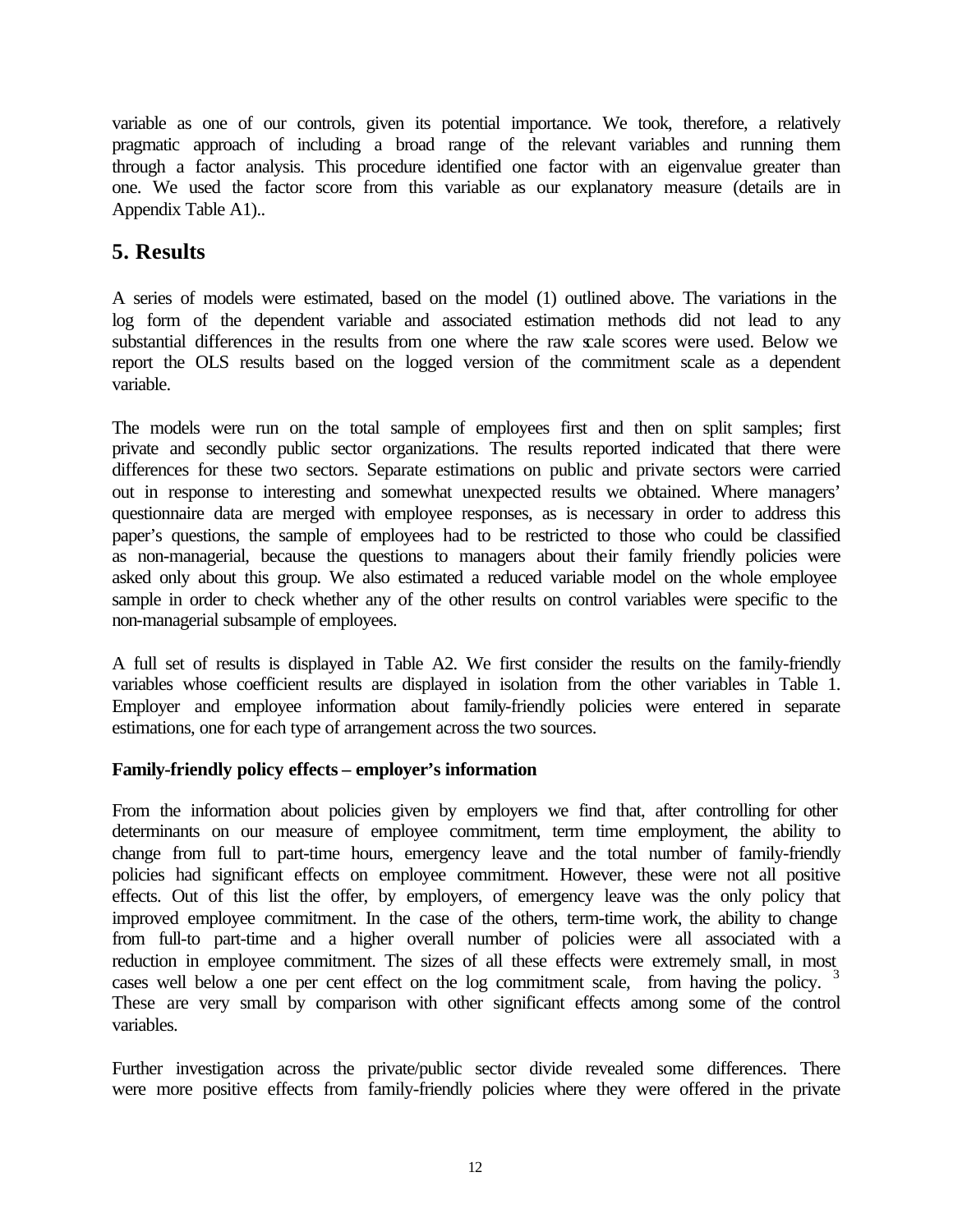sector, and more negative effects where they were offered in the public sector. In the private sector, having a workplace nursery, offering help with child care or allowing employees to work at home were associated with higher employee commitment. The number of policies was insignificant in the results reported, although we did estimate some models on the private sector sample where the number of policies had a significant and positive effect on commitment. The sizes of all the effects also increased when public and private sector establishment samples were examined separately, to a range of between 1-4 per cent on the log scale.

In the public sector, significant negative effects on employee commitment were associated with employers offering job share, the ability to change from full to part time, flexitime, having a workplace nursery, emergency leave, home work and with a higher number of policies overall.

We were able to give some examination to whether other correlated variables were capturing some of the effects on family-friendly policies and thus weakening their coefficient sizes and significance. The idea that organizations adopt policy bundles, as Guest (1997) considered, is also a factor to consider. One set of estimations were carried out only with measures of employee personal and job-related characteristics being included. To this reduced set as a base, the separate indicators of family-friendly policies, one per estimation run, were added. coefficients on the family-friendly set of variables are displayed in Table 1 columns 2, 4, and 6. These results can be compared with another set of estimations (Table 1 columns 1, 3 and 5 respectively) where employer human resource measures were also added. If other employer human resource practices were picking up some of the effects of family-friendly practices, we would expect to see the coefficients' sizes and significance to decline in the estimations including human resource policies compared with estimations excluding them. This was not found to be generally the case and especially for the estimations relying on information provided by the employer.

#### **Family-friendly policy effects – employee's information**

Making use of the information provided by employees led to some differences in the results. In the total employee sample the signs on the coefficients, where policies overlapped, were similar to those from employers' information, but the significance varied. Employees who thought their employers offered parental leave (non-statutory), job share, flexitime or a higher number of policies all tended to have lower levels of employee commitment than employees who did not believe they were offered such arrangements. In the private sector sample job share retained its significant negative effect on commitment but being able to work at home had a significant positive effect on commitment. The predominance of negative effects from family-friendly policies was again evident in the public sector estimations using employees' information. In all cases other than emergency leave, which did not have significant results, the effects of employees perceiving their employer to offer family-friendly policies was negative.

#### **Ethos effects**

Where the employer thought there was a family-friendly ethos in the establishment there tended to be insignificant effects on employee commitment, either in the whole sample or in the private sector. The variable for the public sector had insufficient variation to be incorporated. However,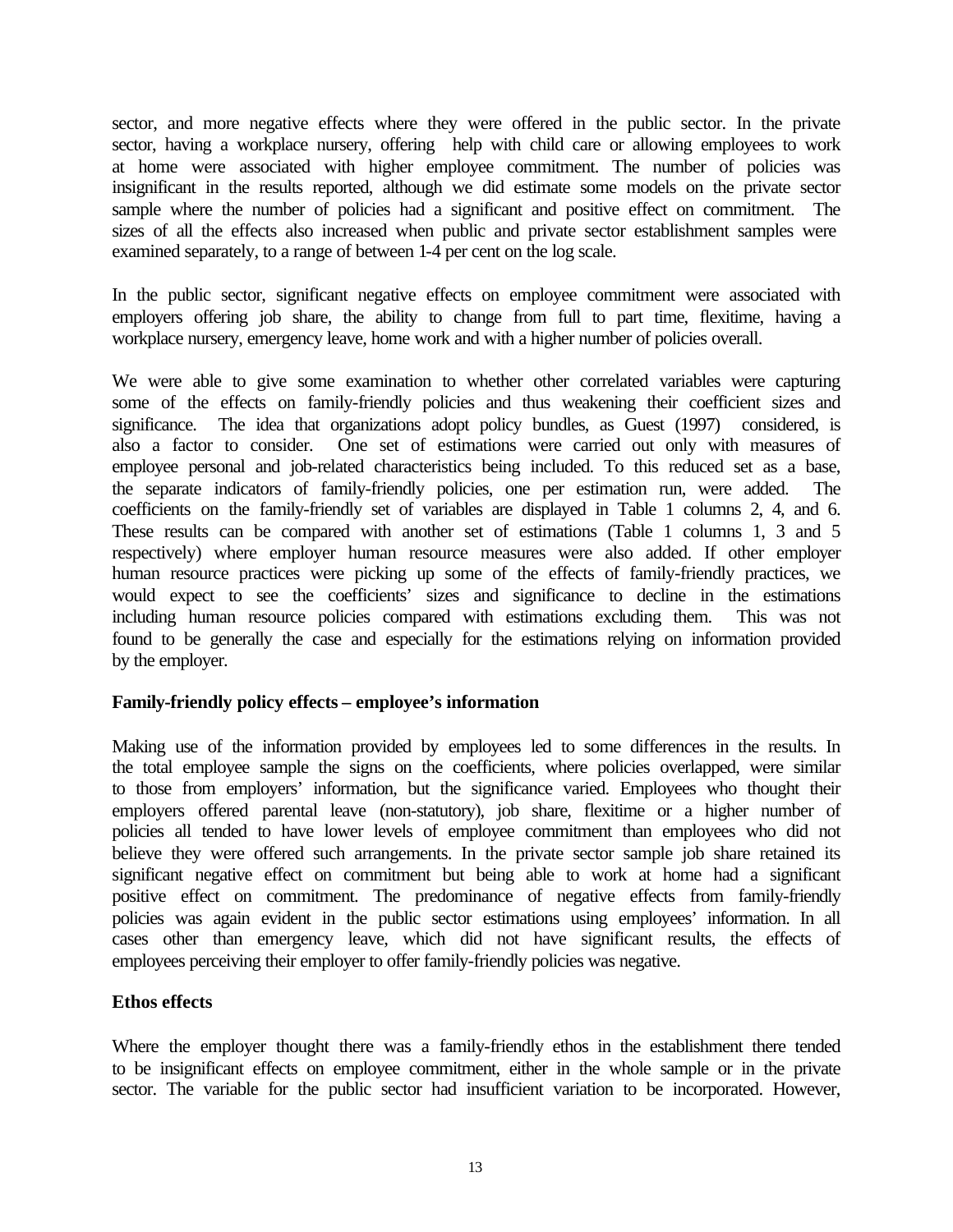the employee's perception of the ethos of the organization was systematically important across private and public sectors. Being thought by employees to be a more family-friendly organization was associated with higher employee commitment in both the private and the public sector, an effect of around 4 per cent on the log commitment scale.

#### **Private and public sector differences**

These public sector results are certainly something that surprised us. Attempts to explore and explain these differences by incorporating interaction terms did not uncover any obvious statistical reasons for these effects. It is clear that it is not the lack of knowledge by employees of their employers' policies that is the explanation since the same effects are visible in estimation using employers' and employees' information. We cannot eliminate the possibility that reverse causality explains this effect and that organizations with lower employee commitment have introduced family-friendly policies as a way of trying to address their problems. These effects remain, therefore, largely unexplained, although we found we were not alone in finding adverse results for the public sector from the WERS data (see Guest et al, 2000). We can only speculate about why this might be the case. There may be a failure to implement these provisions even though family-friendly provisions are clearly more extensive in the public sector. If this type of window dressing has been occurring, it may have made employees cynical. A workplace culture that militates against take up might also have this effect. It might be the case that family-friendly provisions cause increased disruption and bad feeling in a hard pressed public services environment if there is no cover for absence. Further research is needed to clarify this relationship.

#### **Other controlling variable effects**

Significant effects were found from control variables capturing individuals' personal characteristics, their job related characteristics, organizations' human resources policies and structural characteristics (Table A2). The employee job-related characteristics were by far the strongest determinants of employee commitment, in particular their job satisfaction, their view of the management, and being in a professional or managerial job although only in the private sector, had the largest influences on commitment.

Increasing age was associated with higher levels of commitment. However, longer tenure in the job was mostly not significant, except among private sector employees as a whole, who had higher commitment associated with working more than 5 years for their employer.

Being female was associated with a higher level of commitment and being partnered was associated with a further increase in commitment for employees in the private sector, male as well as female. The age of the child variables were mostly insignificant except having an older child (12-18), in a few cases, was associated with higher commitment. Part-time work was mostly insignificant except among private sector non-managerial workers where it was associated with lower commitment. These results are consistent with the AON consultancy study. They also suggest that Hakim's earlier categorisation of the commitment of the female workforce is oversimplified.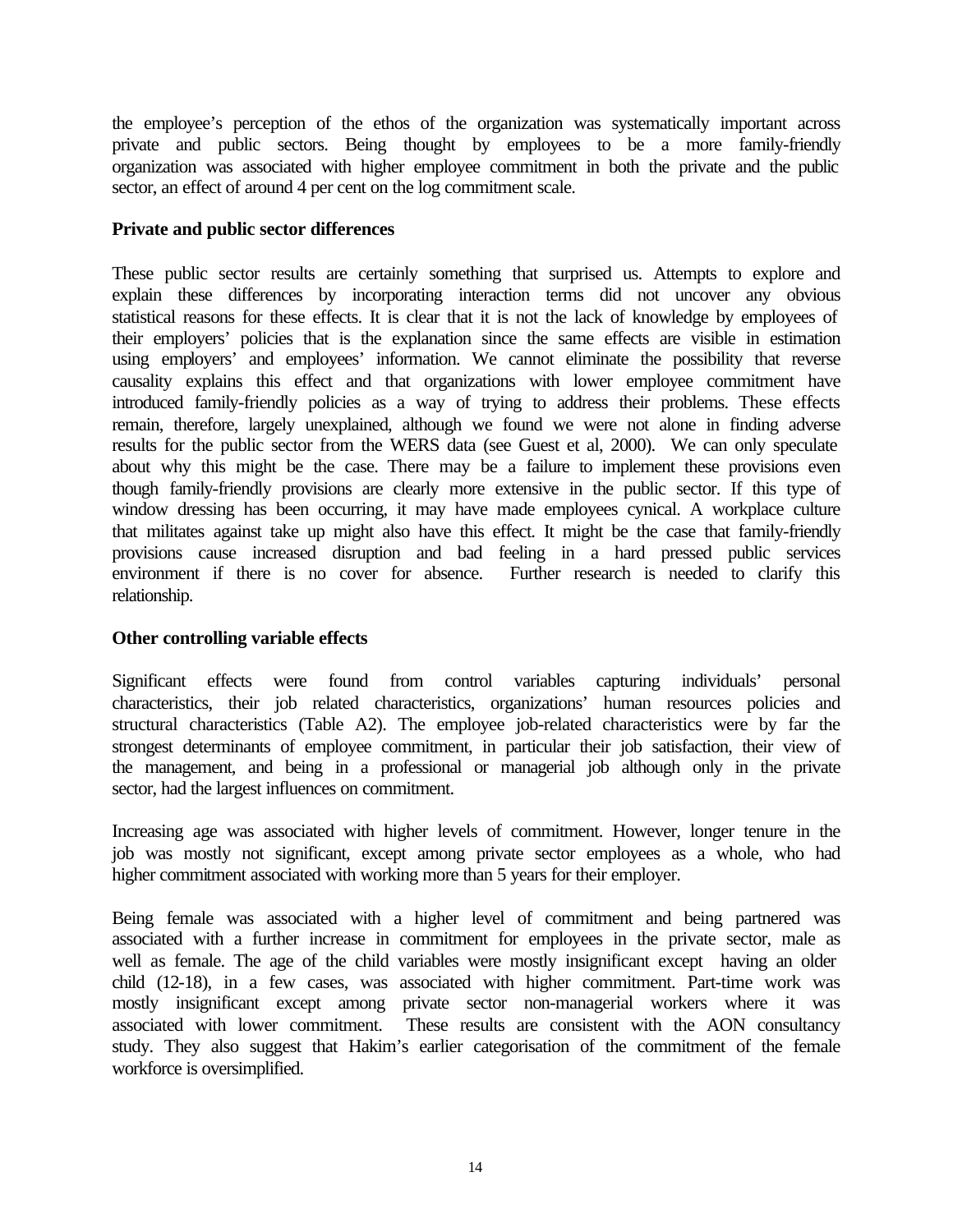Poor health was associated with higher commitment for those working in the public, but not in the private sector. The public sector may do more to help those with poor health to retain their jobs and stay in work. Ethnic minority employees tended to have higher levels of commitment than white workers across all sectors. This suggests ethnic minority workers are trying hard to show their employers their personal qualities. There may be cultural differences at work also. Certainly this finding is important in the policy campaign against discrimination against such workers.

Compared with relatively unskilled jobs, other types of jobs tended to have higher levels of commitment, although with a few exceptions. Craft workers in the public sector did not have significantly higher commitment than the reference group. However, there may not be many employees with craft skills in the public sector. Also, clerical or secretarial work in the public sector was associated with lower levels of commitment. Generally speaking, those with higher levels of skill tended to have higher levels of commitment. However, in contrast to this, employees holding a degree had lower levels of commitment than those without a degree, after controlling for type of job. The interaction between holding a degree and having a professional or managerial job did not eliminate this effect or its significance. The same was true of the three interactions terms tested between the employees discretion and having a degree, discretion and a professional/managerial job or a professional/managerial job and discretion. In all cases the interaction terms were not significant and the original coefficients remained largely unchanged in size and significance. We conclude that a degree or having more discretion in one's job may be reflecting the attitudes of workers who have better labour market opportunities, and who have less commitment, therefore, to any one organization.

Employees who had job satisfaction had a large influence on employee commitment as did those with higher levels of pay, feeling secure in one's job, thinking the job was hard work and thinking the management were good. Feeling dissatisfied with one's pay was associated with lower commitment. These results are mostly intuitively reasonable. The inclusion of interaction terms between pay and satisfaction with pay did not change our conclusions.<sup>4</sup> It perhaps requires a comment that thinking one's job was hard work is also associated with higher commitment. This is not really surprising and fits well with the high commitment management approach which would expect hard work in return for employee benefits, greater involvement, control over one's work and taking greater responsibility. Interestingly also, higher stress was associated with greater commitment in the public, but not in the private sector, possibly for the same reasons or possible because an ethos of care is associated with many public sector jobs which enhances commitment.

A range of human resource practices were found to be significant. The High Commitment Management practices and employee involvement measures were all associated with higher commitment but only in the private sector. These results are contrary to those found by Scholaris et al (1999) using a different measure of HCM but they are consistent with those found by Guest et al (2000). In addition, employees who received training exhibited higher commitment as the HCM management approach would lead us to expect. Performance-related-pay increased commitment in the private sector but was associated with a fall in commitment in the pubic sector. However, consulting workers about equal opportunities was not associated with higher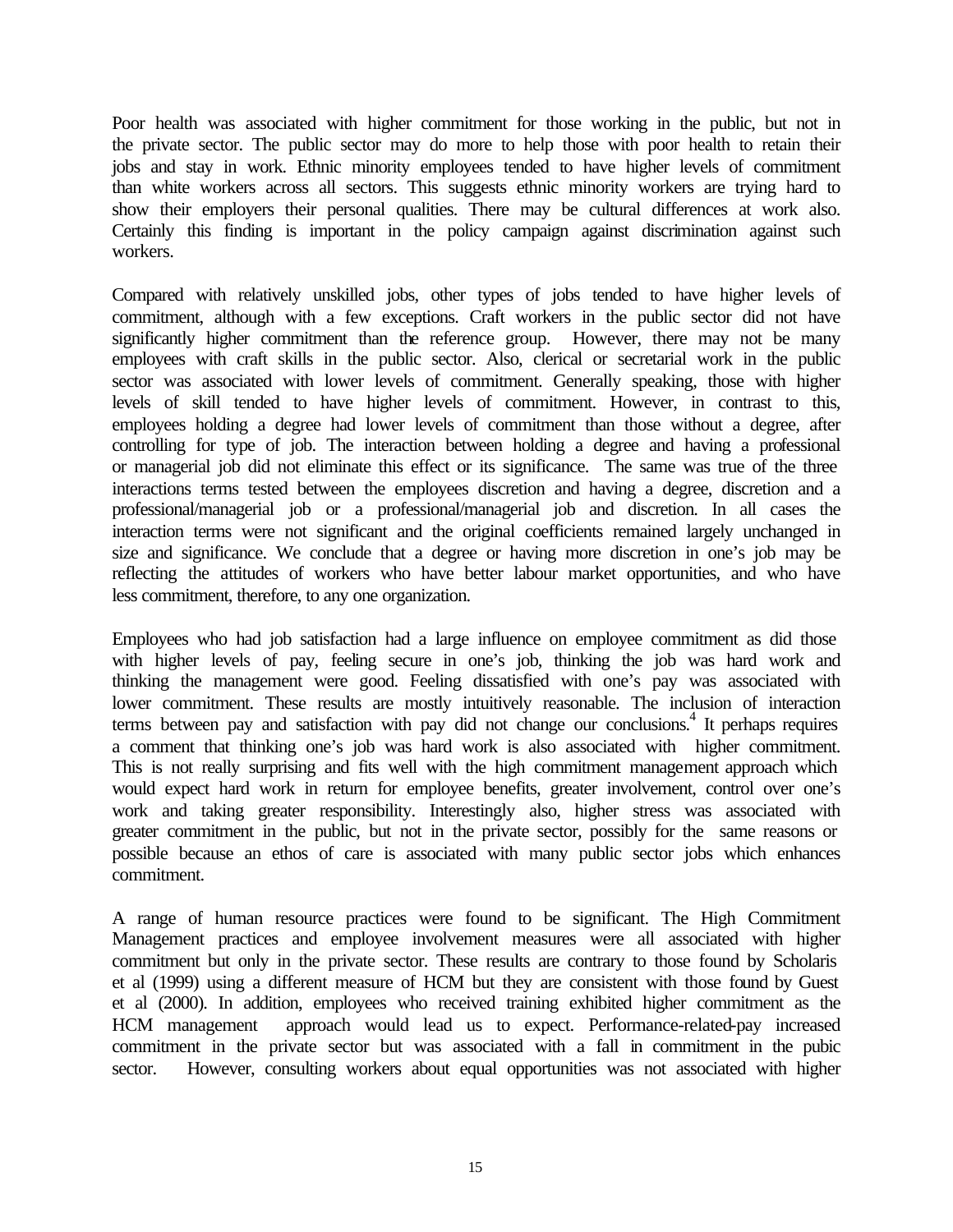commitment. This may be because employees did not see any benefits from the consultation process.

Equal opportunities policies (EO) might be thought to be linked to family-friendly policies and be part of a single package of HR policies. It is interesting therefore, to see the way the effects of EO policies mirrored the results for family-friendly policies. Irrespective of the level of EO implementation (medium or high), the policies were associated with lower commitment in the public sector. However, if implemented at the higher level with monitoring and data collection, they were associated with significant positive effects on commitment in the private sector.

Recent bad industrial relations was associated with lower commitment across all sectors. Recruitment difficulties has a significant negative effect on commitment in the private sector but a positive effect in the public sector. Presumably this increases the workload of the current stock of employees. A high proportion of temporary staff also had a negative effect on commitment in the private sector, but the effect in the public sector was not significant. There are other case study findings that support this result (Dex et al, 2000).

Some support for the hypothesised effects were visible in the results on the structural variables. Commitment was lowered by successive increases in size of the establishment and the organisation, compared with the base groups (of fewer than 25 employees in the establishment and less than 500 in the organisation respectively). This is further evidence of the benefits for employees of working in small businesses. Guest et al (2000) found, using the same data, a similar negative relationship of employee commitment with increasing organisation and establishment size, but only in the private sector.

Of the industry groups, manufacturing, construction, transport and financial services tended to have lower commitment than the reference group. Guest et al (2000) noted the same effect for construction. The progressive decline of Britain's manufacturing industry and the on-going large-scale restructuring of the financial services may be responsible for these findings. Also, employees in construction and transport industries may be becoming an endangered species, and be relatively atypical therefore, as both of these industries have gone over to self-employment as their main form of employment contract. Of the largely public sector industry categories, education and health had higher commitment whereas public authorities' workers had lower commitment.

Having a recognised union was associated with lower levels of commitment in the private sector but was not significant in the public sector model.<sup>5</sup> Our finding overlaps with the high commitment management results that would stress higher employee commitment as deriving from employers paying attention to workers' views without unions being needed to represent their interests. Lastly, above average financial performance, as judged by the employer, was associated with higher levels of employee commitment in the private sector, as we expected.

Our multivariate analyses has confirmed many but not all of the findings of earlier studies of the determinants of employee commitment for example by Gallie and White's 1990 survey. However, we take issue with other results on the effects of being female, or married with young children, working part time, having shorter job tenure, or employing HCM practices. On the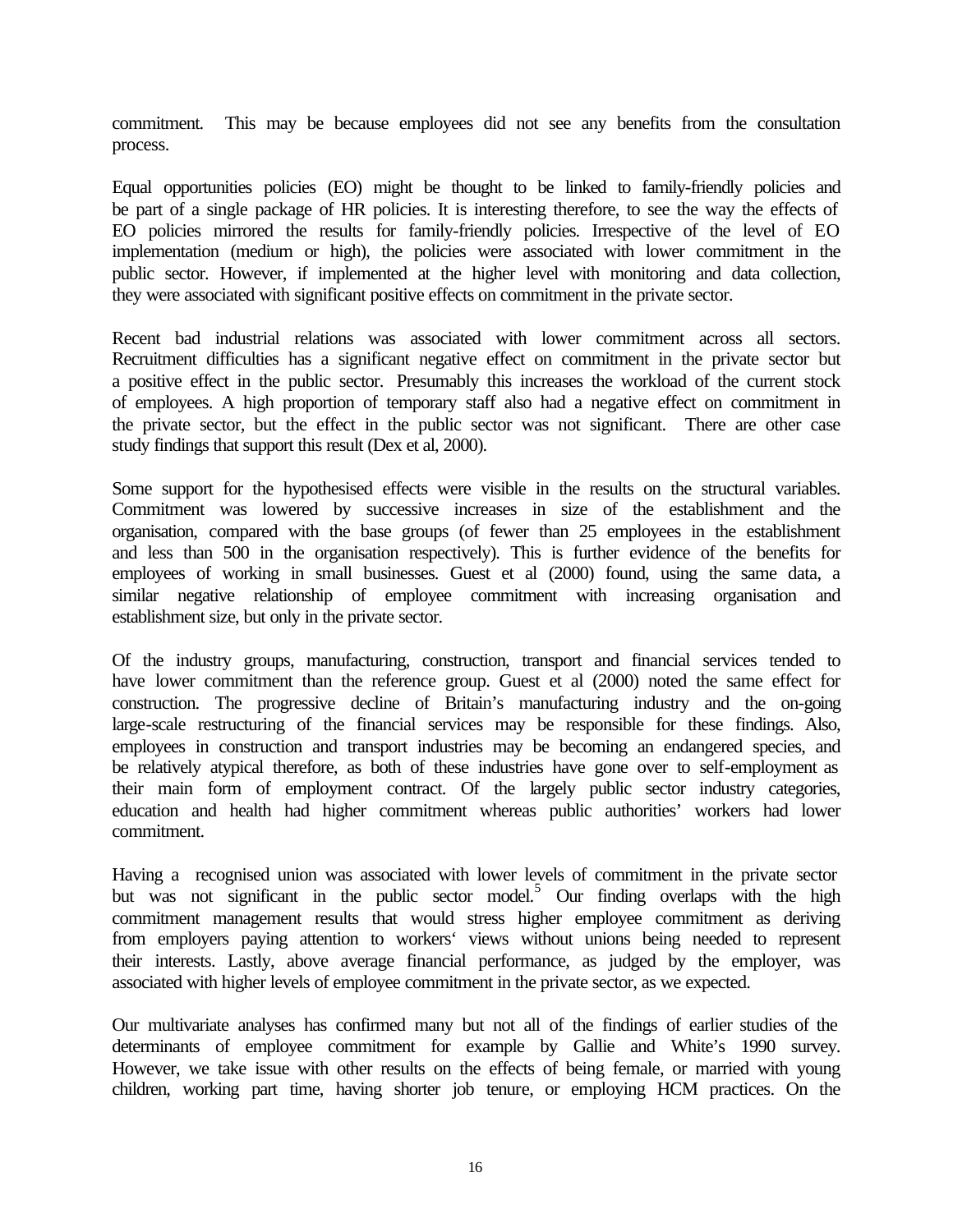whole our hypotheses were supported where they were unequivocal and illuminating where we were able to argue for alternative effects.

#### **6. Conclusions**

This study used the 1998 WERS data to analyse one possible measure of employee commitment from the WERS data. The effects of family-friendly policies have been found to be relatively small compared with other predictors of employee commitment. Nonetheless, after a whole array of controlling variables about employees and their employers, the provision of family-friendly policies relating to child care and working at home were found to be associated with improvements in employee commitment in private sector establishments. On the other hand, a whole array of family-friendly policies and other associated human resource policies like equal opportunities policies were found to be associated with lower levels of employee commitment. An explanation for the poorer record of commitment for the public sector is not possible within the context of this study, although statistical anomalies have been ruled out as an explanation for these sectoral differences. Where employees, but not the employer, thought the organisation had a caring ethos was found to be an important determinant of increased employee commitment.

While the separate effects of family-friendly policies on commitment, with the exception of the ethos, are not large or extensive, once other influences have been controlled, it might be argued that some of their effect is being picked up by other variables, shown to be correlated with family-friendly policies. For example, high commitment management practices were shown, in an earlier paper, to be correlated with organizations having family-friendly policies. Where high commitment management practices are successful, it may mean that flexible working arrangements are more likely to be customised to fit employees' needs in order to help increase their commitment, as captured through these other more general employer practices. The inclusion of HCM practices as a control variable did not reduce the strength of the effects of family-friendly policies, nor did its exclusion extend the range of significant effects from familyfriendly policies to any major extent. Our analysis was able to identify that family-friendly policies acting apart from HCM practices, did not have any stronger effect on employee commitment. The case for there being a larger hidden effect of family-friendly policies on employee commitment from the one found here is not supported in our findings. Nonetheless, the fact that other control variables play a bigger part in explaining employee commitment does not detract from the importance of our findings for family-friendly policies.

## **References**

Airy ,C. Hales, J. Hamilton, R. Korovessis, C. McKernana, A. and Purdon, S. (1999*) The Workplace Employee Relations Survey (WERS) 1997-98 Technical Report*, London: National Centre for Social Research.

AON (2000) *UK @ Work 2000, Workforce Commitment in the new mille*nnium, Aon Consulting.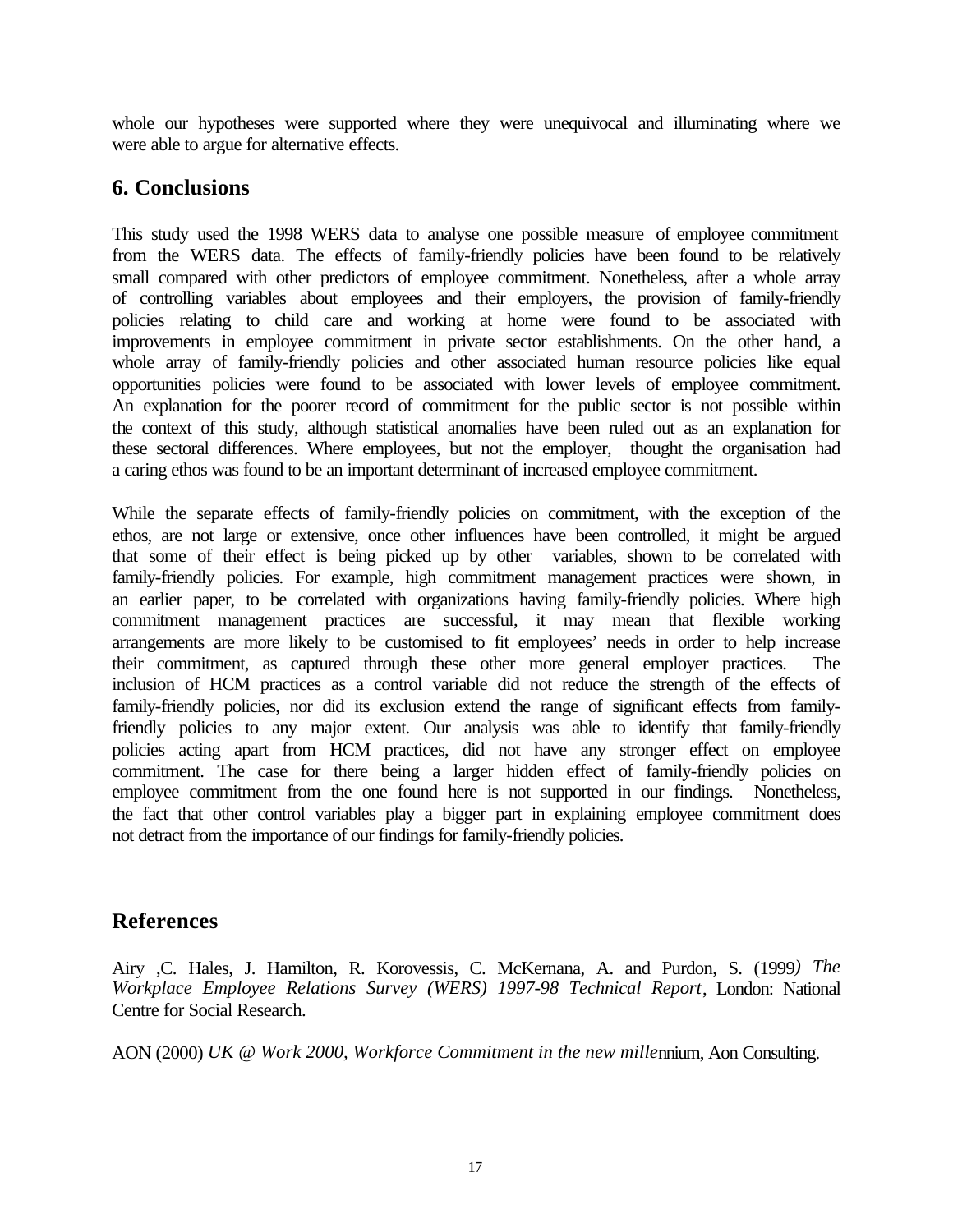Becker,H.S. (1964) 'Personal change in adult life'. Reprinted in Burgess,R.G. (1995) *Howard Becker on Education*, Buckingham: Open University Press.

Coopey,J. and Hartley,J. (1991) 'Reconsidering the case for organisational commitment' in *Human Resource Management Journal*, 1.3, pp.18-32.

Cully, M. Woodland,S. O'Reilly,A. and Dix,G. (1999) *Britain at Work: As depicted by the 1998 Workplace Employee Relations Survey*, Routledge.

Dex,S. (1988) *Women's attitudes towards work*, Macmillan.

Dex, S. and Scheibl, F. (2001) ' Flexible and Family Friendly Working Arrangements in UKbased SMEs', *British Journal of Industrial Relations*, Vol.39, No.3, pp.411-32.

Dex,S. Scheibl,F. Smith,C. and Coussey,M. (2000) *New Working Patterns*, London: Centre for Tomorrows Company.

Gallie,D. and White,M. (1993) *Employee Commitment and the Skills Revolution*, London: PSI Publishing.

Golembiewski,R.T. and Proehl,C.W. (1978) 'A survey of the empirical literature on flexible work hours: Character and consequences of a major innovation', *Academy of Management Review*, 3, 842-53.

Golembiewski,R.T. and Proehl,C.W. (1980) 'Public sector applications of flexible work hours: A review of available experience', *Public Administration Review*, 40, 72-85.

Gottlieb,B. Kelloway, E.K. and Barham,E. (1998*) Flexible working arrangements: Managing the work-family balance*, Chichester: John Wiley and Sons.

Guest,D. (1992) 'Employee commitment and control' in Hartley. and Stephenson,G.M. (eds.) *Employment Relations*, Oxford: Blackwell.

Guest,D. . Michie,J. Sheehan,M. and Conway,N. (2000) *Employment relations, HRM and Business performance*, Issues in People Management series, London: CIPD.

Guest,D. Michie,J. Sheehan,M. and Conway,N. (2000) 'Getting inside the HRM – Performance relationship', Working Paper No.8, The ESRC Future of Work Programme.

Hakim,C. (2000) *Work-lifestyle choices in the 21st century: Preference theory*, Oxford Univeristy Press.

Healy, G. (1999) 'Structuring commitments in interrupted Careers; Career Breaks, Commitment and the Life Cycle in Teaching'. *Gender Work and Organization.* Volume 6. Number 4. October 1999.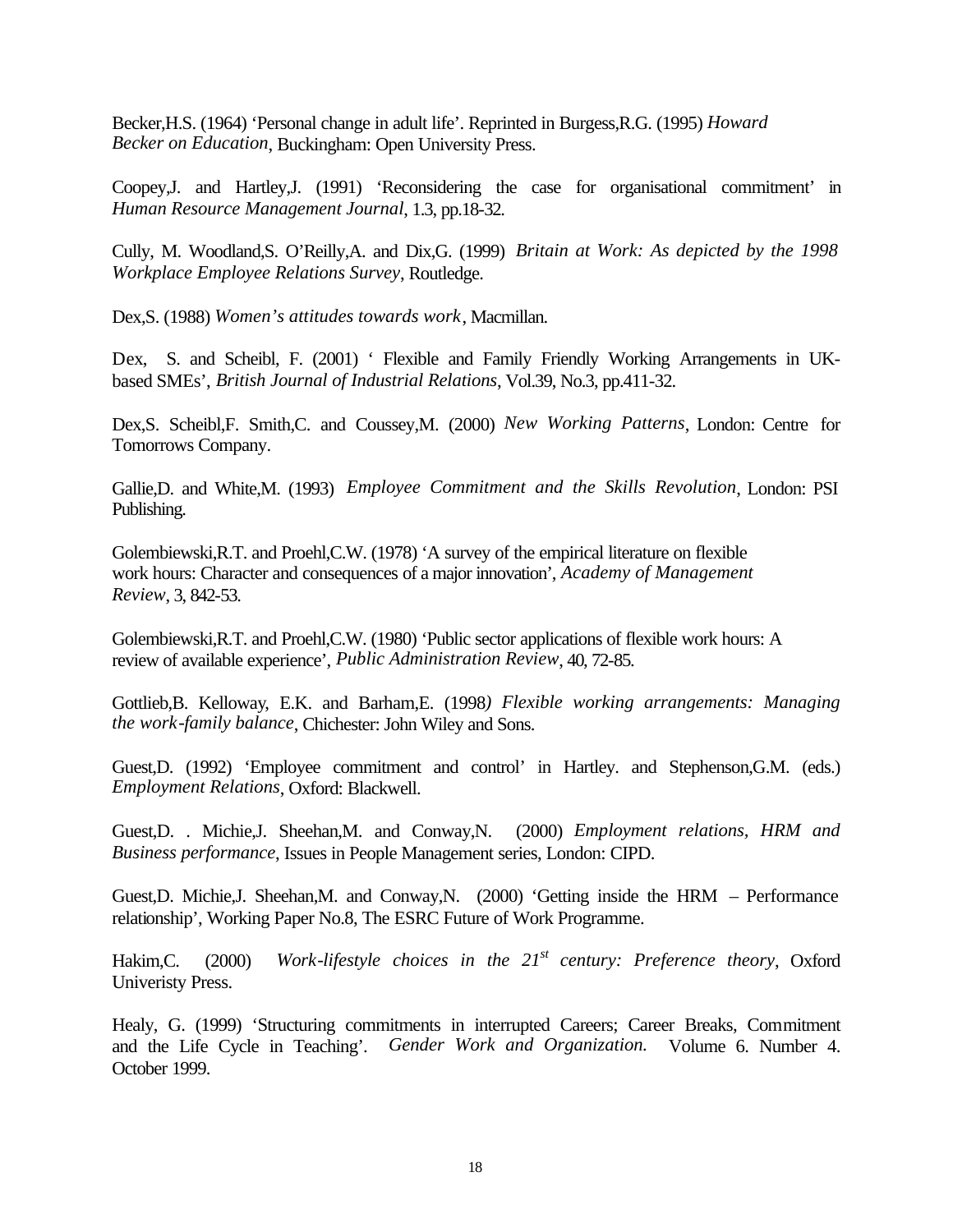Huselid,M. (1995) 'The impact of human resource management practices on turnover, productivity, and corporate financial performance,' *Academy of Management Journal* 38(3), pp.635-72.

IRS, Industrial Relations Services, (2000) 'Who cares', *IRS Employment Trends*, 697 Feb. 2000, pp.2-16.

Morrow (1993) *The theory and measurement of work commitment*, Greenwich, CT: JAI Press.

Neuman, G.A. Edwards,J.E. and Raju,N. (1989) 'Organizational development interventions: A meta analysis of their effects on satisfaction and other attitudes', *Personnel Psychology*, 42, 461- 489.

Purcell, K. and Hogarth,T. and Simm,C. (1999) *The costs and benefits of non-standard employment*, York Publishing Services and the Joseph Rowntree Foundation.

Scholaris,D. Ramsay,H. Harley,B. (1999) 'High noon on the high road: Testing inside the black box of 'high performance' work systems', Paper given at BJIR/WESR98 Conference, Cumberland Lodge, 2021, Sept. 1999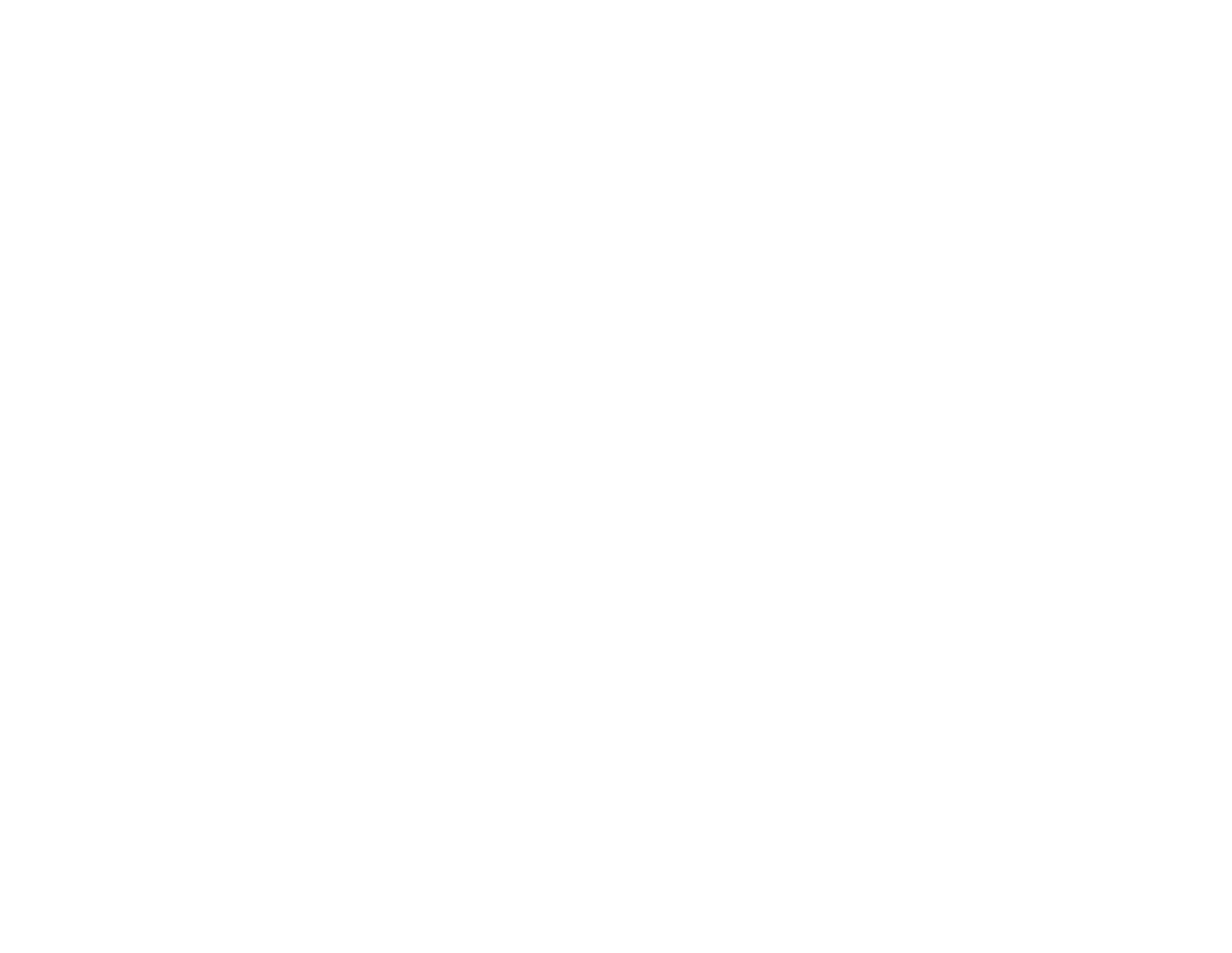|                     | (1)               |                 | (2)           |             | (3)                   |             | (4)                   |             | (5)                  |             | (6)                  |             |
|---------------------|-------------------|-----------------|---------------|-------------|-----------------------|-------------|-----------------------|-------------|----------------------|-------------|----------------------|-------------|
| Variable entered    |                   | All sample, All | All sample,   |             | <b>Private sector</b> |             | <b>Private sector</b> |             | <b>Public sector</b> |             | <b>Public sector</b> |             |
|                     | vars              |                 | employee vars |             | <b>All vars</b>       |             | <b>Employee vars</b>  |             | All vars             |             | <b>Employee vars</b> |             |
|                     |                   |                 | only          |             |                       |             | only                  |             |                      |             | only                 |             |
|                     | Coeff.            | P> t            | Coeff.        | P> t        | Coeff.                | P> t        | Coeff.                | P> t        | Coeff.               | P> t        | Coeff.               | P> t        |
| <b>Manager says</b> |                   |                 |               |             |                       |             |                       |             |                      |             |                      |             |
| has:                |                   |                 |               |             |                       |             |                       |             |                      |             |                      |             |
| Parental/           | 0.000             | (0.92)          | 0.001         | (0.78)      | $-0.006$              | (0.26)      | $-0.000$              | (0.98)      | 0.006                | (0.61)      | $-0.002$             | (0.87)      |
| paternity leave     |                   |                 |               |             |                       |             |                       |             |                      |             |                      |             |
| Job share           | $-0.005$          | (0.27)          | $-0.003$      | (0.40)      | $-0.005$              | (0.39)      | $-0.002$              | (0.76)      | $-0.013$             | $(0.06)$ *  | $-0.016$             | $(0.02)$ ** |
| Term time           | $-0.008$          | $(0.10)$ *      | $-0.000$      | (0.92)      | $-0.001$              | (0.93)      | $-0.000$              | (0.91)      | $-0.007$             | (0.33)      | 0.000                | (0.98)      |
| Ability to          | $-0.017$          | $(0.00)$ **     | $-0.011$      | $(0.00)$ ** | $-0.014$              | $(0.00)$ ** | $-0.006$              | (0.20)      | $-0.027$             | $(0.00)$ ** | $-0.028$             | $(0.00)$ ** |
| change FT-PT        |                   |                 |               |             |                       |             |                       |             |                      |             |                      |             |
| hours               |                   |                 |               |             |                       |             |                       |             |                      |             |                      |             |
| Flexi time          | $-0.003$          | (0.56)          | $-0.005$      | (0.21)      | 0.003                 | (0.68)      | 0.001                 | (0.78)      | $-0.006$             | (0.36)      | $-0.014$             | $(0.02)$ ** |
| <b>Nursery</b>      | $-0.022$          | $(0.00)$ **     | $-0.008$      | (0.23)      | 0.027                 | $(0.03)$ ** | 0.039                 | $(0.00)$ ** | $-0.031$             | $(0.00)**$  | $-0.026$             | $(0.00)$ ** |
| Help with child     | $-0.005$          | (0.53)          | 0.004         | (0.55)      | 0.008                 | (0.43)      | 0.020                 | $(0.03)$ ** | $-0.016$             | (0.11)      | $-0.016$             | (0.12)      |
| care                |                   |                 |               |             |                       |             |                       |             |                      |             |                      |             |
| Emergency           | 0.006             | $(0.04)$ **     | 0.006         | $(0.09)$ *  | 0.003                 | (0.47)      | 0.000                 | (0.93)      | 0.009                | $(0.06)$ ** | 0.016                | $(0.03)$ ** |
| leave               |                   |                 |               |             |                       |             |                       |             |                      |             |                      |             |
| Home work           | $-0.007$          | (0.15)          | $-0.000$      | (0.96)      | 0.004                 | (0.58)      | 0.012                 | $(0.06)$ *  | $-0.013$             | $(0.08)$ *  | $-0.016$             | $(0.03)$ ** |
|                     |                   |                 |               |             |                       |             |                       |             |                      |             |                      |             |
| Number of           | $-0.002$          | $(0.04)$ **     | $-0.001$      | (0.48)      | $-0.002$              | (0.48)      | 0.001                 | (0.42)      | $-0.004$             | $(0.04)$ ** | $-0.004$             | $(0.02)$ ** |
| policies            |                   |                 |               |             |                       |             |                       |             |                      |             |                      |             |
| Family-friendly     | $-0.001$ $(0.79)$ |                 |               |             | $-0.001$              | (0.88)      |                       |             |                      |             |                      |             |
| ethos               |                   |                 |               |             |                       |             |                       |             |                      |             |                      |             |
|                     |                   |                 |               |             |                       |             |                       |             |                      |             |                      |             |
|                     |                   |                 |               |             |                       |             |                       |             |                      |             |                      |             |
|                     |                   |                 |               |             |                       |             |                       |             |                      |             |                      |             |

**Table 1 Results on selected family-friendly policy coefficients entered into employee commitment models**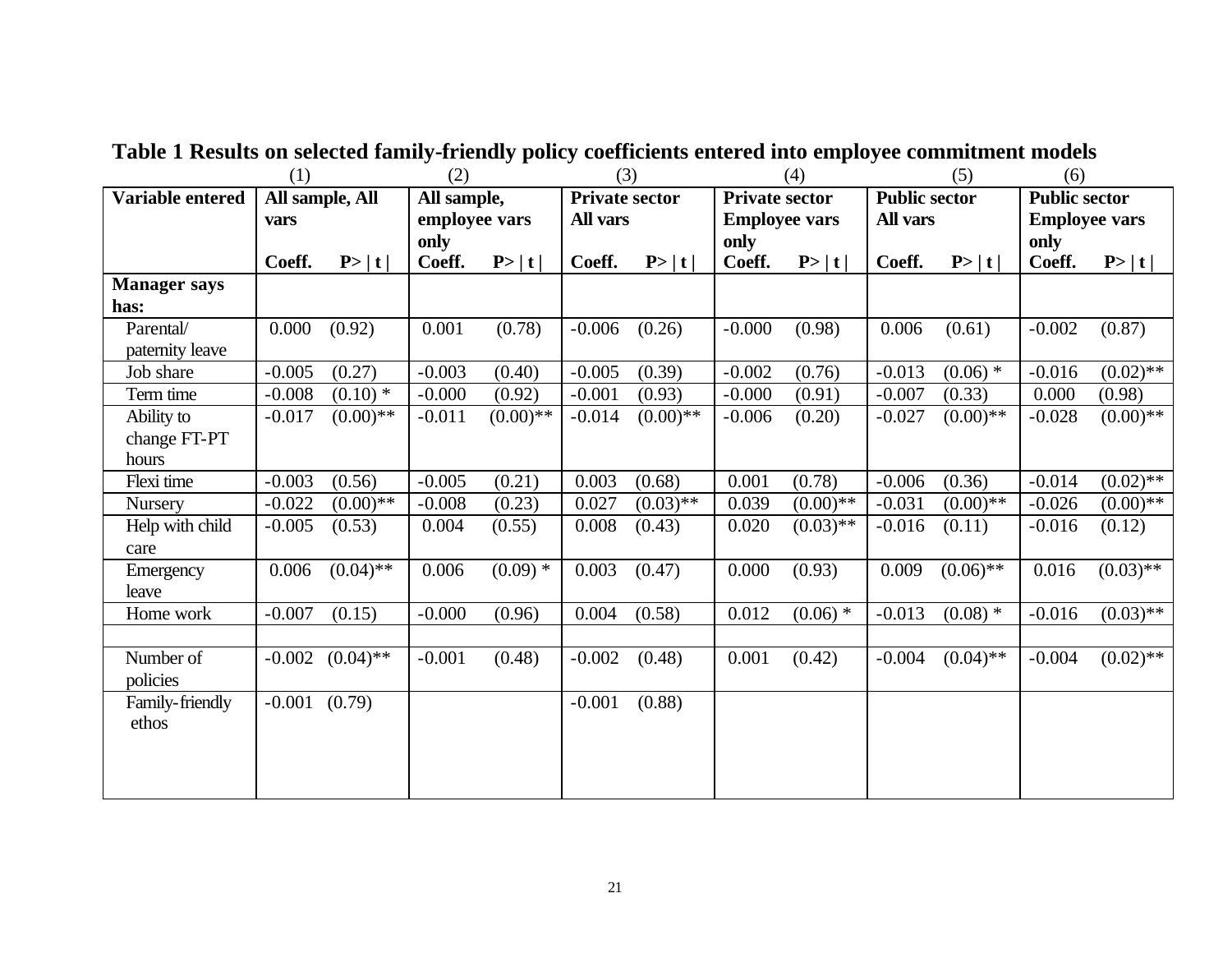| Variable entered       | All sample, All |             | All sample,   |             | <b>Private sector</b> |             | <b>Private sector</b> |             | <b>Public sector</b> |             | <b>Public sector</b> |             |
|------------------------|-----------------|-------------|---------------|-------------|-----------------------|-------------|-----------------------|-------------|----------------------|-------------|----------------------|-------------|
|                        | vars            |             | employee vars |             | <b>All vars</b>       |             | <b>Employee vars</b>  |             | <b>All vars</b>      |             | <b>Employee vars</b> |             |
|                        |                 |             | only          |             |                       |             | only                  |             |                      |             | only                 |             |
|                        | Coeff.          | P> t        | Coeff.        | P> t        | Coeff.                | P> t        | Coeff.                | P> t        | Coeff.               | P> t        | Coeff.               | P> t        |
| <b>Employee says</b>   |                 |             |               |             |                       |             |                       |             |                      |             |                      |             |
| has:                   |                 |             |               |             |                       |             |                       |             |                      |             |                      |             |
| Parental leave         | $-0.006$        | $(0.06)$ *  | $-0.008$      | $(0.06)$ *  | $-0.000$              | (0.93)      | 0.000                 | (0.88)      | $-0.014$             | $(0.00)**$  | $-0.019$             | $(0.00)$ ** |
| Job share              | $-0.025$        | $(0.00)$ ** | $-0.031$      | $(0.00)$ ** | $-0.005$              | (0.37)      | $-0.017$              | $(0.01)$ ** | $-0.032$             | $(0.00)$ ** | $-0.042$             | $(0.00)$ ** |
| Flexi time             | $-0.014$        | $(0.00)$ ** | $-0.017$      | $(0.00)$ ** | 0.000                 | (0.99)      | $-0.002$              | (0.67)      | $-0.030$             | $(0.00)$ ** | $-0.039$             | $(0.00)$ ** |
| Homework               | 0.003           | (0.53)      | $-0.002$      | (0.79)      | 0.017                 | $(0.01)$ ** | 0.016                 | (0.10)      | $-0.014$             | $(0.07)$ *  | $-0.025$             | $(0.04)$ ** |
| <b>Emergency leave</b> | $-0.000$        | (0.88)      | 0.001         | (0.73)      | $-0.001$              | (0.75)      | 0.003                 | (0.47)      | 0.001                | (0.85)      | $-0.003$             | (0.67)      |
| Nursery or child       | $-0.020$        | $(0.00)$ ** | $-0.008$      | (0.36)      | 0.007                 | (0.51)      | 0.006                 | (0.69)      | $-0.029$             | $(0.00)$ ** | $-0.013$             | (0.28)      |
| care                   |                 |             |               |             |                       |             |                       |             |                      |             |                      |             |
| Family-friendly        | 0.043           | $(0.00)$ ** |               |             | $-0.043$              | $(0.00)$ ** |                       |             | 0.043                | $(0.00)$ ** |                      |             |
| ethos                  |                 |             |               |             |                       |             |                       |             |                      |             |                      |             |

## **Samples**:

Employer says has policy. Non-managerial employees only except for flexi time and leave for emergencies where sample is all employees.

Employee says has policy. All employees with information

\*/\*\* significant at 90/95 % confidence levels respectively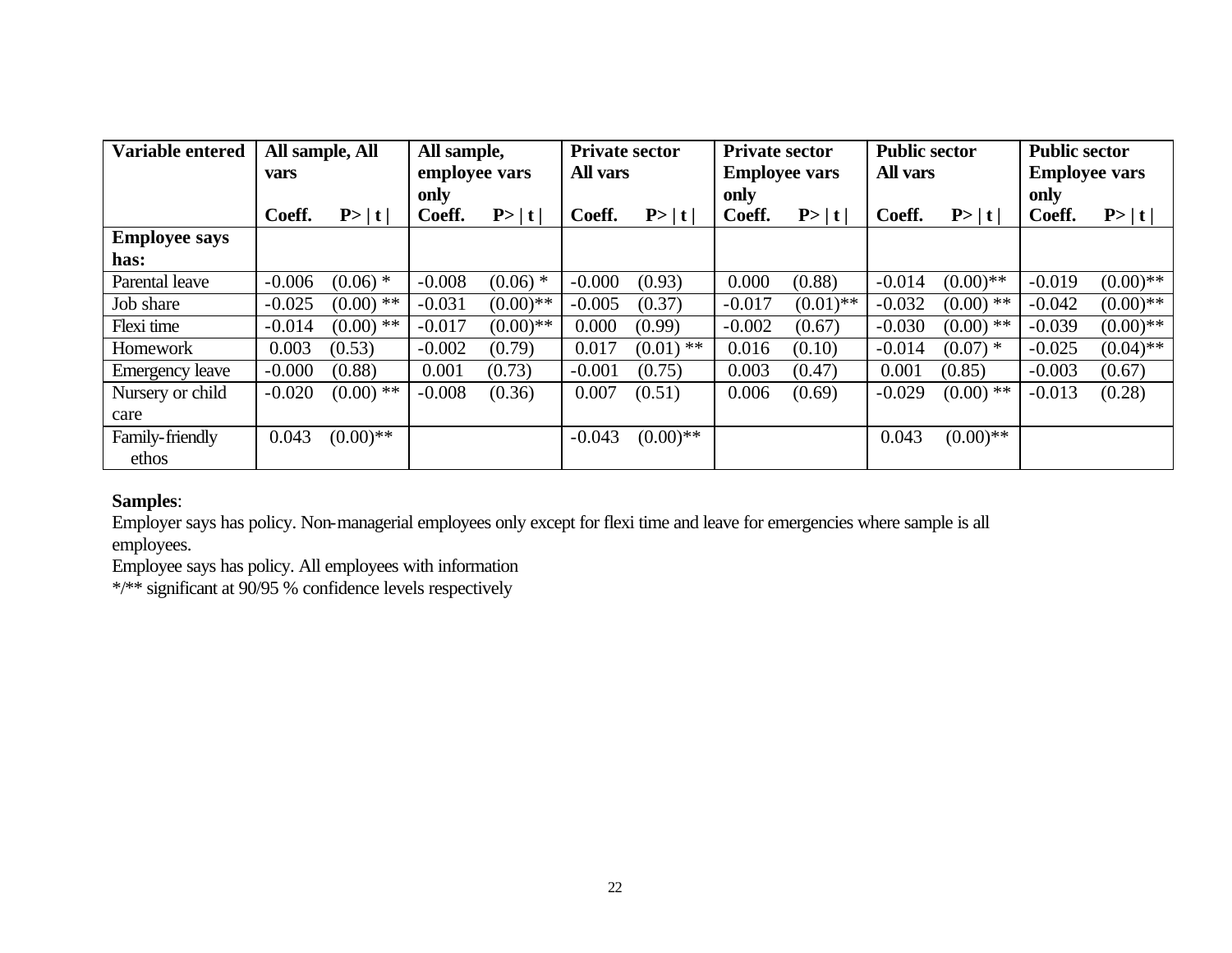# **Appendix Table A1. WERS Variable Definitions**

| <b>Variable</b>        | <b>Mean</b> | <b>SD</b> | <b>Definition and WERS source variable</b>                                                                                           |
|------------------------|-------------|-----------|--------------------------------------------------------------------------------------------------------------------------------------|
|                        |             |           |                                                                                                                                      |
|                        |             |           | <b>Employers' Family-friendly practice variables:</b>                                                                                |
| Parental leave         | 0.434       | 0.496     | Entitlement to non-managerial employees of parental leave 0/1 (ifamily 1-80)                                                         |
| homework               | 0.182       | 0.386     | Entitlement to non-managerial employees of working at or from home in                                                                |
|                        |             |           | normal working hours 0/1 (ifamily 1-8)                                                                                               |
| Term time              | 0.205       | 0.404     | Entitlement to non-managerial employees of term-time only contracts 0/1<br>$(ifamily1-8)$                                            |
| FT-PT                  | 0.586       | 0.493     | Entitlement to non-managerial employees switching from full-time to part-time<br>employment 0/1 (ifamily 1-8)                        |
| jobshare               | 0.389       | 0.488     | Entitlement to non-managerial employees of job sharing schemes 0/1<br>$(ifamily 1-8)$                                                |
| nursery                | 0.079       | 0.27      | Entitlement to non-managerial employees of workplace nursery or nursery                                                              |
| childcare              | 0.068       | 0.251     | linked with workplace 0/1 (ifamily1-8)<br>Entitlement to non-managerial employees of financial help/subsidy to parents               |
|                        |             |           | for child care $0/1$ (ifamily 1-8)                                                                                                   |
| flexitime              | 0.272       | 0.445     | Employer has flexitime for some non-managerial employees 0/1 (jtimear1-8)                                                            |
| Emergency              | 0.402       | 0.49      | If employee has need to take time off at short notice, there is special leave or<br>leave without pay to cover this $0/1$ , (ifmoff) |
| Paternity              | 0.648       | 0.478     | Employer has written policy giving male employees entitlement to specific                                                            |
| leave                  |             |           | period of leave when their children are born, or has another arrangement: 0/1,<br>(imaleoff)                                         |
| Paternity/<br>parental | 0.687       | 0.464     | Either has parental leave or paternity leave variables 0/1                                                                           |
| Number of              | 2.857       | 1.972     | Number of family-friendly policies, up to 9.                                                                                         |
| policies               |             |           |                                                                                                                                      |
|                        |             |           |                                                                                                                                      |
|                        |             |           | <b>Structural and performance variables</b>                                                                                          |
| Estab 0-24             | 0.12        | 0.325     | Reference group. Establishment size 0-24 employees, (Zallemps)                                                                       |
| Estab 25-49            | 0.181       | 0.385     | Establishment size 23-49 employees, 0/1 (Zallemps)                                                                                   |
| Estab 50-99            | 0.179       | 0.384     | Establishment size 50-99 employees<br>$0/1$ (Zallemps)                                                                               |
| Estab 100-199          | 0.177       | 0.381     | Establishment size $\geq 100$ employees and less than 199,<br>$0/1$ (Zallemps)                                                       |
| Estab 200-499          | 0.208       | 0.406     | Establishment size $\geq$ 200 employees and less than 499,<br>$0/1$ (Zallemps)                                                       |
| Estab 500plus          | 0.136       | 0.342     | Establishment size $\geq 500$ employees 0/1 (Zallemps)                                                                               |
| Org 10-499             | 0.351       | 0.477     | Reference group. size of organisation 10-499 employees, (Auktot)                                                                     |
| Org 500-1999           | 0.144       | 0.351     | size of organisation 500-1999 employees, 0/1 (Auktot)                                                                                |
| Org 2k-9999            | 0.211       | 0.408     | size of organisation 2000-9999 employees, 0/1 (Auktot)                                                                               |
| Org 10k-<br>49999      | 0.15        | 0.357     | size of organisation 10000-49999 employees, 0/1 (Auktot)                                                                             |
| Org $50k+$             | 0.144       | 0.351     | size of organisation $50000 +$ employees, 0/1 (Auktot)                                                                               |
| Industry               |             |           |                                                                                                                                      |
| categories:            |             |           |                                                                                                                                      |
| Community              | 0.051       | 0.219     | Reference group. Other community services (asic)                                                                                     |
| Manufacture            | 0.136       | 0.343     | (asic)<br>0/1                                                                                                                        |
| Energy/<br>Utilities   | 0.037       | 0.188     | 0/1<br>(a <sub>sic</sub> )                                                                                                           |
| Construction           | 0.051       | 0.22      | 0/1<br>(asic)                                                                                                                        |
| Wholesale/<br>retail   | 0.147       | 0.354     | 0/1<br>(a <sub>sic</sub> )                                                                                                           |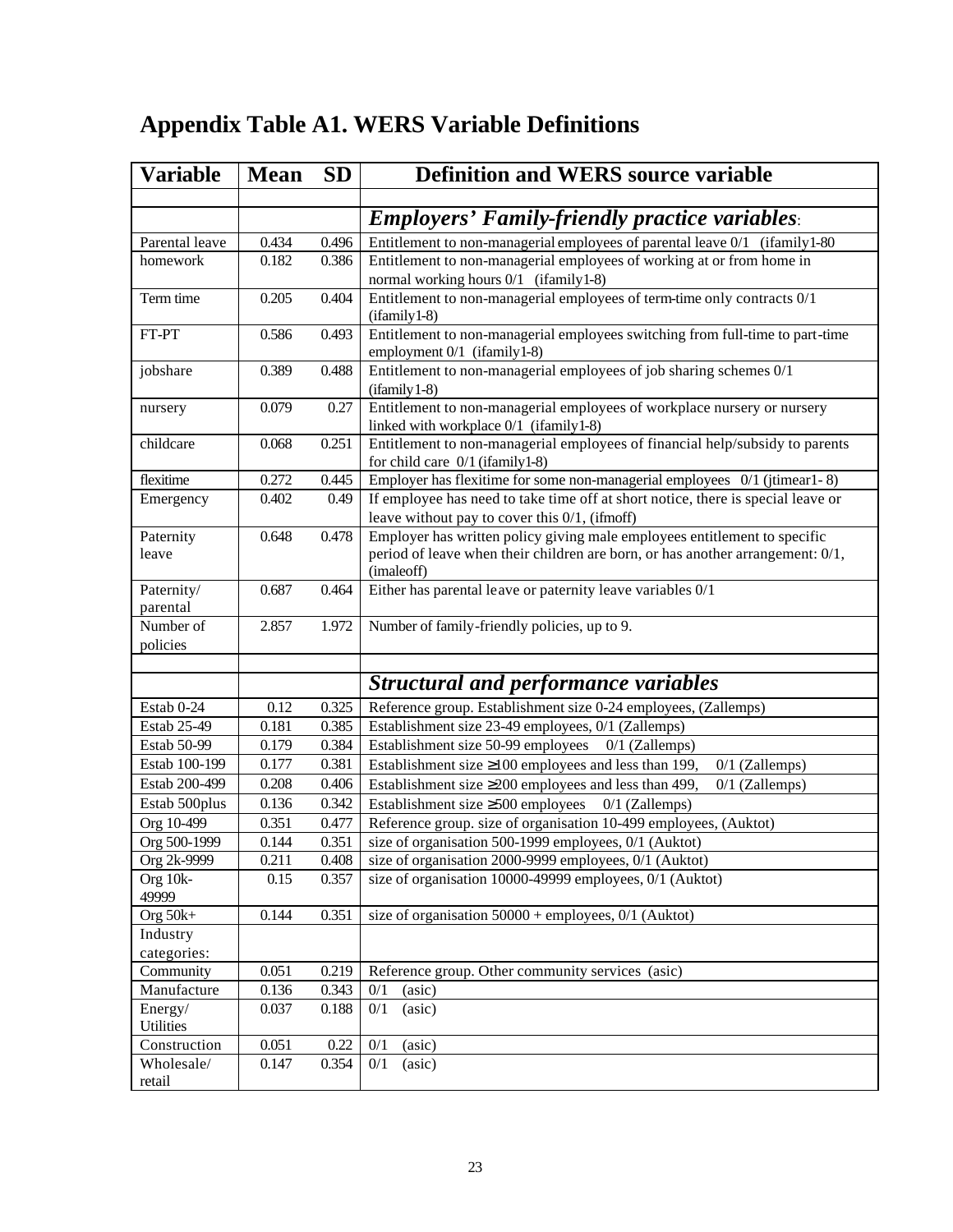| Hotel                  | 0.058 | 0.234 | (asic)<br>0/1                                                                                                                                   |
|------------------------|-------|-------|-------------------------------------------------------------------------------------------------------------------------------------------------|
| <b>&amp;catering</b>   |       |       |                                                                                                                                                 |
| Transport<br>Financial | 0.062 | 0.241 | 0/1<br>(asic)                                                                                                                                   |
|                        | 0.046 | 0.21  | 0/1<br>(a <sub>sic</sub> )                                                                                                                      |
| servs                  |       |       |                                                                                                                                                 |
| <b>Business</b>        | 0.104 | 0.305 | 0/1<br>(asic)                                                                                                                                   |
| servs<br>Public        | 0.084 | 0.277 |                                                                                                                                                 |
| authorities            |       |       | 0/1<br>(asic)                                                                                                                                   |
| Education              | 0.111 | 0.315 | 0/1<br>(asic)                                                                                                                                   |
| Health                 | 0.114 | 0.317 | 0/1<br>(a <sub>sic</sub> )                                                                                                                      |
| public                 | 0.309 | 0.462 | Public sector organisation 0/1 (astatus)                                                                                                        |
| foreign                | 0.103 | 0.304 | foreign controlled: If private sector - foreign owned/controlled                                                                                |
|                        |       |       | or predominantly foreign owned $(51\% \text{ or more})$ 0/1 (astatus and acontrol)                                                              |
|                        | 0.129 | 0.335 | owner controlled: If private sector but not PLC, and single individual or family                                                                |
| owner                  |       |       | have controlling interest over the company (i.e. at least 50 percent ownership)                                                                 |
|                        |       |       | $0/1$ (astatus and aconint)                                                                                                                     |
| multinational          | 0.22  | 0.415 | multinational: organisation owns or controls subsidiary companies or                                                                            |
|                        |       |       | establishments outside the UK 0/1 (asubsid)                                                                                                     |
| Recognised             | 0.559 | 0.497 | union recognised by management for negotiating pay and conditions for any                                                                       |
| union                  |       |       | section of the workforce in the establishment, (erecog01-10) and has employees                                                                  |
|                        |       |       | as members (Eanyemp), $0/1$                                                                                                                     |
| Marketlocal            | 0.428 | 0.495 | market for main product or service is primarily local or regional<br>0/1                                                                        |
|                        |       |       | (kmarket)                                                                                                                                       |
| Market                 | 0.183 | 0.387 | Reference group                                                                                                                                 |
| national               |       |       | market for main product or service is primarily national 0/1 (kmarket)                                                                          |
| Market                 | 0.126 | 0.332 | market for main product or service is primarily international<br>$0/1$ (kmarket)                                                                |
| international          |       |       |                                                                                                                                                 |
| N <sub>o</sub>         | 0.082 | 0.275 | Main competitors for main product (or service) are none 0/1 (Kcompet)                                                                           |
| competitors            |       |       |                                                                                                                                                 |
|                        |       |       |                                                                                                                                                 |
| Few                    |       |       |                                                                                                                                                 |
|                        | 0.246 | 0.431 | Main competitors for main product (or service) are few 0/1 (Kcompet)                                                                            |
| competitors<br>Many    | 0.403 | 0.491 |                                                                                                                                                 |
| competitors            |       |       | Reference group.                                                                                                                                |
| Competitors            | 0.269 | 0.444 | Main competitors for main product (or service) are many. (Kcompet)<br>Main competitors for main product (or service) are missing. 0/1 (Kcompet) |
| missing                |       |       |                                                                                                                                                 |
| Labour costs           | 0.232 | 0.422 | proportion of establishment sales revenue / operating costs accounted for by                                                                    |
| 50-75%                 |       |       | wages, salaries and other labour costs like pensions and national insurance is                                                                  |
|                        |       |       | 50-75%, 0/1, (kprosal)                                                                                                                          |
| Labour costs           | 0.217 | 0.412 | proportion of establishment sales revenue / operating costs accounted for by                                                                    |
| $75% +$                |       |       | wages, salaries and other labour costs like pensions and national insurance is                                                                  |
|                        |       |       | 75% or more, 0/1, (kprosal)                                                                                                                     |
| Labour costs           | 0.092 | 0.289 | proportion of establishment sales revenue / operating costs accounted for by                                                                    |
| missing                |       |       | wages, salaries and other labour costs like pensions and national insurance                                                                     |
|                        |       |       | missing, $0/1$ (kprosal)                                                                                                                        |
| Labour costs           | 0.458 | 0.498 | Reference group.                                                                                                                                |
| 1-50%                  |       |       | Proportion of establishment sales revenue / operating costs accounted for by                                                                    |
|                        |       |       | wages, salaries and other labour costs like pensions and national insurance 1-<br>50%,<br>(kprosal)                                             |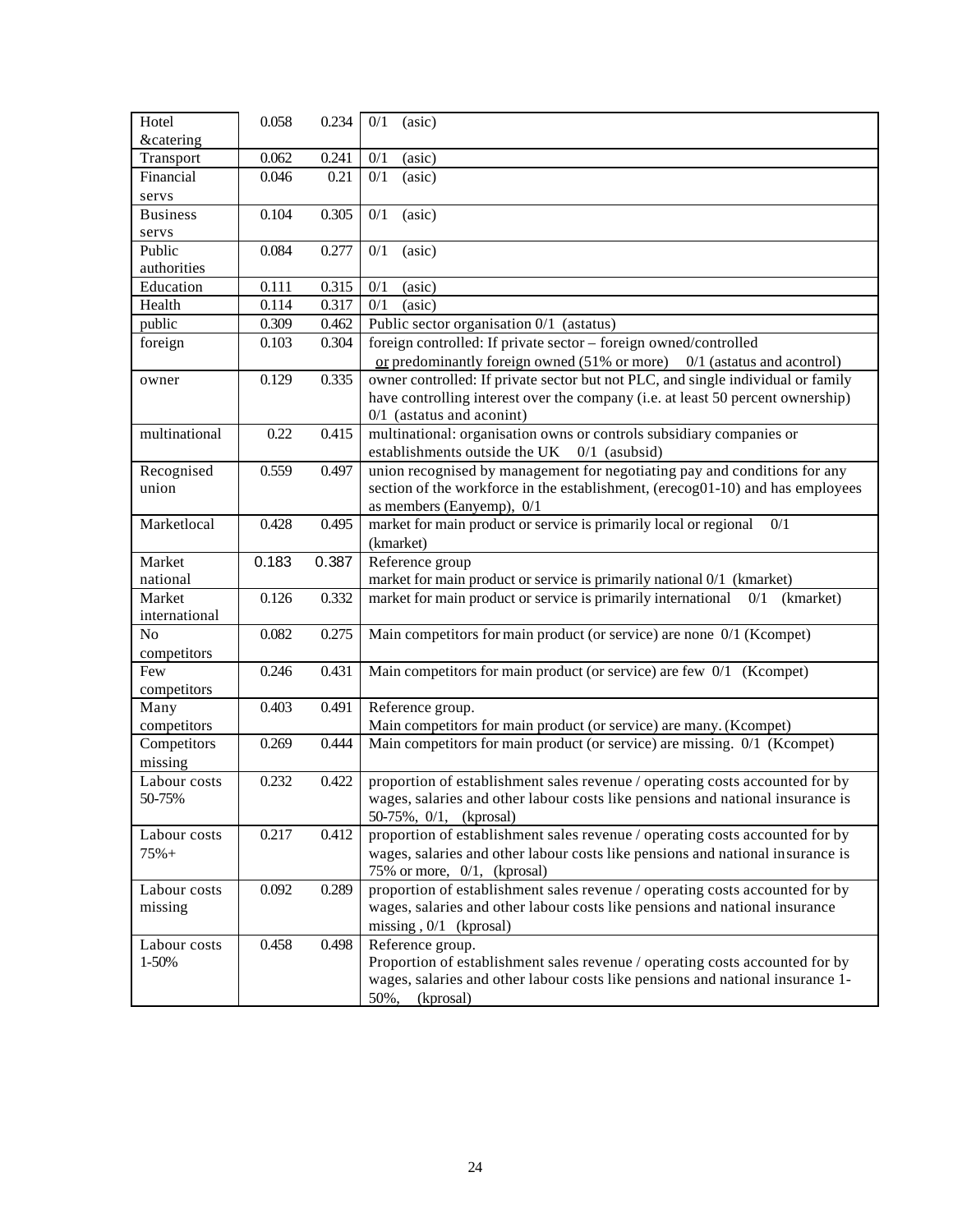| Workplace   | 3.813 | 2.209 | number of workplace changes introduced by management in the past 5 years (0)  |
|-------------|-------|-------|-------------------------------------------------------------------------------|
| changes     |       |       | to 7) (Lmancha $1 - 8$ ) out of:                                              |
|             |       |       | - changes in payment systems                                                  |
|             |       |       | - introduction of new technology                                              |
|             |       |       | - changes in working time arrangements                                        |
|             |       |       | - changes in the organisation of work                                         |
|             |       |       | - changes in work techniques or procedures                                    |
|             |       |       | - introduction of initiatives to involve employees                            |
|             |       |       | - introduction of new product or service                                      |
| Above       | 0.493 | 0.5   | Manager assesses workplace's financial performance as a lot better or, better |
| average     |       |       | than average, $0/1$ (kestper1)                                                |
| financial   |       |       |                                                                               |
| performance |       |       |                                                                               |

|               |       |         | <b>HR</b> practice and workforce variables                                        |
|---------------|-------|---------|-----------------------------------------------------------------------------------|
| Ethos         | 0.186 | 0.389   | Manager thinks it is up to individual employees to balance work/family            |
|               |       |         | responsibilities: strongly agrees or agrees $= 1/0$ (aphras04)                    |
| IiP award     | 0.335 | 0.472   | workplace/organisation accredited as an Investor in People 0/1 (baward)           |
| Performance   | 0.166 | 0.372   | performance related pay $-0/1$                                                    |
| related pay   |       |         | Has performance related pay and proportion of non-managerial employees at         |
|               |       |         | workplace who received performance-related pay in the past 12 months was at       |
|               |       |         | least 20 percent                                                                  |
|               |       |         | (ffacto01-12 and fpernon)                                                         |
| Other fringe  | 0.29  | 0.454   | other fringe benefits - $0/1$                                                     |
| benefits      |       |         | Employees in largest occupational group entitled to any of the following non-     |
|               |       |         | pay terms and conditions:                                                         |
|               |       |         | company car or allowances or                                                      |
|               |       |         | private health insurance<br>(fothtit1 to fothtit6)                                |
| HR specialist | 0.377 |         |                                                                                   |
| at establish  |       | 0.485   | HR specialist at establishment, 0/1. (brelate)                                    |
| HR specialist | 0.535 | 0.499   | HR specialist at Head office (if multi-site) 0/1 (bsepar)                         |
| at HO         |       |         |                                                                                   |
| Consults on   | 0.425 | 0.495   | Whether workplace consultation committee discusses welfare services and           |
| FF and EO     |       |         | facilities (eg. child care) or equal opportunities, 0/1<br>(dwhich01 to dwhich12) |
| Time to learn | 0.269 | 0.444   | Reference group.                                                                  |
| job 0-1 month |       |         | Time to learn job for new employee in largest occupational group to job as well   |
|               |       |         | as more experienced employee already working here, up to one month,               |
|               |       |         | (cstuckin)                                                                        |
| Time to learn | 0.5   | $0.5\,$ | Time to learn job for new employee in largest occupational group to job as well   |
| job $1-6$     |       |         | as more experienced employee already working here, 1-6 months, 0/1                |
| months        |       |         | (cstuckin)                                                                        |
| Time to learn | 0.231 | 0.421   | Time to learn job for new employee in largest occupational group to job as well   |
| job 6+months  |       |         | as more experienced employee already working here, more than 6 months, 0/1        |
|               |       |         | (cstuckin)                                                                        |
| Difficult     | 0.55  | 0.498   | any recruitment difficulties across all occupational groups $0/1$                 |
| recruitment   |       |         | (cavacdif1-9)                                                                     |
| any           |       |         |                                                                                   |
| Difficult     | 0.326 | 0.469   | difficulty recruiting in the following occupational groups: 0/1                   |
| recruitment   |       |         | managers and senior administrative; professional; technical and scientific        |
| high occs     |       |         | (cavacdif1-3)                                                                     |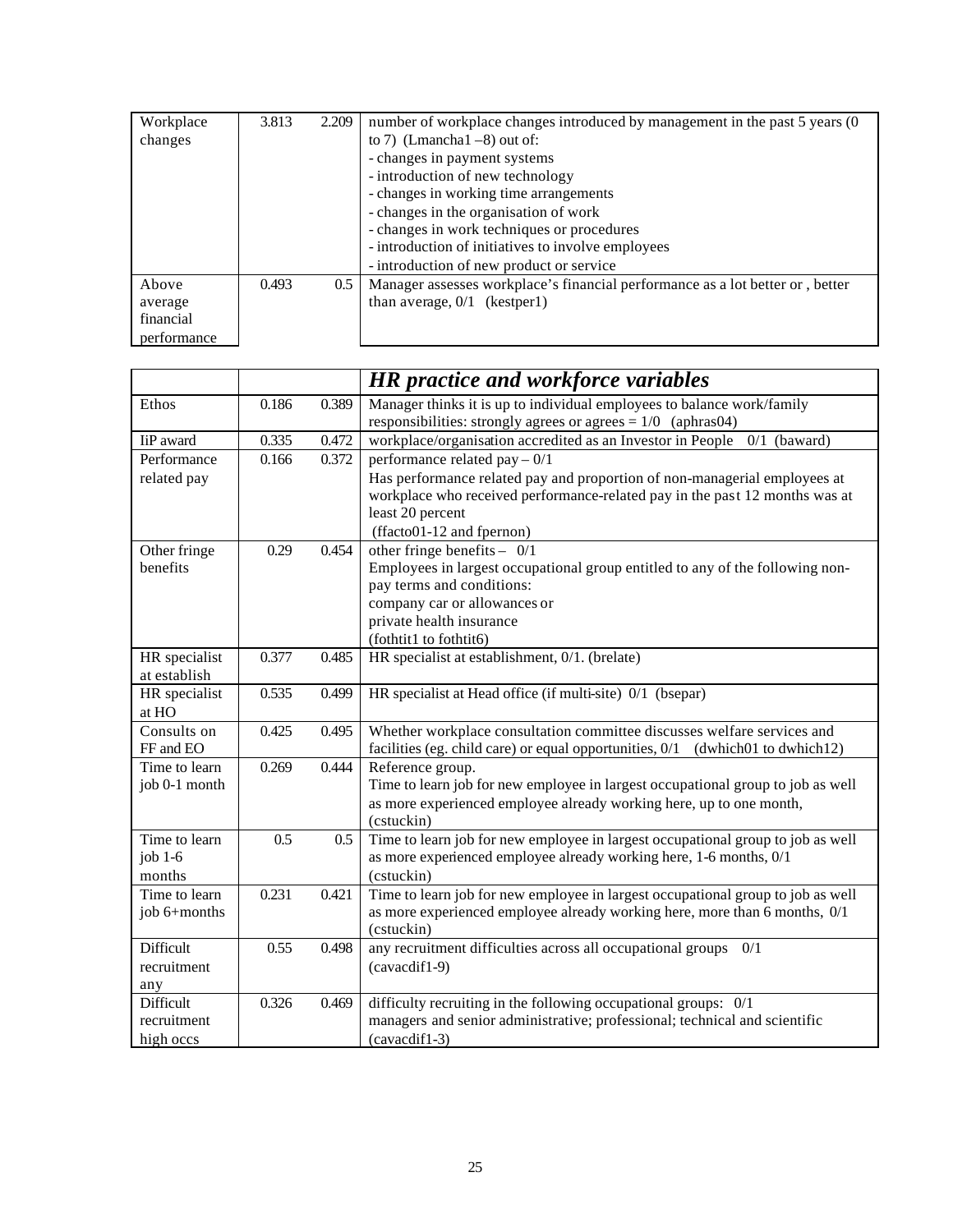| Non manager<br>/professional<br>share | 0.769 | 0.237   | non-managerial level staff as proportion of all employees:<br>managerial level staff includes the occupational groups, 'Managers and senior<br>administrative' and 'Professional' |
|---------------------------------------|-------|---------|-----------------------------------------------------------------------------------------------------------------------------------------------------------------------------------|
|                                       |       |         | (zcle_tot + zcrt_tot + zptc_tot +zsal_tot + zope_tot +zrou_tot / zallemps)                                                                                                        |
| Female<br>returner                    | 0.162 | 0.368   | encourage applications from women returning to work when filling vacancies<br>$0/1$ (cspecial-6)                                                                                  |
| Employee                              | 12.89 | 2.361   | Scale from aggregation of 4 manager attitude questions scored on 5 point scale                                                                                                    |
| involvement                           |       |         | strongly agree to strongly disagree.                                                                                                                                              |
|                                       |       |         | Those at the top are best placed to make decisions (aphras05)                                                                                                                     |
|                                       |       |         | We do not introduce any changes here without first discussing the implications                                                                                                    |
|                                       |       |         | with employees (aphras08)                                                                                                                                                         |
|                                       |       |         | Most decisions at this workplace are made without consulting employees                                                                                                            |
|                                       |       |         | $(\text{aphras}10)$                                                                                                                                                               |
|                                       |       |         | We frequently ask employees at our workplace to help us in ways not specified                                                                                                     |
|                                       |       |         | in their job (aphras01)                                                                                                                                                           |
| Recent bad                            | 0.201 | 0.401   | Recent industrial action or disputes: 0/1                                                                                                                                         |
| Industrial<br>Relations               |       |         | Either Industrial action threatened or taken had a very/fairly important upward                                                                                                   |
|                                       |       |         | effect on size of pay settlement or review (gacti001-011)<br>or There has been a collective dispute with any group of workers over pay or                                         |
|                                       |       |         | conditions in the last 12 months (gdispute)                                                                                                                                       |
|                                       |       |         | or Any unions in workplace threatened to take the following action in the last 12                                                                                                 |
|                                       |       |         | months: strike, overtime ban or restriction, work to rule, go slow, blacking of                                                                                                   |
|                                       |       |         | work, work in / sit in, other industrial action (gpstyr1-7)                                                                                                                       |
|                                       |       |         | or Unions in workplace have balloted their members to establish level of                                                                                                          |
|                                       |       |         | support for industrial action in the last 12 months (gballot)                                                                                                                     |
| No Equal                              | 0.142 | 0.35    | Reference group                                                                                                                                                                   |
| Opps                                  |       |         | No equal opportunity policy - (ipolicy, iwhynot1-7)                                                                                                                               |
|                                       |       |         | Workplace (or organisation of which it is a part of) does not have a formal                                                                                                       |
|                                       |       |         | written policy on equal opportunities or managing diversity excluding those                                                                                                       |
|                                       |       |         | establishments which have a policy but have not written it down or who aim at<br>being an equal opportunities employer.                                                           |
| <b>Equal Opps</b>                     | 0.340 | 0.474   | Workplace has a formal written policy on equal opportunities or managing                                                                                                          |
| medium                                |       |         | diversity or workplace has a policy but not written it down No further action                                                                                                     |
|                                       |       |         | taken. 0/1 (ipolicy, iwhynot1-7, ipracti1-7)                                                                                                                                      |
| <b>Equal Opps</b>                     | 0.514 | $0.5\,$ | Workplace has a formal written policy on equal opportunities or managing                                                                                                          |
| high                                  |       |         | diversity or workplace has a policy but not written it down and one of following                                                                                                  |
|                                       |       |         | done by workplace or applies to workplace:                                                                                                                                        |
|                                       |       |         | Collect statistics on posts held by men and women                                                                                                                                 |
|                                       |       |         | Monitor promotions by gender, ethnicity etc.                                                                                                                                      |
|                                       |       |         | Review selection and other procedures to identify indirect discrimination                                                                                                         |
|                                       |       |         | Review the relative pay rates of different groups                                                                                                                                 |
| % female                              | 0.498 | 0.284   | 0/1, (ipolicy, iwhynot1-7, ipracti1-7)<br>Proportion of female to total employees in establishment                                                                                |
| employees                             |       |         | (zfemfull+zfemprt/zallemps)                                                                                                                                                       |
| High female                           | 0.376 | 0.485   | Percent of part time in female workforce $>$ %.                                                                                                                                   |
| part time                             |       |         | (Zfemprt/zfemfull+zfemprt)                                                                                                                                                        |
| Discretion                            | 0.215 | 0.411   | To what extent do employees in largest occupational group have discretion over                                                                                                    |
| high                                  |       |         | how they do their work. Answer = $a$ lot $0/1$ (cdiscret)                                                                                                                         |
| % on regular                          | 0.42  | 0.336   | Proportion of employees (in the largest occupational group) at this                                                                                                               |
| overtime                              |       |         | establishment regularly working overtime or hours in excess of the normal                                                                                                         |
|                                       |       |         | working week, whether paid or unpaid-                                                                                                                                             |
|                                       |       |         | (use mid point of banded categories jovertim)                                                                                                                                     |
| Temp workers                          | 0.187 | 0.39    | Proportion of all employees at this workplace working on fixed term contracts is                                                                                                  |
| $25% +$                               |       |         | more than $25\%$ . $0/1$ (jfiterm)                                                                                                                                                |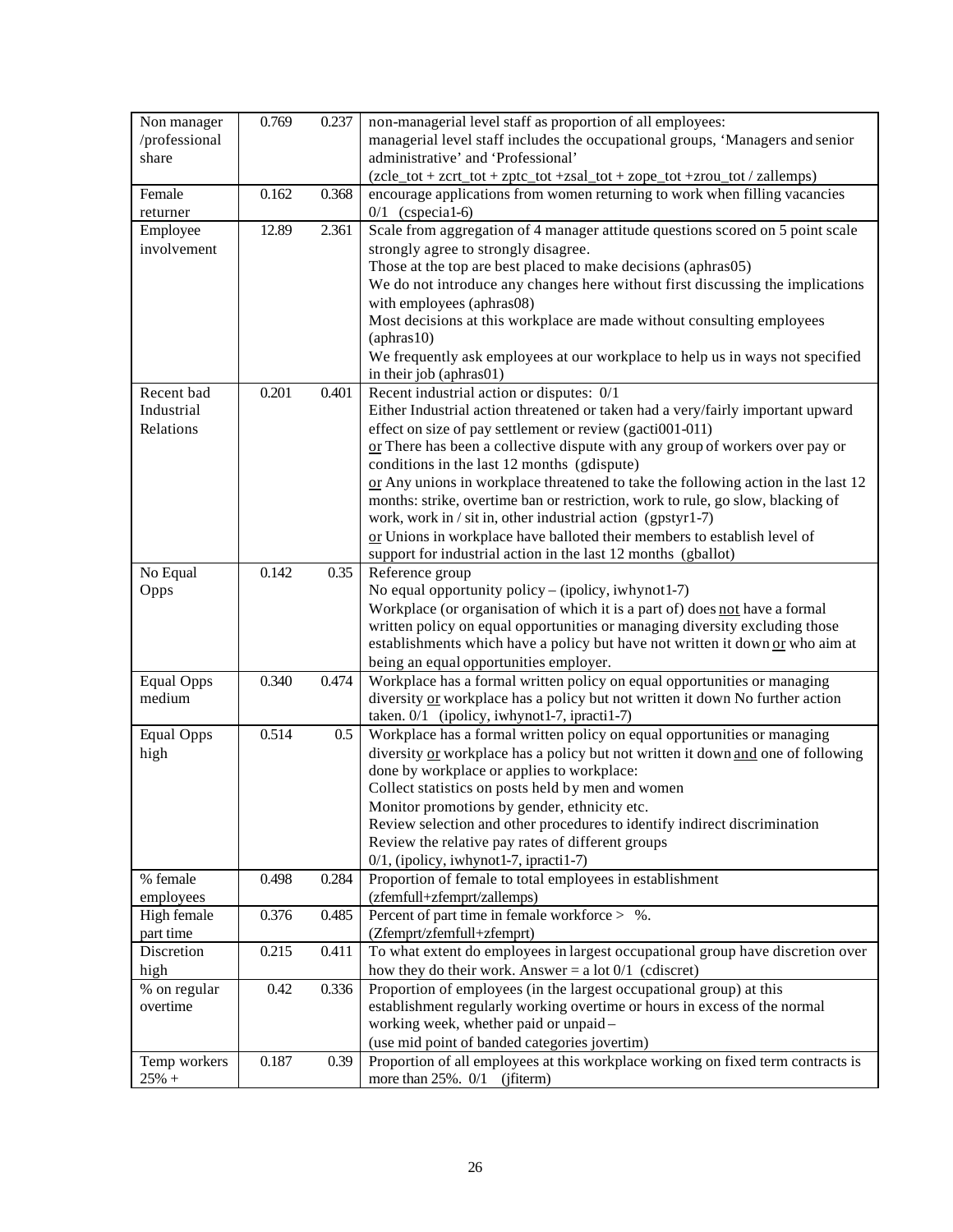|           |       |       | <b>HR Practices - Factor Analysis variables</b>                                    |
|-----------|-------|-------|------------------------------------------------------------------------------------|
|           |       |       | High Commitment Management Practices – first factor eigenvalue>1. Factor           |
|           |       |       | score. Variables included, dummy variables 0/1                                     |
| teams     | 0.743 | 0.437 | $\geq$ 40% of employees (in largest occupational group) working in formally        |
|           |       |       | designated teams                                                                   |
| briefing  | 0.894 | 0.308 | System of briefing for any section or sections of the workforce                    |
| committee | 0.328 | 0.469 | At least one committee of managers and employers at workplace primarily            |
|           |       |       | concerned with consultation rather than negotiation and committee is very/fairly   |
|           |       |       | influential on management's decisions affecting the workforce                      |
| qualcirc  | 0.477 | 0.5   | Groups at workplace that solve specific problems or discuss aspects of             |
|           |       |       | performance or quality                                                             |
| survey    | 0.482 | 0.5   | Management conducted a formal survey of employees' views or opinions               |
|           |       |       | during the past five years                                                         |
|           |       |       |                                                                                    |
|           |       |       | Other ways in which management communicates or consults with employees at          |
|           |       |       | establishment:                                                                     |
| othcons1  | 0.388 | 0.487 | Regular meetings with entire workforce present                                     |
| othcons2  | 0.686 | 0.464 | Systematic use of management chain/cascading of information                        |
| othcons3  | 0.286 | 0.452 | Suggestion schemes                                                                 |
| othcons4  | 0.636 | 0.481 | Regular newsletters distributed to all employees                                   |
| manviews  | 0.234 | 0.661 | Management's general attitude towards trade union membership among                 |
|           |       |       | employees at establishment - scaled variable, -1 not in favour of it, 0 neutral, 1 |
|           |       |       | in favour of it                                                                    |
| N         | 2191  |       |                                                                                    |

|                | <b>Mean</b>  | SD    | <b>Employee questionnaire variables</b>                                          |
|----------------|--------------|-------|----------------------------------------------------------------------------------|
| Employee       | 10.72        | 2.442 | 'employee commitment' summated scale variable (scaled 3 to 15) created from      |
| Commitment     |              |       | 3 items (each scaled 1, strongly disagree, to 5, strongly agree) :               |
|                |              |       | 'I share many of the values of my organisation'                                  |
|                |              |       | 'I feel loyal to my organisation'                                                |
|                |              |       | 'I am proud to tell people who I work for'                                       |
| Lncommit       | 2.34         | 0.273 | natural log of 'employee commitment'                                             |
| Stress in job  | 0.444        | 0.497 | Strongly agrees or agrees with statement. 0/1                                    |
|                |              |       | 'I never seem to have enough time to get my job done' (A8b)                      |
| Satisfied with | 0.358        | 0.479 | Very satisfied or satisfied with amount of pay received 0/1 (A10b)               |
| pay            |              |       |                                                                                  |
| Dissatisfied   | 0.4          | 0.49  | Very dissatisfied or dissatisfied with amount of pay received, 0/1 (A10b)        |
| with pay       |              |       |                                                                                  |
| Job            | $\mathbf{0}$ | 0.827 | intrinsic job satisfaction composite normalised (3 items – scale 1, very         |
| satisfaction   |              |       | dissatisfied, to 5, very satisfied): $(A10)$                                     |
| scale          |              |       | How satisfied individual employees are with the following aspects of their job:  |
|                |              |       | 'The amount of influence you have over your job'                                 |
|                |              |       | 'The sense of achievement you get from your work'                                |
|                |              |       | 'The respect you get from supervisors/line managers'                             |
| Feels secure   | 0.54         | 0.498 | Strongly agrees or agrees with statement 0/1                                     |
| in job         |              |       | 'I feel my job is secure in this workplace' (A8c)                                |
| Good           | $\mathbf{0}$ | 0.959 | composite scale normalised (5 items – scale 1, very good, to 5, very poor): (B8) |
| manager scale  |              |       | How good managers at this establishment are at the following:                    |
|                |              |       | 'Keeping everyone up to date about proposed changes'                             |
|                |              |       | 'Providing everyone with the chance to comment on proposed changes'              |
|                |              |       | 'Responding to suggestions from employees'                                       |
|                |              |       | 'Dealing with work problems you or others may have'                              |
|                |              |       | 'Treating employees fairly'                                                      |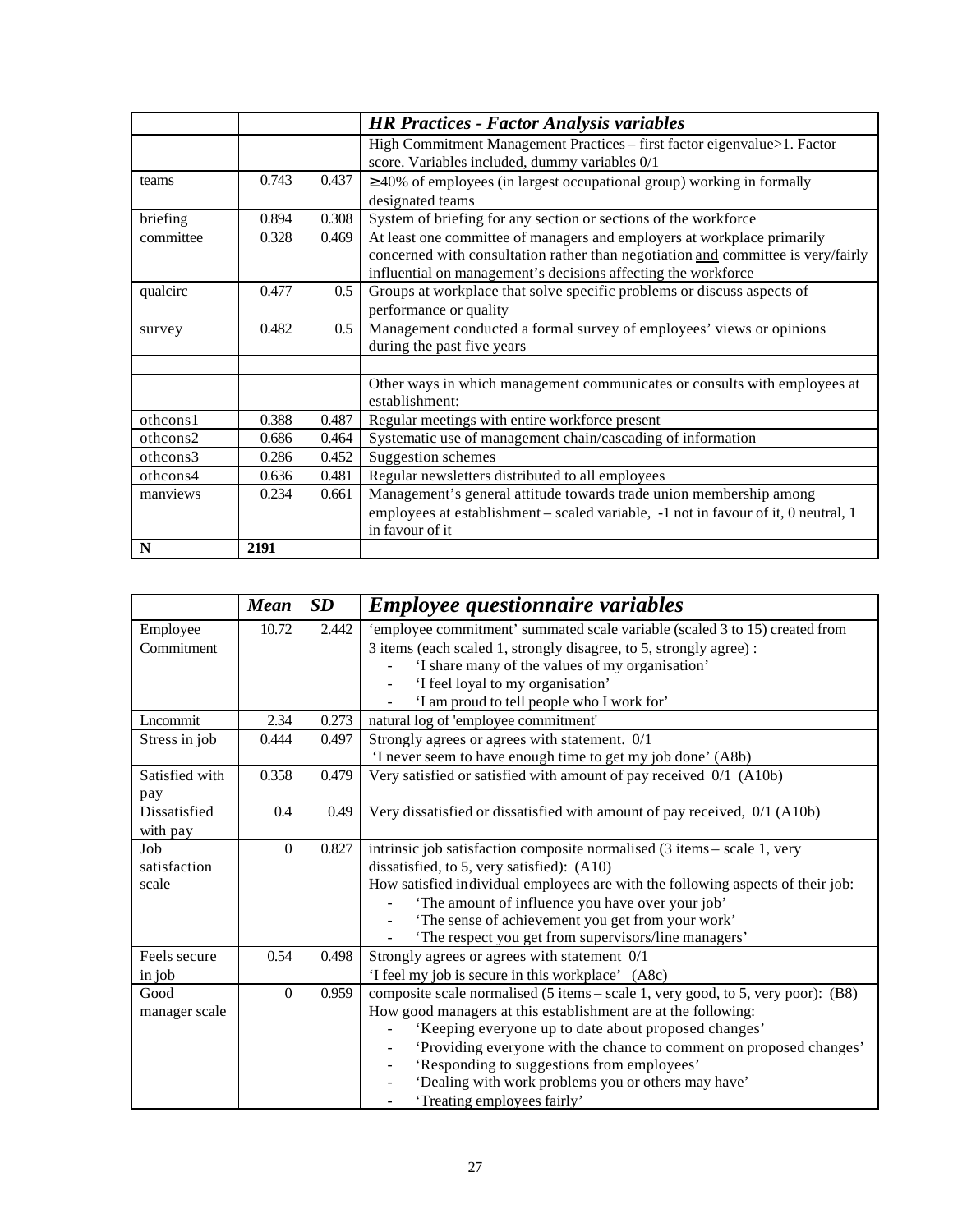| Job is hard<br>work  | 0.773    | 0.419 | Strongly agrees or agrees with statement. 0/1<br>'My job requires that I work very hard' (A8a)                   |
|----------------------|----------|-------|------------------------------------------------------------------------------------------------------------------|
| Annual pay           | 16.17    | 8.708 | How much pay received in current job (12 categories recoded and transformed                                      |
|                      |          |       | to mid-point annual pay in thousands)                                                                            |
|                      |          |       |                                                                                                                  |
| age                  | 4.34     | 1.41  | mid point categorical variable /10.                                                                              |
| female               | 0.51     | 0.49  | gender dummy variable - 1, female 0, male                                                                        |
| Poor health          | 0.05     | 0.23  | Has a long-standing health problem or disability which limits what work can do,<br>$0/1$ (D7)                    |
| Ethnic<br>minority   | 0.05     | 0.21  | Belongs to a non-white group on list of 8 (D8)                                                                   |
| Single               | 0.22     | 0.41  | single<br>0/1<br>(D4)                                                                                            |
| Widowed/sep/         |          |       | Reference group.                                                                                                 |
| divorced             |          |       | Either widowed, separated or divorced. (D4)                                                                      |
| Married or           | 0.69     | 0.46  | living with spouse or partner $0/1$ (D4)                                                                         |
| cohab                |          |       |                                                                                                                  |
| Child 0-4            | 0.14     | 0.34  | respondent has any children aged 0 to 4 years<br>(D3)<br>0/1                                                     |
| Child 5-11           | 0.19     | 0.39  | respondent has any children aged 5 to 11 years<br>0/1<br>(D3)                                                    |
| Child 12-18          | 0.20     | 0.40  | respondent has any children aged 12 to 18 years<br>0/1<br>(D3)                                                   |
| Nokids               | 0.25     | 0.44  | Reference group. respondent has no children $0/1$                                                                |
| Degree               |          |       | respondent's highest educational qualification is a degree or postgraduate<br>degree or equivalent $0/1$<br>(D5) |
| Training             | 0.63     | 0.48  | During the last 12 months employee has had 5 or more days training paid for or                                   |
|                      |          |       | organised by employer, 0/1 (B2)                                                                                  |
| Regular              | 0.16     | 0.36  | Usually works more than 3 hours extra overtime per week and is normally paid.                                    |
| overtime             |          |       | $0/1$ (A4 and A5)                                                                                                |
| Part time<br>hours   | 0.20     | 0.39  | Usually works less than 30 hours per week (A3)                                                                   |
| Temp or fixed        | 0.07     | 0.26  | Job is temporary or fixed term, 0/1 (A2)                                                                         |
| term                 |          |       |                                                                                                                  |
| Discretion           | 0.47     | 0.49  | Has a lot of influence over 'How you do your work' 0/1 (A9c)                                                     |
| <b>Job Tenure</b>    |          |       | Reference group. Years in total at this workplace less than 1. 0/1 (A1)                                          |
| Job tenure 1-2       | 0.12     | 0.33  | Years in total at this workplace 1-less than 2. (A1)                                                             |
| years                |          |       |                                                                                                                  |
| Job tenure 2-5       | 0.23     | 0.42  | Years in total at this workplace 2- less than 5. (A1)                                                            |
| years                |          |       |                                                                                                                  |
| Job tenure $5+$      | 0.48     | 0.49  | Years in total at this workplace more than 5. (A1)                                                               |
| years                |          |       |                                                                                                                  |
| Job manager/<br>Prof | 0.28     | 0.45  | Managers and senior administrators or professional employee 0/1 (D9)                                             |
| Job associate        | $0.10\,$ | 0.30  | Associate professional and technical employee (reference category)<br>$0/1$ (D9)                                 |
| professional/        |          |       |                                                                                                                  |
| technical            |          |       |                                                                                                                  |
| Job clerical/        | 0.21     | 0.40  | Clerical or secretarial employee<br>$0/1$ (D9)                                                                   |
| secretarial          |          |       |                                                                                                                  |
| Job                  | $0.08\,$ | 0.27  | Craft or skilled service employee<br>$0/1$ (D9)                                                                  |
| craft/skilled        |          |       |                                                                                                                  |
| Job<br>semiskilled   | 0.15     | 0.35  | Personal and protective service or Sales 0/1 (D9)                                                                |
| Job unskilled/       |          |       | 0/1<br>Reference group                                                                                           |
| operative            |          |       | Operative assembly or other occupations (D9)                                                                     |
| Ethos                | 0.53     | 0.49  | Strongly agree or agree with statement.                                                                          |
|                      |          |       | Managers here are understanding about employees having tomeet famly                                              |
|                      |          |       | responsibilities. $0/1$ (B5b)                                                                                    |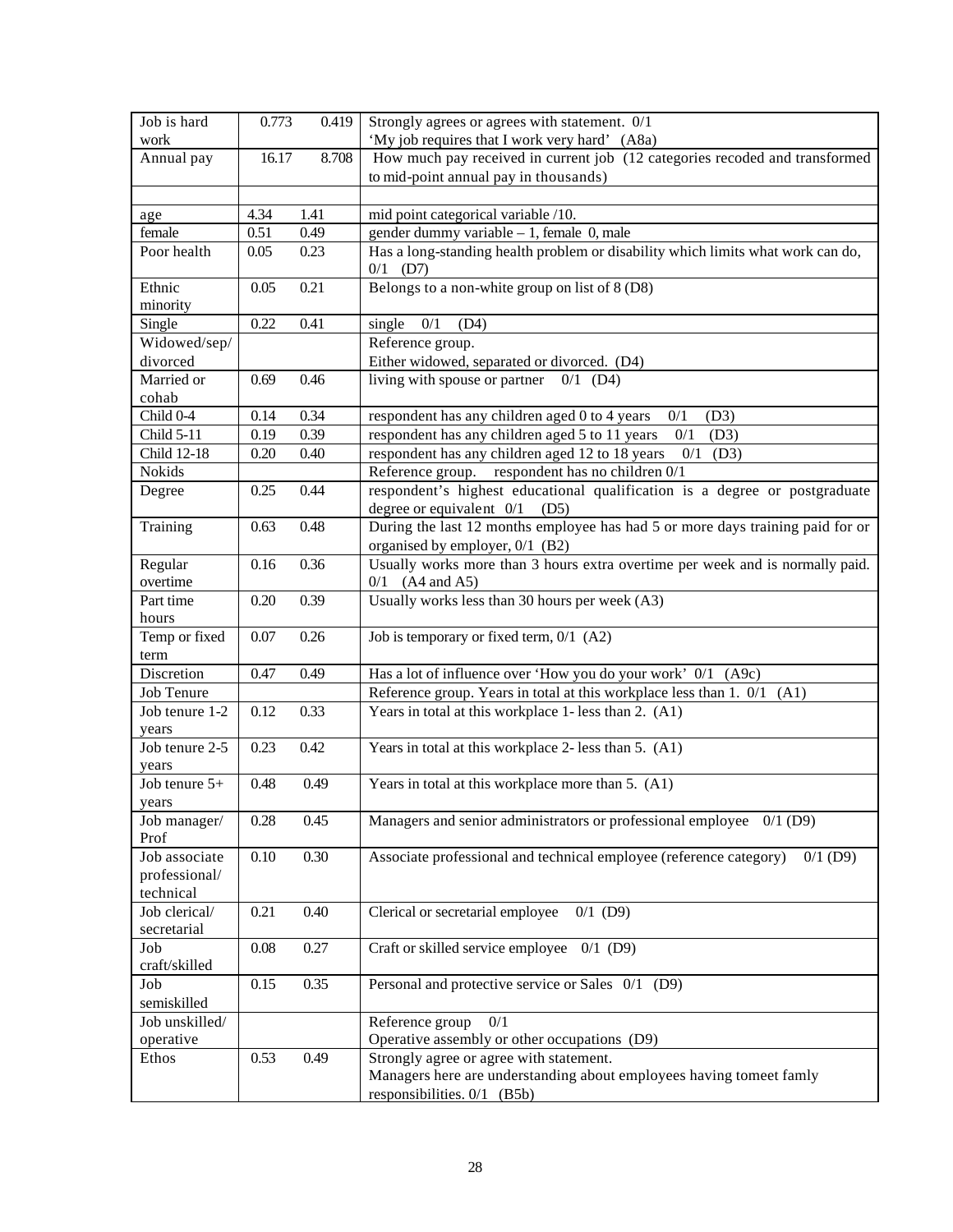| Consulted     | 11.33 | 3.86 | Composite scale (1 to 20) constructed from 5 replies $-1$ , never to 4,           |
|---------------|-------|------|-----------------------------------------------------------------------------------|
|               |       |      | frequently): $(B7)$                                                               |
|               |       |      | How often asked by managers for views on workplace issues?                        |
|               |       |      | Future plans for the workplace                                                    |
|               |       |      | Staffing issues, including redundancy<br>$\overline{\phantom{a}}$                 |
|               |       |      | Changes to work practices                                                         |
|               |       |      | Pay issues                                                                        |
|               |       |      | Health and safety at work                                                         |
| Works mainly  | 0.33  | 0.47 | Type of work you personally do at this workplace is done only or mainly by        |
| men           |       |      | $0/1$ (A7)<br>men                                                                 |
| Works mainly  | 0.34  | 0.48 | Type of work you personally do at this workplace is done only or mainly by        |
| women         |       |      | $0/1$ (A7)<br>women                                                               |
| Works Equal   |       |      | Reference group. Type of work you personally do at this workplace is done         |
| gender mix    |       |      | equally by men and women $0/1$ (A7)                                               |
| Union         | 0.40  | 0.49 | Is a member of a trade union or staff association $0/1$ (C1)                      |
| member        |       |      |                                                                                   |
| Represented   | 0.10  | 0.31 | representation at work - member of a trade union or staff association and         |
|               |       |      | frequently in contact with worker representatives<br>$0/1$ (C3)                   |
| Parental      | 0.28  | 0.45 | If you personally needed parental leave would it be available at this workplace?  |
| Leave         |       |      | $0/1$ (B3)                                                                        |
| Job share     | 0.18  | 0.38 | If you personally needed job share would it be available at this workplace? 0/1   |
|               |       |      | (B3)                                                                              |
| Working at of | 0.11  | 0.32 | If you personally needed to work at or from home would it be available at this    |
| from home     |       |      | workplace? 0/1<br>(B3)                                                            |
| Flexitime     | 0.34  | 0.47 | If you personally needed flexible working hours (flexitime) would it be           |
|               |       |      | available at this workplace? $0/1$ (B3)                                           |
| Child care    | 0.04  | 0.19 | If you personally needed a workplace nursery or help with the cost of childcare   |
|               |       |      | would it be available at this workplace? $0/1$ (B3)                               |
| Emergency     | 0.64  | 0.48 | If you needed to take a day off work at short notice for example, to look after a |
|               |       |      | sick family member, how would you usually do it? Use paid leave $=1/0$ (B4)       |
|               |       |      |                                                                                   |
| N             | 28215 |      |                                                                                   |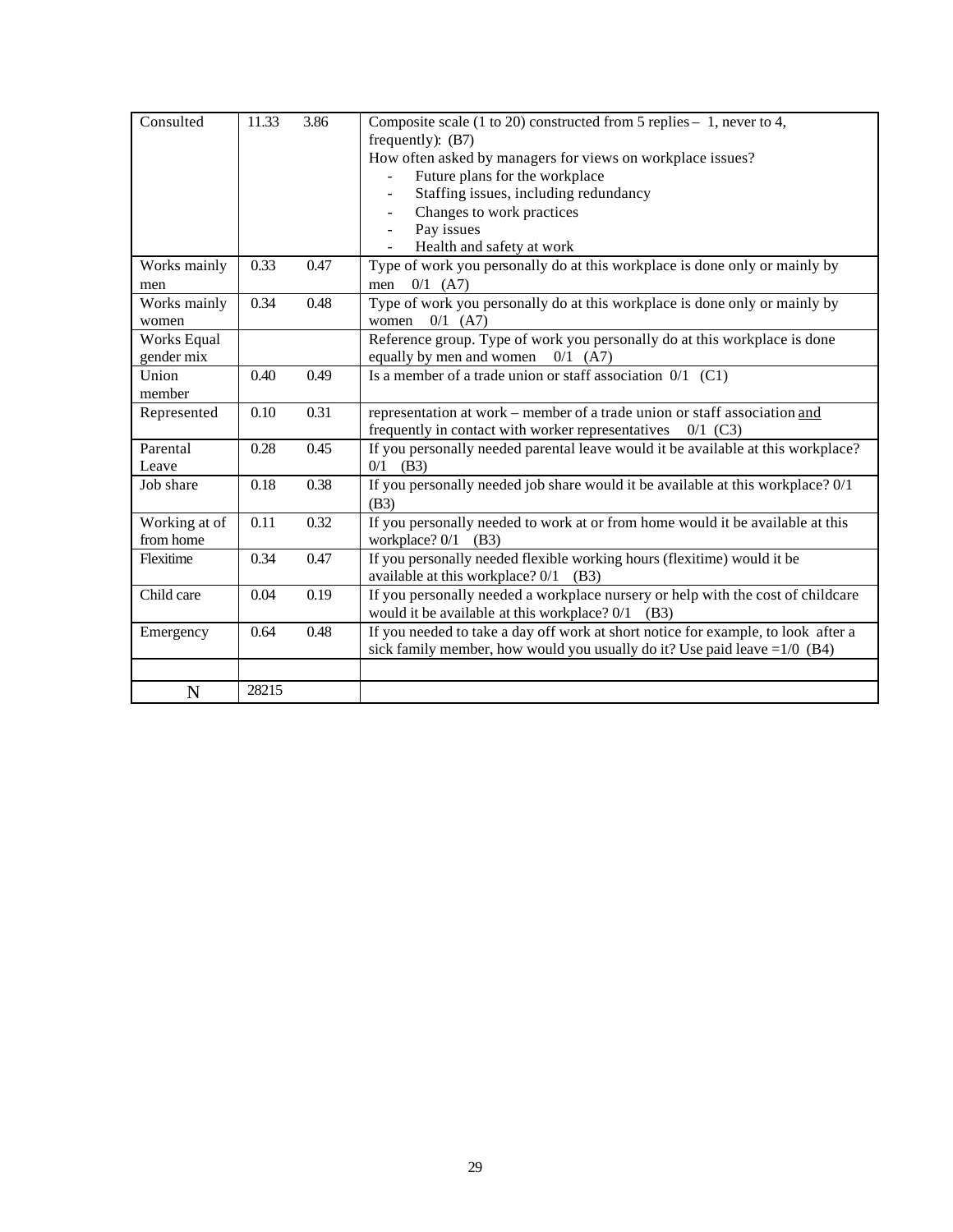| <b>Explanatory</b>     | All employees + |          | All non-     |          | <b>Private sector</b> |                 | <b>Private sector</b> |            | <b>Public sector</b> |                   | <b>Public sector</b> |          |
|------------------------|-----------------|----------|--------------|----------|-----------------------|-----------------|-----------------------|------------|----------------------|-------------------|----------------------|----------|
| variables              |                 |          | managerial   |          |                       | All employees + | All non-              |            |                      | All employees $+$ | All non-             |          |
|                        |                 |          | $employes +$ |          |                       |                 |                       | managerial |                      |                   | managerial           |          |
|                        |                 |          |              |          |                       |                 | employees +           |            |                      |                   | employees +          |          |
|                        |                 |          |              |          |                       |                 |                       |            |                      |                   |                      |          |
|                        | Coeff.          | P> t     | Coeff.       | P> t     | Coeff.                | P >  t          | Coeff.                | P> t       | Coeff.               | P> t              | Coeff.               | P> t     |
| Age                    | 0.009           | $0.00**$ | 0.009        | $0.00**$ | 0.009                 | $0.00**$        | 0.008                 | $0.00**$   | 0.011                | $0.00**$          | 0.011                | $0.00**$ |
| Female                 | 0.008           | $0.05*$  | 0.014        | $0.01**$ | 0.009                 | 0.11            | 0.014                 | $0.04**$   | 0.010                | 0.11              | 0.015                | 0.11     |
| Poor health            | 0.007           | 0.24     | 0.006        | 0.41     | $-0.003$              | 0.69            | $-0.002$              | 0.86       | 0.024                | $0.02**$          | 0.021                | $0.07 *$ |
| Ethnic minority        | 0.035           | $0.00**$ | 0.034        | $0.00**$ | 0.043                 | $0.00**$        | 0.035                 | $0.00**$   | 0.023                | $0.05**$          | 0.031                | $0.04**$ |
| Single                 | 0.000           | 0.98     | 0.002        | 0.93     | 0.027                 | 0.14            | 0.022                 | 0.28       | $-0.046$             | $0.05**$          | $-0.035$             | 0.22     |
| Married/cohab          | 0.011           | 0.43     | 0.015        | 0.34     | 0.036                 | $0.04**$        | 0.037                 | $0.06 *$   | $-0.033$             | 0.14              | $-0.026$             | 0.34     |
| Separated/divorced     | 0.005           | 0.75     | 0.010        | 0.56     | 0.028                 | 0.14            | 0.028                 | 0.18       | $-0.034$             | 0.15              | $-0.024$             | 0.40     |
| Child aged 0-4         | $-0.001$        | 0.76     | $-0.004$     | 0.50     | $-0.001$              | 0.88            | $-0.003$              | 0.68       | $-0.002$             | 0.74              | $-0.004$             | 0.68     |
| Child aged 5-10        | 0.001           | 0.87     | 0.003        | 0.51     | 0.005                 | 0.29            | 0.007                 | 0.22       | $-0.011$             | $0.06 *$          | $-0.013$             | 0.11     |
| Child aged 12-18       | 0.007           | $0.06 *$ | 0.008        | 0.11     | 0.003                 | 0.57            | $-0.001$              | 0.83       | 0.017                | $0.00**$          | 0.024                | $0.00**$ |
| Degree                 | $-0.020$        | $0.00**$ | $-0.010$     | 0.11     | $-0.022$              | $0.00**$        | $-0.012$              | 0.13       | $-0.007$             | 0.34              | $-0.006$             | 0.54     |
| <b>Training</b>        | 0.024           | $0.00**$ | 0.023        | $0.00**$ | 0.025                 | $0.00**$        | 0.023                 | $0.00**$   | 0.019                | $0.00**$          | 0.021                | $0.00**$ |
| Regular overtime       | $-0.001$        | 0.89     | 0.003        | 0.58     | 0.004                 | 0.94            | 0.003                 | 0.53       | 0.006                | 0.48              | 0.010                | 0.33     |
| Part time hours        | $-0.007$        | 0.11     | $-0.006$     | 0.24     | $-0.009$              | 0.14            | $-0.011$              | $0.08 *$   | $-0.001$             | 0.89              | 0.010                | 0.26     |
| Temp or fixed term     | $-0.004$        | 0.94     | $-0.002$     | 0.79     | $-0.012$              | 0.17            | $-0.013$              | 0.22       | 0.014                | 0.10              | 0.014                | 0.23     |
| Discretion             | $-0.008$        | $0.15**$ | $-0.011$     | $0.00**$ | $-0.007$              | $0.06*$         | $-0.010$              | $0.03**$   | $-0.008$             | 0.10              | $-0.015$             | $0.02**$ |
| Job manager/prof       | 0.046           | $0.00**$ |              |          | 0.072                 | $0.00**$        |                       |            | 0.003                | 0.82              |                      |          |
| Job associate          | 0.030           | $0.00**$ | 0.022        | $0.00**$ | 0.044                 | $0.00**$        | 0.038                 | $0.00**$   | 0.010                | 0.35              | 0.008                | 0.52     |
| professional/technical |                 |          |              |          |                       |                 |                       |            |                      |                   |                      |          |
| Job clerical/secretary | 0.023           | $0.00**$ | 0.019        | $0.00**$ | 0.041                 | $0.00**$        | 0.039                 | $0.00**$   | $-0.013$             | 0.20              | $-0.008$             | 0.45     |
| Job craft/skilled      | 0.007           | 0.25     | 0.009        | 0.19     | 0.014                 | $0.05*$         | 0.014                 | $0.06*$    | 0.001                | 0.94              | 0.000                | 0.99     |
| Job semi-skilled       | 0.059           | $0.00**$ | 0.055        | $0.00**$ | 0.042                 | $0.00**$        | 0.039                 | $0.00**$   | 0.068                | $0.00**$          | 0.065                | $0.00**$ |

**Table A2 Determinants of (logged) employee commitment – employee variables only**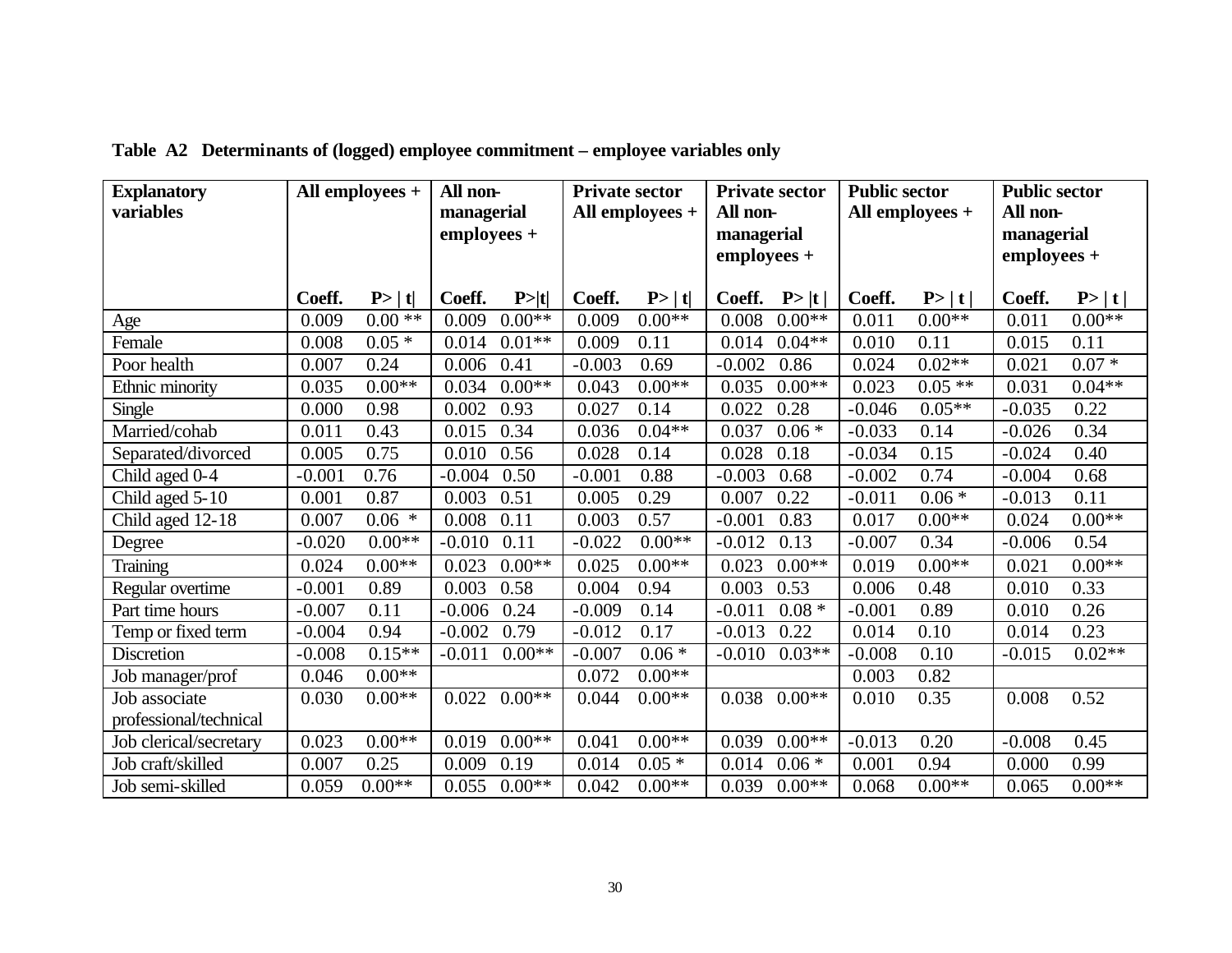| <b>Explanatory</b>     | All employees $+$ |          | All non-    |          | <b>Private sector</b> |                   | <b>Private sector</b> |          | <b>Public sector</b> |          | <b>Public sector</b> |          |
|------------------------|-------------------|----------|-------------|----------|-----------------------|-------------------|-----------------------|----------|----------------------|----------|----------------------|----------|
| variables              |                   |          | managerial  |          |                       | All employees $+$ | All non-              |          | All employees +      |          | All non-             |          |
|                        |                   |          | employees + |          |                       |                   | managerial            |          |                      |          | managerial           |          |
|                        |                   |          |             |          |                       |                   | $employees +$         |          |                      |          | $employees +$        |          |
|                        |                   |          |             |          |                       |                   |                       |          |                      |          |                      |          |
|                        | Coeff.            | P >  t   | Coeff.      | P >  t   | Coeff.                | P >  t            | Coeff.                | P> t     | Coeff.               | P> t     | Coeff.               | P> t     |
| Job tenure 1-2 years   | 0.004             | 0.45     | 0.007       | 0.33     | 0.004                 | 0.57              | 0.007                 | 0.37     | 0.003                | 0.78     | 0.005                | 0.71     |
| Job tenure 2-5 years   | $-0.017$          | 0.72     | $-0.003$    | 0.58     | $-0.003$              | 0.59              | $-0.004$              | 0.55     | $-0.000$             | 0.99     | $-0.002$             | 0.87     |
| Job tenure 5+ years    | 0.005             | 0.30     | 0.002       | 0.76     | 0.011                 | $0.05*$           | 0.008                 | 0.24     | $-0.005$             | 0.53     | $-0.010$             | 0.35     |
| Ethos                  | 0.043             | $0.00**$ | 0.042       | $0.00**$ | 0.043                 | $0.00**$          | 0.040                 | $0.00**$ | 0.043                | $0.00**$ | 0.045                | $0.00**$ |
| Consulted              | 0.002             | $0.00**$ | 0.002       | $0.00**$ | 0.001                 | $0.01**$          | 0.001                 | $0.04**$ | 0.002                | $0.01**$ | 0.002                | $0.07 *$ |
| Works mainly men       | 0.004             | 0.31     | 0.006       | 0.27     | $-0.004$              | 0.42              | $-0.001$              | 0.94     | 0.015                | $0.04**$ | 0.022                | $0.03**$ |
| Works mainly women     | 0.008             | $0.06 *$ | 0.006       | 0.24     | 0.007                 | 0.17              | 0.009                 | 0.14     | 0.002                | 0.65     | $-0.004$             | 0.60     |
| Union member           | $-0.006$          | 0.11     | $-0.004$    | 0.43     | $-0.008$              | 0.13              | $-0.009$              | 0.15     | $-0.005$             | 0.38     | $-0.005$             | 0.47     |
| Represented            | $-0.009$          | $0.07 *$ | $-0.011$    | 0.07     | $-0.004$              | 0.53              | $-0.007$              | 0.32     | $-0.016$             | $0.02**$ | $-0.024$             | $0.01**$ |
| Stress in job          | 0.002             | 0.63     | $-0.000$    | 0.99     | $-0.001$              | 0.84              | $-0.007$              | 0.17     | 0.006                | 0.26     | 0.011                | $0.07 *$ |
| Satisfied with pay     | 0.004             | 0.27     | 0.009       | $0.07*$  | 0.005                 | 0.27              | 0.009                 | 0.14     | $-0.003$             | 0.63     | 0.000                | 0.99     |
| Dissatisfied with pay  | $-0.029$          | $0.00**$ | $-0.033$    | $0.00**$ | $-0.029$              | $0.00**$          | $-0.033$              | $0.00**$ | $-0.029$             | $0.00**$ | $-0.034$             | $0.00**$ |
| Job satisfaction scale | 0.112             | $0.00**$ | 0.120       | $0.00**$ | 0.111                 | $0.00**$          | 0.119                 | $0.00**$ | 0.112                | $0.00**$ | 0.121                | $0.00**$ |
| Feels secure in job    | 0.034             | $0.00**$ | 0.039       | $0.00**$ | 0.031                 | $0.00**$          | 0.032                 | $0.00**$ | 0.038                | $0.00**$ | 0.049                | $0.00**$ |
| Good manager scale     | 0.076             | $0.00**$ | 0.070       | $0.00**$ | 0.080                 | $0.00**$          | 0.079                 | $0.00**$ | 0.069                | $0.00**$ | 0.052                | $0.00**$ |
| Job is hard work       | 0.042             | $0.00**$ | 0.040       | $0.00**$ | 0.041                 | $0.00**$          | 0.038                 | $0.00**$ | 0.043                | $0.00**$ | 0.044                | $0.00**$ |
| Annual pay £k p.a.     | 0.002             | $0.00**$ | 0.002       | $0.00**$ | 0.001                 | $0.00**$          | 0.001                 | $0.00**$ | 0.002                | $0.00**$ | 0.002                | $0.00**$ |
| Constant               | 2.137             | $0.00**$ | 2.120       | $0.00**$ | 2.098                 | $0.00**$          | 2.091                 | $0.00**$ | 2.172                | $0.00**$ | 2.139                | $0.00**$ |
|                        |                   |          |             |          |                       |                   |                       |          |                      |          |                      |          |
| $\mathbf N$            | 19940             |          | 14141       |          | 13046                 |                   | 9678                  |          | 7387                 |          | 4713                 |          |
| R squared              | 0.470             |          | 0.461       |          | 0.488                 |                   | 0.473                 |          | 0.454                |          | 0.456                |          |

+ **Samples**. All employees with manager information on a range of structural and human resource characteristics

\*/\*\* significant at 90/95 % confidence levels respectively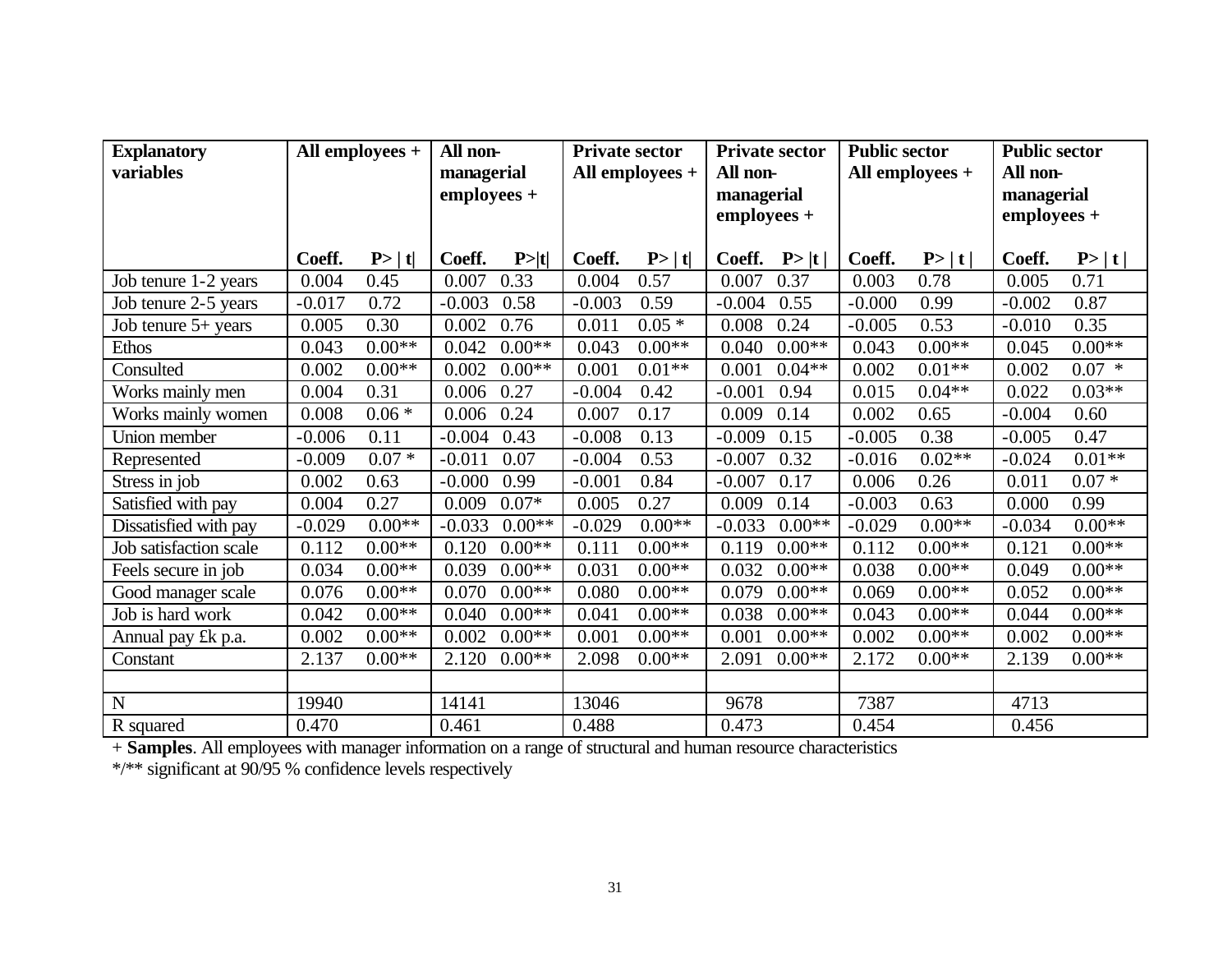| <b>Explanatory</b><br>variables | <b>All employees</b><br>With employer<br>variables only |                   | Non-managerial<br>employees<br>Employer+<br>employee vars |          | <b>Private sector</b><br>With employer<br>variables only |          | <b>Private sector</b><br>Non-managerial<br>employees<br>Employer+ |          | <b>Public sector</b><br>With employer<br>variables only |             | <b>Public sector</b><br>Non-manageria<br>employees<br>Employer+ |        |
|---------------------------------|---------------------------------------------------------|-------------------|-----------------------------------------------------------|----------|----------------------------------------------------------|----------|-------------------------------------------------------------------|----------|---------------------------------------------------------|-------------|-----------------------------------------------------------------|--------|
|                                 |                                                         |                   | Coeff.<br>P> t                                            |          | Coeff.                                                   | P >  t   | employee vars<br>Coeff.<br>P> t                                   |          | P> t <br>Coeff.                                         |             | employee vars<br>Coeff.                                         | P >  t |
| Estab 25-49                     | Coeff.<br>$-0.015$                                      | P> t <br>$0.04**$ | 0.002                                                     | 0.80     | $-0.026$                                                 | $0.00**$ | $-0.006$                                                          | 0.51     | $-0.004$                                                | (0.75)      | 0.000                                                           | (0.98) |
| Estab 50-99                     | $-0.018$                                                | $0.02**$          | 0.012                                                     | 0.13     | $-0.016$                                                 | $0.08 *$ | 0.005                                                             | 0.62     | $-0.029$                                                | $(0.03)$ ** | 0.016                                                           | (0.30) |
| Estab 100-199                   | $-0.022$                                                | $0.00**$          | 0.015                                                     | $0.07 *$ | $-0.015$                                                 | 0.12     | 0.018                                                             | $0.06 *$ | $-0.033$                                                | $(0.01)$ ** | 0.001                                                           | (0.97) |
| Estab 200-499                   | $-0.015$                                                | $0.06 *$          | 0.015                                                     | $0.09*$  | $-0.014$                                                 | 0.15     | 0.020                                                             | $0.05*$  | $-0.025$                                                | $(0.08)*$   | $-0.003$                                                        | (0.87) |
| Estab 500+                      | $-0.007$                                                | 0.46              | 0.029                                                     | $0.00**$ | 0.011                                                    | 0.35     | 0.048                                                             | $0.00**$ | $-0.049$                                                | $(0.00)$ ** | $-0.013$                                                        | (0.43) |
| Orgsize 500+                    | $-0.018$                                                | $0.00**$          | $-0.019$                                                  | $0.00**$ | $-0.014$                                                 | $0.07 *$ | $-0.024$                                                          | $0.00**$ |                                                         |             |                                                                 |        |
| Org 2k-9999                     | $-0.016$                                                | $0.00**$          | $-0.012$                                                  | $0.04**$ | $-0.026$                                                 | $0.00**$ | $-0.019$                                                          | $0.01**$ |                                                         |             |                                                                 |        |
| Org 10k-49999                   | $-0.030$                                                | $0.00**$          | $-0.020$                                                  | $0.00**$ | $-0.042$                                                 | $0.00**$ | $-0.019$                                                          | $0.03**$ |                                                         |             |                                                                 |        |
| Org $50k+$                      | $-0.028$                                                | $0.00**$          | $-0.028$                                                  | $0.00**$ | $-0.028$                                                 | $0.01**$ | $-0.020$                                                          | $0.04**$ |                                                         |             |                                                                 |        |
| Manufacturing                   | $-0.055$                                                | $0.00**$          | $-0.016$                                                  | 0.13     | $-0.040$                                                 | $0.00**$ | 0.004                                                             | 0.77     |                                                         |             |                                                                 |        |
| Energy/utilites                 | $-0.009$                                                | 0.45              | $-0.009$                                                  | 0.49     | $-0.001$                                                 | 0.95     | 0.009                                                             | 0.57     |                                                         |             |                                                                 |        |
| Construction                    | $-0.030$                                                | $0.01**$          | $-0.029$                                                  | $0.02**$ | 0.019                                                    | 0.20     | 0.005                                                             | 0.77     |                                                         |             |                                                                 |        |
| Whole/retail                    | $-0.018$                                                | $0.08 *$          | $-0.004$                                                  | 0.73     | $-0.002$                                                 | 0.84     | 0.017                                                             | 0.20     |                                                         |             |                                                                 |        |
| Hotel & Catering                | $-0.000$                                                | 0.97              | $-0.003$                                                  | 0.82     | 0.015                                                    | 0.30     | 0.019                                                             | 0.21     |                                                         |             |                                                                 |        |
| Transport                       | $-0.067$                                                | $0.00**$          | $-0.002$                                                  | 0.84     | $-0.053$                                                 | $0.00**$ | 0.008                                                             | 0.56     |                                                         |             |                                                                 |        |
| <b>Financial services</b>       | $-0.023$                                                | $0.05*$           | $-0.033$                                                  | $0.01**$ | $-0.013$                                                 | 0.39     | $-0.035$                                                          | $0.02**$ |                                                         |             |                                                                 |        |
| <b>Business services</b>        | $-0.008$                                                | 0.45              | $-0.009$                                                  | 0.45     | 0.018                                                    | 0.17     | 0.004                                                             | 0.77     |                                                         |             |                                                                 |        |
| Public authorities              | $-0.031$                                                | $0.00**$          | $-0.023$                                                  | $0.03**$ |                                                          |          |                                                                   |          | 0.014                                                   | $(0.09)$ *  | $-0.010$                                                        | (0.31) |
| Education                       | 0.062                                                   | $0.00**$          | 0.022                                                     | $0.06 *$ | 0.082                                                    | $0.00**$ | 0.040                                                             | $0.04**$ | 0.099                                                   | $(0.00)$ ** | 0.023                                                           | (0.05) |
| Health                          | 0.019                                                   | $0.05**$          | 0.003                                                     | 0.76     | 0.043                                                    | $0.00**$ | 0.022                                                             | 0.16     | 0.047                                                   | $(0.00)$ ** | 0.015                                                           | (0.20) |
| Foreign                         | 0.007                                                   | 0.25              | $-0.007$                                                  | 0.27     | 0.004                                                    | 0.56     | $-0.010$                                                          | 0.15     |                                                         |             |                                                                 |        |

## **Table A2 continued Determinants of (logged) employee commitment – employer variables only.**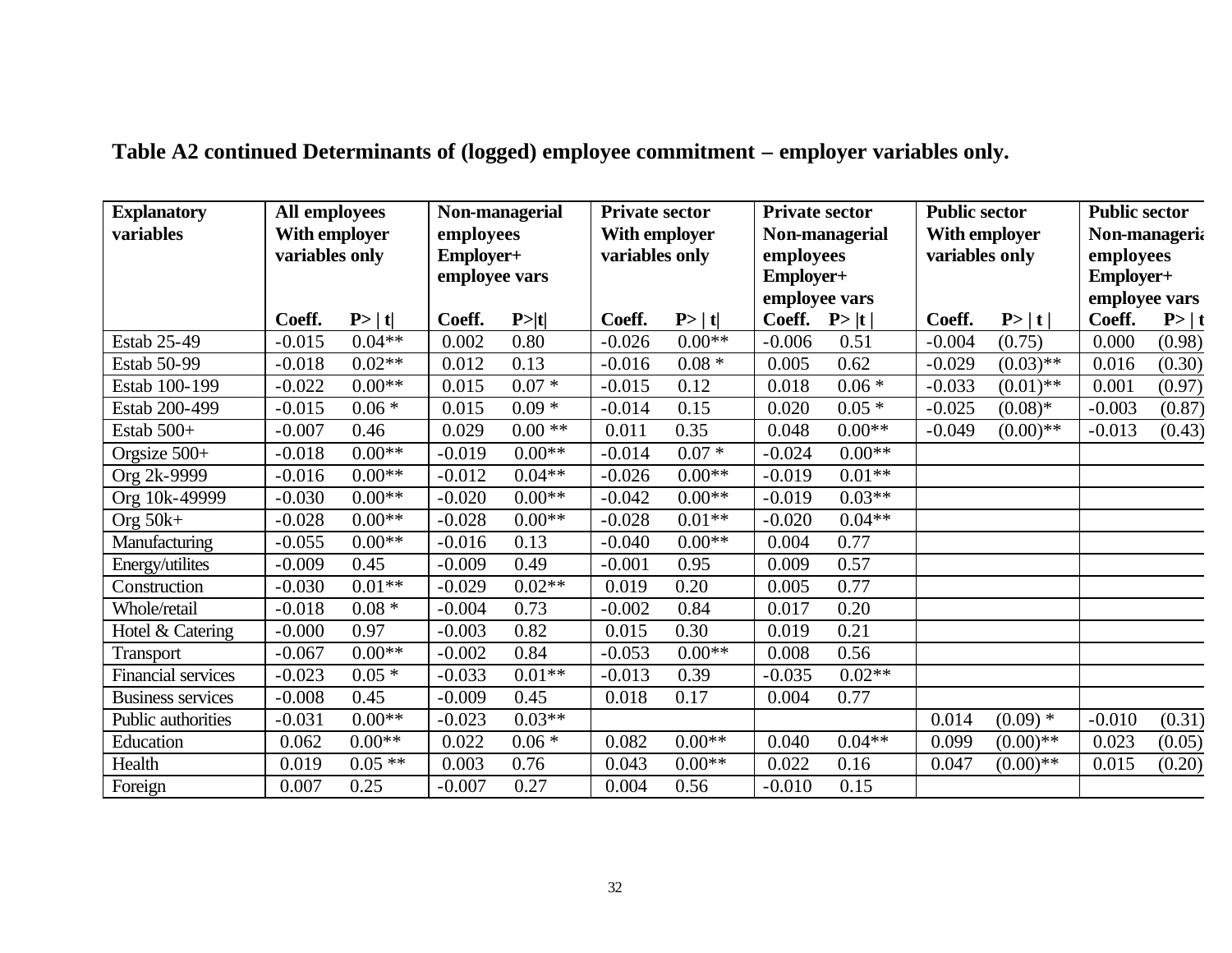| <b>Explanatory</b><br>variables | All employees<br>With employer |          | Non-managerial<br>employees |                 | <b>Private sector</b><br>With employer |                 | <b>Private sector</b><br>Non-managerial |          | <b>Public sector</b><br>With employer |             | <b>Public sector</b><br>Non-manageria |         |
|---------------------------------|--------------------------------|----------|-----------------------------|-----------------|----------------------------------------|-----------------|-----------------------------------------|----------|---------------------------------------|-------------|---------------------------------------|---------|
|                                 | variables only                 |          | Employer+<br>employee vars  |                 | variables only                         |                 | employees<br>Employer+                  |          | variables only                        |             | employees<br>Employer+                |         |
|                                 | Coeff.                         | P >  t   | Coeff.                      |                 | Coeff.                                 |                 | employee vars<br>Coeff. $P> t $         |          | Coeff.                                |             | employee vars<br>Coeff.<br>P >  t     |         |
| Owner                           | $-0.008$                       | 0.25     | $-0.004$                    | P >  t <br>0.52 | $-0.006$                               | P >  t <br>0.40 | $-0.001$                                | 0.89     |                                       | P> t        |                                       |         |
| Multinational                   | 0.001                          | 0.86     | 0.002                       | 0.64            | $-0.005$                               | 0.35            | 0.002                                   | 0.68     |                                       |             |                                       |         |
| Recognised union                | $-0.029$                       | 0.00     | $-0.000$                    | 0.93            | $-0.036$                               | $0.00**$        | $-0.011$                                | $0.08 *$ | 0.005                                 | (0.70)      | 0.019                                 | (0.20)  |
| Local market                    | 0.005                          | 0.39     | 0.001                       | 0.86            | 0.008                                  | 0.19            | 0.005                                   | 0.46     |                                       |             |                                       |         |
| Internat markt                  | 0.013                          | $0.05**$ | 0.011                       | $0.09 *$        | 0.013                                  | $0.06 *$        | 0.013                                   | $0.07 *$ |                                       |             |                                       |         |
| NoCompetitor                    | 0.003                          | 0.70     | 0.010                       | 0.18            | $-0.009$                               | 0.41            | 0.001                                   | 0.95     |                                       |             |                                       |         |
| Few Competitor                  | $-0.007$                       | 0.14     | 0.002                       | 0.74            | $-0.010$                               | $0.07*$         | 0.004                                   | 0.41     |                                       |             |                                       |         |
|                                 | 0.015                          | $0.02**$ | 0.005                       | 0.39            | 0.016                                  | $0.04**$        | 0.010                                   | 0.18     |                                       |             |                                       |         |
| Competitors<br>missing          |                                |          |                             |                 |                                        |                 |                                         |          |                                       |             |                                       |         |
| Lab costs50-75%                 | $-0.002$                       | 0.73     | $-0.004$                    | 0.46            | $-0.003$                               | 0.59            | $-0.005$                                | 0.43     |                                       |             |                                       |         |
|                                 |                                |          |                             |                 |                                        |                 |                                         |          |                                       |             |                                       |         |
| Lab costs $75% +$               | 0.011                          | $0.06*$  | $-0.011$                    | $0.07 *$        | 0.012                                  | 0.14            | $-0.020$                                | $0.02**$ |                                       |             |                                       |         |
| Labour costs                    | $-0.005$                       | 0.44     | $-0.008$                    | 0.26            | 0.002                                  | 0.77            | $-0.006$                                | 0.44     |                                       |             |                                       |         |
| missing                         |                                |          |                             |                 |                                        |                 |                                         |          |                                       |             |                                       |         |
| Workplace                       | 0.001                          | 0.23     | 0.001                       | 0.31            | 0.005                                  | $0.00**$        | 0.002                                   | $0.04**$ |                                       |             |                                       |         |
| changes                         |                                |          |                             |                 |                                        |                 |                                         |          |                                       |             |                                       |         |
| Above average                   | 0.021                          | $0.00**$ | 0.008                       | $0.03**$        | 0.027                                  | $0.00**$        | 0.009                                   | $0.05*$  |                                       |             |                                       |         |
| financial                       |                                |          |                             |                 |                                        |                 |                                         |          |                                       |             |                                       |         |
| perform                         |                                |          |                             |                 |                                        |                 |                                         |          |                                       |             |                                       |         |
| Recruitment                     | $-0.001$                       | 0.75     | $-0.001$                    | 0.78            | $-0.014$                               | $0.00**$        | $-0.006$                                | 0.21     | 0.017                                 | $(0.00)$ ** | 0.014                                 | (0.04)  |
| difficulties                    |                                |          |                             |                 |                                        |                 |                                         |          |                                       |             |                                       |         |
| Temporary                       | $-0.009$                       | $0.07 *$ | $-0.006$                    | 0.25            | $-0.015$                               | $0.02**$        | $-0.014$                                | $0.03**$ | $-0.000$                              | (0.98)      | 0.012                                 | (0.018) |
| workers $25% +$                 |                                |          |                             |                 |                                        |                 |                                         |          |                                       |             |                                       |         |
| Family-friendly                 | $-0.008$                       | $0.06*$  | $-0.000$                    | 0.93            | $-0.009$                               | 0.12            | 0.003                                   | 0.60     |                                       |             |                                       |         |
| ethos                           |                                |          |                             |                 |                                        |                 |                                         |          |                                       |             |                                       |         |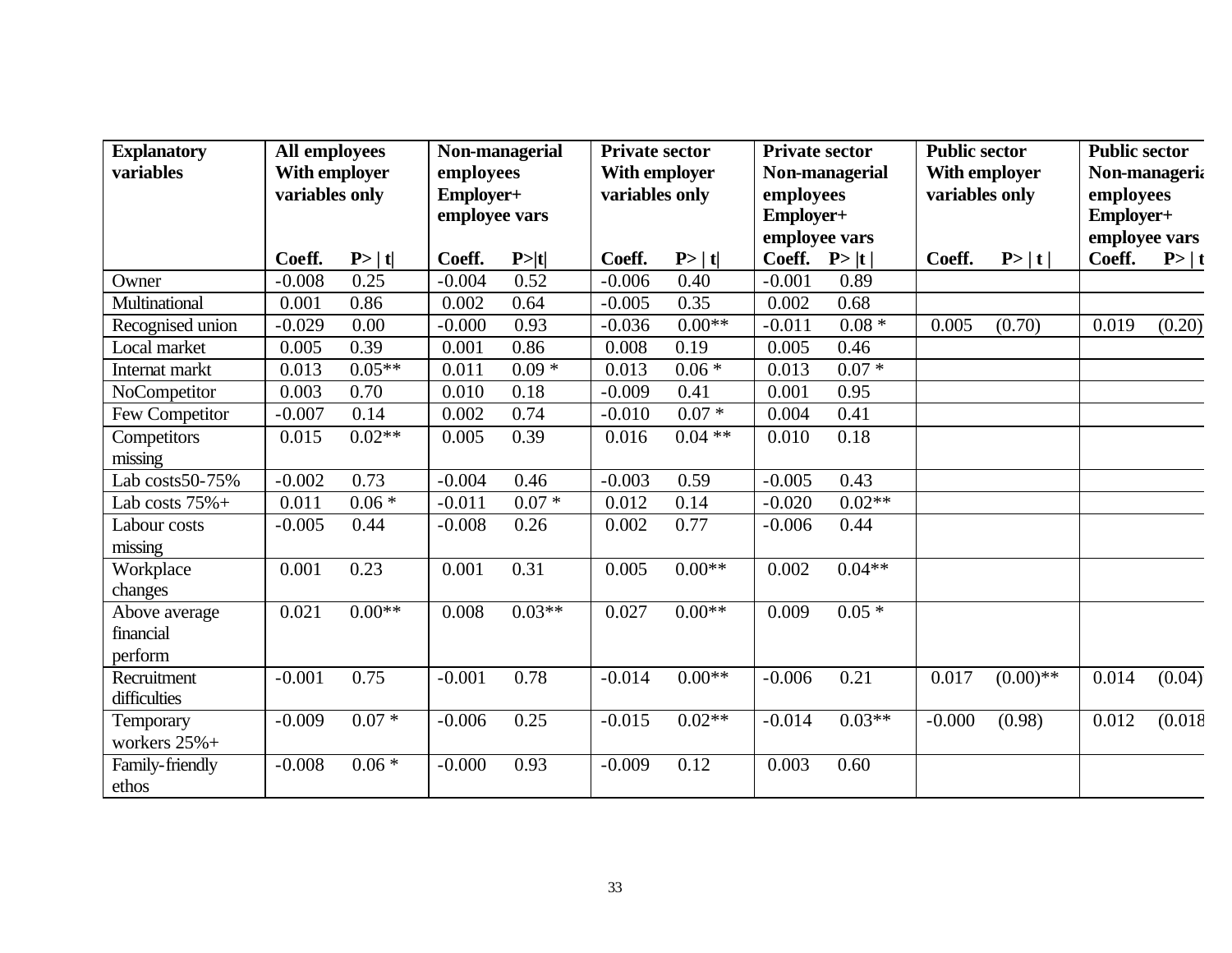| <b>Explanatory</b><br>variables    | <b>All employees</b><br>With employer<br>variables only |           | Non-managerial<br>employees<br>Employer+<br>employee vars |          | <b>Private sector</b><br>With employer<br>variables only |          | <b>Private sector</b><br>Non-managerial<br>employees<br>Employer+<br>employee vars |          | <b>Public sector</b><br>With employer<br>variables only |             | <b>Public sector</b><br>Non-manageria<br>employees<br>Employer+<br>employee vars |        |
|------------------------------------|---------------------------------------------------------|-----------|-----------------------------------------------------------|----------|----------------------------------------------------------|----------|------------------------------------------------------------------------------------|----------|---------------------------------------------------------|-------------|----------------------------------------------------------------------------------|--------|
|                                    | Coeff.                                                  | P >  t    | Coeff.                                                    | P> t     | Coeff.                                                   | P >  t   | Coeff.                                                                             | P> t     | Coeff.                                                  | P> t        | Coeff.                                                                           | P >  t |
| <b>Investor</b> in People          | $-0.001$                                                | 0.85      | $-0.008$                                                  | $0.04**$ | 0.001                                                    | 0.79     | $-0.004$                                                                           | 0.39     | $-0.004$                                                | (0.52)      | $-0.011$                                                                         | (0.09) |
| Performance-                       | 0.004                                                   | 0.39      | 0.004                                                     | 0.41     | 0.011                                                    | $0.07 *$ | 0.010                                                                              | $0.08 *$ | $-0.029$                                                | $(0.00)$ ** | $-0.020$                                                                         | (0.03) |
| related pay                        |                                                         |           |                                                           |          |                                                          |          |                                                                                    |          |                                                         |             |                                                                                  |        |
| Consults on FF and<br>EO           | $-0.009$                                                | $0.03$ ** | $-0.001$                                                  | 0.76     | $-0.009$                                                 | $0.08 *$ | $-0.007$                                                                           | 0.20     | 0.001                                                   | (0.93)      | 0.011                                                                            | (0.14) |
| <b>Equal Opps</b><br>medium        | 0.005                                                   | 0.46      | 0.006                                                     | 0.36     | 0.003                                                    | 0.64     | 0.003                                                                              | 0.64     | $-0.066$                                                | $(0.00)**$  | $-0.044$                                                                         | (0.06) |
| Equal Opps high                    | 0.004                                                   | 0.56      | 0.008                                                     | 0.22     | 0.012                                                    | $0.09*$  | 0.005                                                                              | 0.45     | $-0.073$                                                | $(0.00)**$  | $-0.044$                                                                         | (0.06) |
| Recent bad<br>industrial relations | $-0.032$                                                | $0.00**$  | $-0.008$                                                  | 0.10     | $-0.023$                                                 | $0.00**$ | 0.003                                                                              | 0.58     | $-0.039$                                                | $(0.00)$ ** | $-0.020$                                                                         | (0.00) |
| High commitment<br>management      | 0.013                                                   | $0.00**$  | 0.005                                                     | 0.14     | 0.018                                                    | $0.00**$ | 0.009                                                                              | $0.01**$ | $-0.006$                                                | (0.23)      | $-0.010$                                                                         | (0.06) |
| Employee<br>involvement            | 0.002                                                   | $0.00**$  | 0.001                                                     | 0.39     | 0.004                                                    | $0.00**$ | 0.001                                                                              | 0.20     | 0.001                                                   | (0.75)      | $-0.002$                                                                         | (0.09) |
|                                    |                                                         |           |                                                           |          |                                                          |          |                                                                                    |          |                                                         |             |                                                                                  |        |
| Constant                           | 2.348                                                   | $0.00**$  | 2.119                                                     | $0.00**$ | 2.307                                                    | $0.00**$ | 2.091                                                                              | $**$     | 2.401                                                   | $(0.00)$ ** | 2.218                                                                            | (0.00) |
|                                    |                                                         |           |                                                           |          |                                                          |          |                                                                                    |          |                                                         |             |                                                                                  |        |
| N                                  | 24716                                                   |           | 14141                                                     |          | 16172                                                    |          | 9678                                                                               |          | 8566                                                    |             | 4477                                                                             |        |
| R squared                          | 0.035                                                   |           | 0.461                                                     |          | 0.039                                                    |          | 0.474                                                                              |          | 0.041                                                   |             | 0.458                                                                            |        |

+ **Samples**. All employees with manager information on a range of structural and human resource characteristics

**\*/\*\*** significant at 90/95 % confidence levels respectively